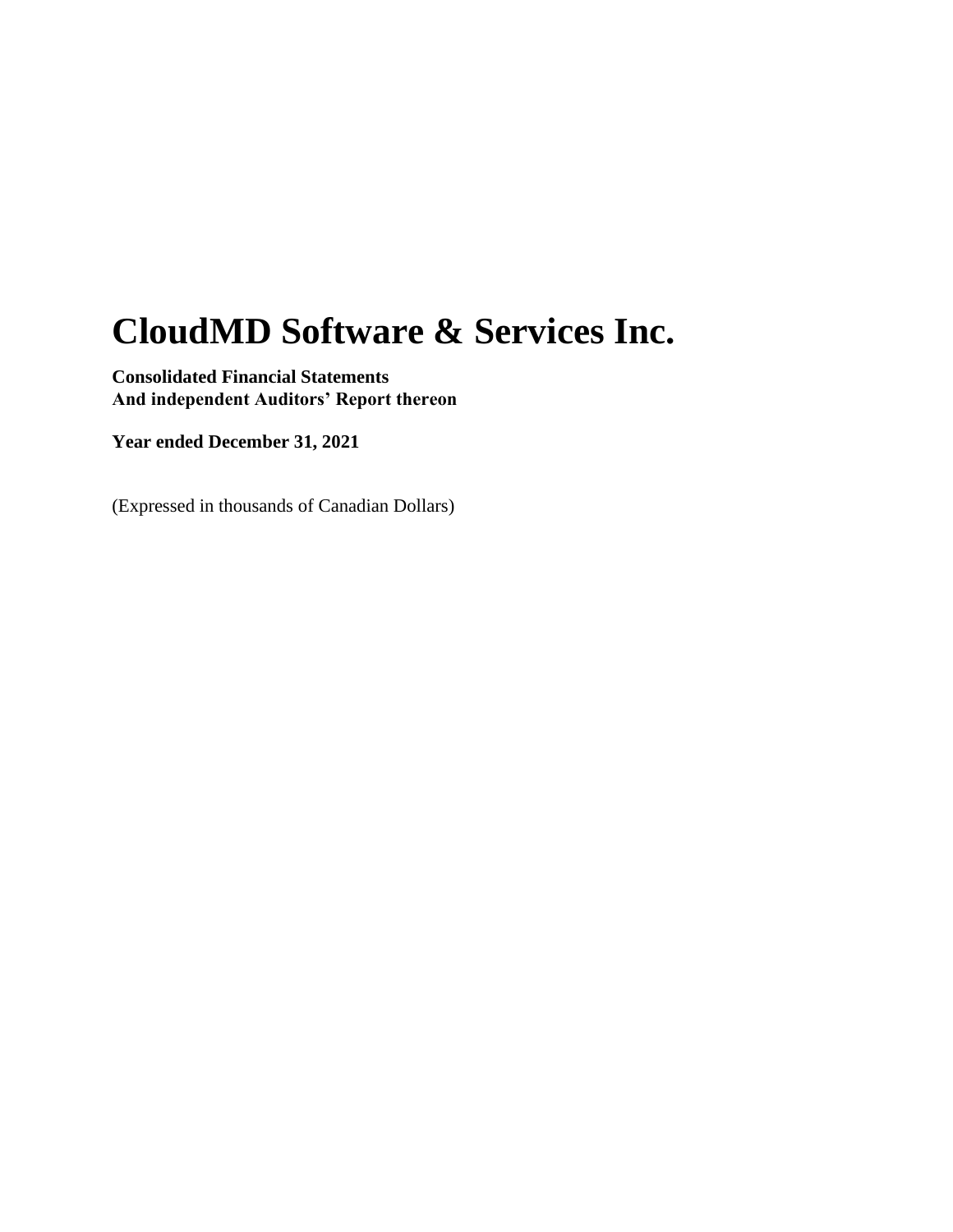

KPMG LLP PO Box 10426 777 Dunsmuir Street Vancouver BC V7Y 1K3 Canada Telephone (604) 691-3000 Fax (604) 691-3031

# **INDEPENDENT AUDITOR'S REPORT**

To the Shareholders of CloudMD Software & Services Inc.

## *Opinion*

We have audited the consolidated financial statements of CloudMD Software & Services Inc. (the Entity), which comprise:

- the consolidated statement of financial position as at December 31, 2021
- the consolidated statement of net loss and comprehensive loss for the year then ended
- the consolidated statement of changes in shareholders' equity for the year then ended
- the consolidated statement of cash flows for the year then ended
- and notes to the consolidated financial statements, including a summary of significant accounting policies

(hereinafter referred to as the "financial statements").

In our opinion, the accompanying financial statements present fairly, in all material respects, the consolidated financial position of the Entity as at December 31, 2021, and its consolidated financial performance and its consolidated cash flows for the year then ended in accordance with International Financial Reporting Standards (IFRS) as issued by the International Accounting Standards Board (IASB).

## *Other Matter – Comparative Information*

The financial statements for the year ended December 31, 2020 were audited by another auditor who expressed an unmodified opinion on those financial statements on April 28, 2021.

## *Basis for Opinion*

We conducted our audit in accordance with Canadian generally accepted auditing standards. Our responsibilities under those standards are further described in the "*Auditors' Responsibilities for the Audit of the Financial Statements*" section of our auditors' report.

We are independent of the Entity in accordance with the ethical requirements that are relevant to our audit of the financial statements in Canada and we have fulfilled our other ethical responsibilities in accordance with these requirements.

We believe that the audit evidence we have obtained is sufficient and appropriate to provide a basis for our opinion.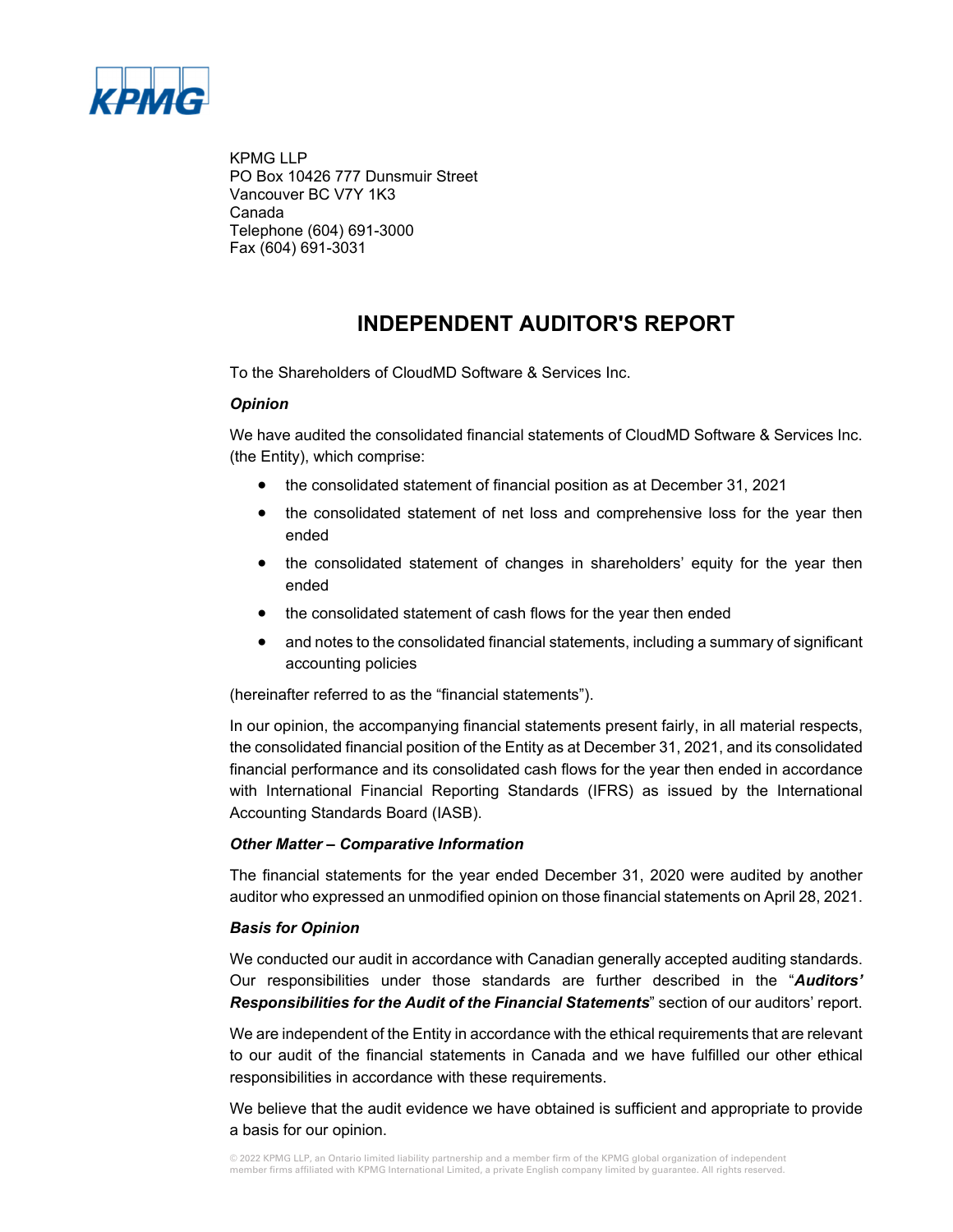

*CloudMD Software & Services Inc. Page 2* 

## *Other Information*

Management is responsible for the other information. Other information comprises the information included in Management's Discussion and Analysis filed with the relevant Canadian Securities Commissions.

Our opinion on the financial statements does not cover the other information and we do not and will not express any form of assurance conclusion thereon.

In connection with our audit of the financial statements, our responsibility is to read the other information identified above and, in doing so, consider whether the other information is materially inconsistent with the financial statements or our knowledge obtained in the audit and remain alert for indications that the other information appears to be materially misstated.

We obtained the information included in Management's Discussion and Analysis filed with the relevant Canadian Securities Commissions as at the date of this auditors' report. If, based on the work we have performed on this other information, we conclude that there is a material misstatement of this other information, we are required to report that fact in the auditors' report.

We have nothing to report in this regard.

## *Responsibilities of Management and Those Charged with Governance for the Financial Statements*

Management is responsible for the preparation and fair presentation of the financial statements in accordance with IFRS as issued by the IASB, and for such internal control as management determines is necessary to enable the preparation of financial statements that are free from material misstatement, whether due to fraud or error.

In preparing the financial statements, management is responsible for assessing the Entity's ability to continue as a going concern, disclosing as applicable, matters related to going concern and using the going concern basis of accounting unless management either intends to liquidate the Entity or to cease operations, or has no realistic alternative but to do so.

Those charged with governance are responsible for overseeing the Entity's financial reporting process.

## *Auditors' Responsibilities for the Audit of the Financial Statements*

Our objectives are to obtain reasonable assurance about whether the financial statements as a whole are free from material misstatement, whether due to fraud or error, and to issue an auditors' report that includes our opinion.

Reasonable assurance is a high level of assurance, but is not a guarantee that an audit conducted in accordance with Canadian generally accepted auditing standards will always detect a material misstatement when it exists.

Misstatements can arise from fraud or error and are considered material if, individually or in the aggregate, they could reasonably be expected to influence the economic decisions of users taken on the basis of the financial statements.

As part of an audit in accordance with Canadian generally accepted auditing standards, we exercise professional judgment and maintain professional skepticism throughout the audit.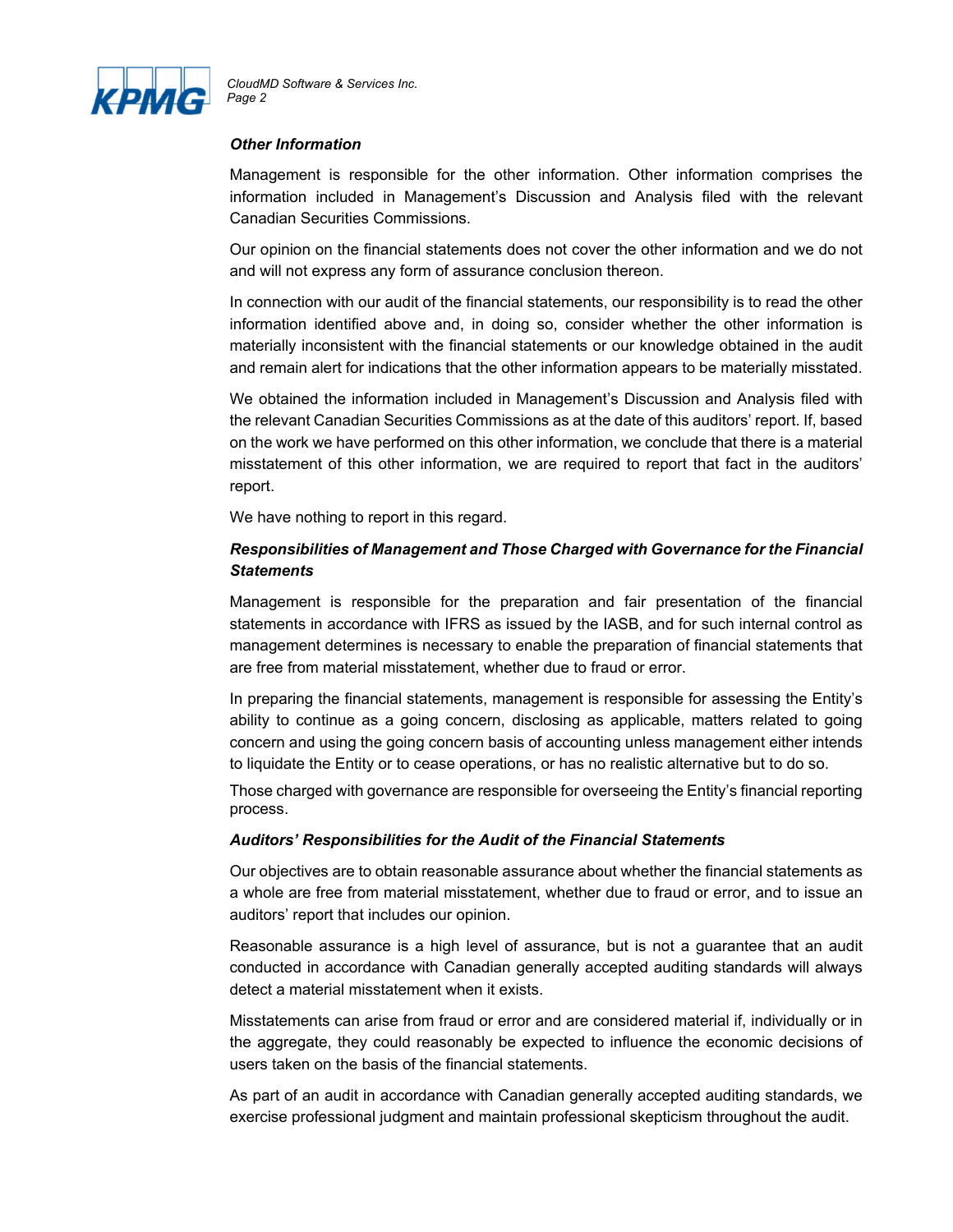

We also:

 Identify and assess the risks of material misstatement of the financial statements, whether due to fraud or error, design and perform audit procedures responsive to those risks, and obtain audit evidence that is sufficient and appropriate to provide a basis for our opinion.

The risk of not detecting a material misstatement resulting from fraud is higher than for one resulting from error, as fraud may involve collusion, forgery, intentional omissions, misrepresentations, or the override of internal control.

- Obtain an understanding of internal control relevant to the audit in order to design audit procedures that are appropriate in the circumstances, but not for the purpose of expressing an opinion on the effectiveness of the Entity's internal control.
- Evaluate the appropriateness of accounting policies used and the reasonableness of accounting estimates and related disclosures made by management.
- Conclude on the appropriateness of management's use of the going concern basis of accounting and, based on the audit evidence obtained, whether a material uncertainty exists related to events or conditions that may cast significant doubt on the Entity 's ability to continue as a going concern. If we conclude that a material uncertainty exists, we are required to draw attention in our auditors' report to the related disclosures in the financial statements or, if such disclosures are inadequate, to modify our opinion. Our conclusions are based on the audit evidence obtained up to the date of our auditors' report. However, future events or conditions may cause the Entity to cease to continue as a going concern.
- Evaluate the overall presentation, structure and content of the financial statements, including the disclosures, and whether the financial statements represent the underlying transactions and events in a manner that achieves fair presentation.
- Communicate with those charged with governance regarding, among other matters, the planned scope and timing of the audit and significant audit findings, including any significant deficiencies in internal control that we identify during our audit.
- Provide those charged with governance with a statement that we have complied with relevant ethical requirements regarding independence, and communicate with them all relationships and other matters that may reasonably be thought to bear on our independence, and where applicable, related safeguards.
- Obtain sufficient appropriate audit evidence regarding the financial information of the entities or business activities within the group Entity to express an opinion on the financial statements. We are responsible for the direction, supervision and performance of the group audit. We remain solely responsible for our audit opinion.

The engagement partner on the audit resulting in this auditors' report is Pauline Wu.

 $k$ *PMG 14P* 

Chartered Professional Accountants

Vancouver, Canada May 2, 2022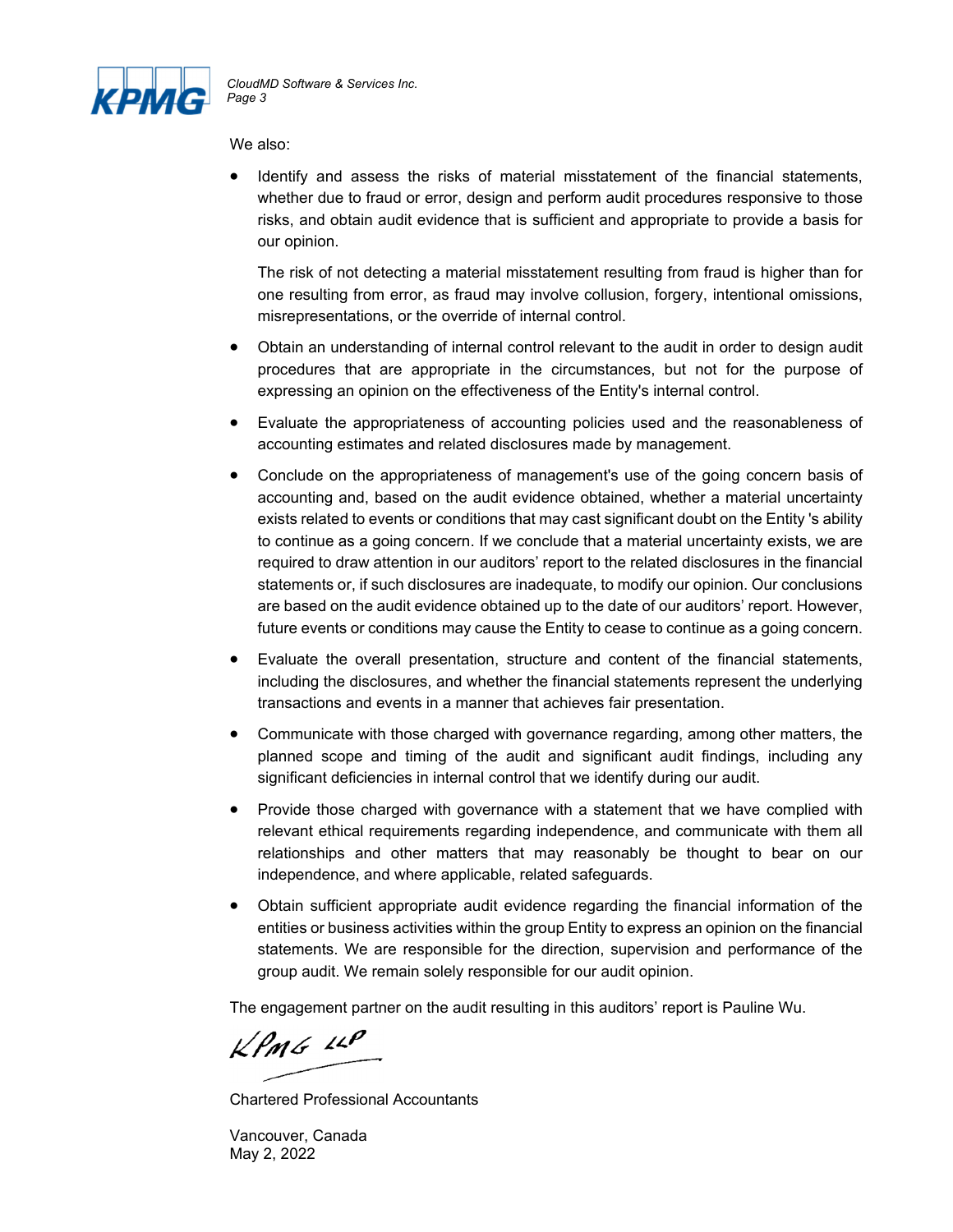# Consolidated Statements of Financial Position

(in thousands of Canadian Dollars)

|                                                     | <b>Note</b> | December 31,<br>2021 | December 31,<br>2020 |           |
|-----------------------------------------------------|-------------|----------------------|----------------------|-----------|
| <b>ASSETS</b>                                       |             |                      |                      |           |
| <b>Current assets</b>                               |             |                      |                      |           |
| Cash and cash equivalents                           | 16          | \$<br>45,082 \$      |                      | 59,714    |
| Trade and other receivables                         | 7           | 24,718               |                      | 2,180     |
| Inventory                                           | 8           | 3,424                |                      | 728       |
| Prepaid expenses, deposits and other                |             | 2,427                |                      | 758       |
| Net investment in sublease                          | 13          | 20                   |                      | 154       |
| <b>Total current assets</b>                         |             | 75,671               |                      | 63,534    |
| Deposits                                            |             | 238                  |                      | 238       |
| Net investment in sublease                          | 13          |                      |                      | 20        |
| Investment in joint venture                         | 5           | 343                  |                      |           |
| Property and equipment                              | 9           | 11,319               |                      | 5,792     |
| Intangible assets                                   | 10          | 85,260               |                      | 18,435    |
| Goodwill                                            | 10          | 154,528              |                      | 43,081    |
| <b>Total assets</b>                                 |             | \$<br>327,359 \$     |                      | 131,100   |
| <b>LIABILITIES AND SHAREHOLDERS' EQUITY</b>         |             |                      |                      |           |
| <b>Current liabilities</b>                          |             |                      |                      |           |
| Accounts payable, accrued liabilities and other     |             | \$<br>31,687 \$      |                      | 4,433     |
| Deferred revenue                                    |             | 1,311                |                      | 831       |
| Contingent consideration                            | 13          | 11,807               |                      | 136       |
| Contingent liability                                |             | 1,350                |                      | 1,350     |
| Current portion of lease liabilities                | 14          | 1,973                |                      | 1,170     |
| Current portion of long-term debt                   | 11          | 2,438                |                      | 609       |
| <b>Total current liabilities</b>                    |             | 50,566               |                      | 8,529     |
| Contingent consideration                            | 13          | 6,507                |                      | 2,729     |
| Lease liabilities                                   | 14          | 6,912                |                      | 3,494     |
| Deferred tax liability                              |             | 19,153               |                      | 3,389     |
| Liability to non-controlling interests              |             | 511                  |                      | 511       |
| Long-term debt                                      | 11          | 22,130               |                      | 2,027     |
| <b>Total liabilities</b>                            |             | 105,779              |                      | 20,679    |
| <b>SHAREHOLDERS' EQUITY</b>                         |             |                      |                      |           |
| Share capital                                       | 16          | 250,484              |                      | 117,418   |
| Reserves                                            |             | 11,932               |                      | 7,277     |
| Shares under escrow                                 |             | 2,647                |                      | 596       |
| Contingent shares issuable                          |             | 8,586                |                      | 5,923     |
| Accumulated other comprehensive loss                |             | (227)                |                      | (192)     |
| Deficit                                             |             | (52, 633)            |                      | (21, 404) |
| Equity attributable to equity holders of the parent |             | 220,789              |                      | 109,618   |
| Non-controlling interest                            |             | 791                  |                      | 803       |
| Total shareholders' equity                          |             | 221,580              |                      | 110,421   |
| Total liabilities and shareholders' equity          |             | \$<br>327,359 \$     |                      | 131,100   |

Subsequent event and contingencies *(Note 22 & 21 respectively)*

Approved and authorized for issuance by the Board of Directors on May 2, 2022

| "Essam Hamza"              | "Christopher Cherry"                      |
|----------------------------|-------------------------------------------|
| Essam Hamza, CEO, Director | Christopher Cherry, Audit Committee Chair |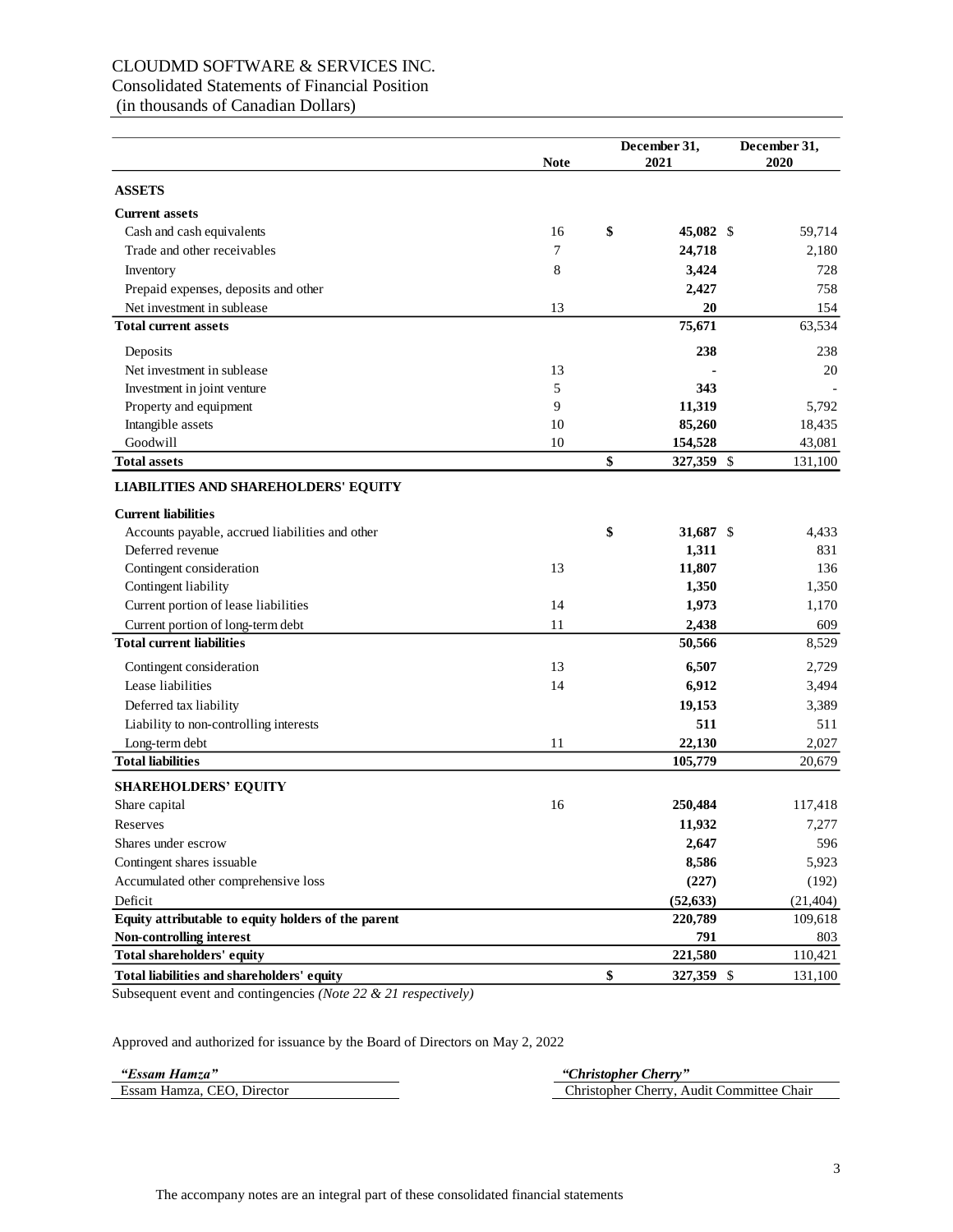# Consolidated Statements of Net Loss and Comprehensive Loss

(in thousands of Canadian Dollars, except number of shares and per share amounts)

|                                                               |                | Year ended                     |              |
|---------------------------------------------------------------|----------------|--------------------------------|--------------|
|                                                               |                | December 31,                   | December 30, |
|                                                               | <b>Note</b>    | 2021                           | 2020         |
|                                                               |                |                                |              |
| Revenue                                                       | 20             | \$<br>102,331<br><sup>\$</sup> | 15,016       |
| Cost of sales                                                 |                | 68,282                         | 9,256        |
| <b>Gross profit</b>                                           |                | 34,049                         | 5,760        |
| Expenses                                                      |                |                                |              |
| Sales and marketing                                           |                | 7,525                          | 3,404        |
| Research and development                                      |                | 2,955                          | 1,844        |
| General and administrative                                    |                | 24,930                         | 5,797        |
| Share-based compensation                                      | 16             | 5,223                          | 3,642        |
| Amortization of intangible assets                             | 10             | 4,618                          | 347          |
| Depreciation of property and equipment                        | 9              | 2,693                          | 859          |
| Financing-related costs                                       |                | 859                            | 1,078        |
| Acquisition-related and integration costs                     |                | 8,912                          | 1,227        |
| <b>Total expenses</b>                                         |                | 57,715                         | 18,198       |
|                                                               |                |                                |              |
| Loss before undernoted                                        |                | (23,666)                       | (12, 438)    |
| Other income                                                  |                | 444                            | 345          |
| Change in fair value of contingent consideration              | 13             | 1,471                          | (108)        |
| Contingent liability expense                                  | 22             |                                | (1,350)      |
| Finance costs                                                 |                |                                |              |
| Impairment                                                    | 10             | (1,089)<br>(6,878)             | (256)        |
|                                                               | $\overline{4}$ | (451)                          |              |
| Loss on sale of subsidiary                                    |                | (6,503)                        | (1,369)      |
|                                                               |                |                                |              |
| Net loss before taxes                                         |                | (30, 169)                      | (13,807)     |
| Deferred tax expense                                          | 22             | 784                            | 371          |
| Income tax expense                                            | 22             | (1,353)                        | (123)        |
| Net loss for the year                                         |                | (30, 738)                      | (13,559)     |
| Other comprehensive loss                                      |                |                                |              |
| Item that may be reclassified to income in subsequent periods |                |                                |              |
| Exchange differences on translation of foreign operations     |                | (35)                           | (192)        |
| Total comprehensive loss for the year                         |                | \$<br>\$<br>(30,773)           | (13,751)     |
|                                                               |                |                                |              |
| Net loss attributable to:                                     |                |                                |              |
| Equity holders of the Company                                 |                | \$<br>$(30,726)$ \$            | (13,569)     |
| Non-controlling interest                                      |                | (12)                           | 10           |
| Total comprehensive loss attributable to:                     |                |                                |              |
| Equity holders of the Company                                 |                | \$<br>$(30,761)$ \$            | (13,761)     |
| Non-controlling interest                                      |                | (12)                           | 10           |
|                                                               |                |                                |              |
| Weighted average number of common shares, basic and diluted   |                | 211,234,308                    | 113,244,760  |
| Loss per share, basic and diluted                             |                | \$<br>$(0.15)$ \$              | (0.12)       |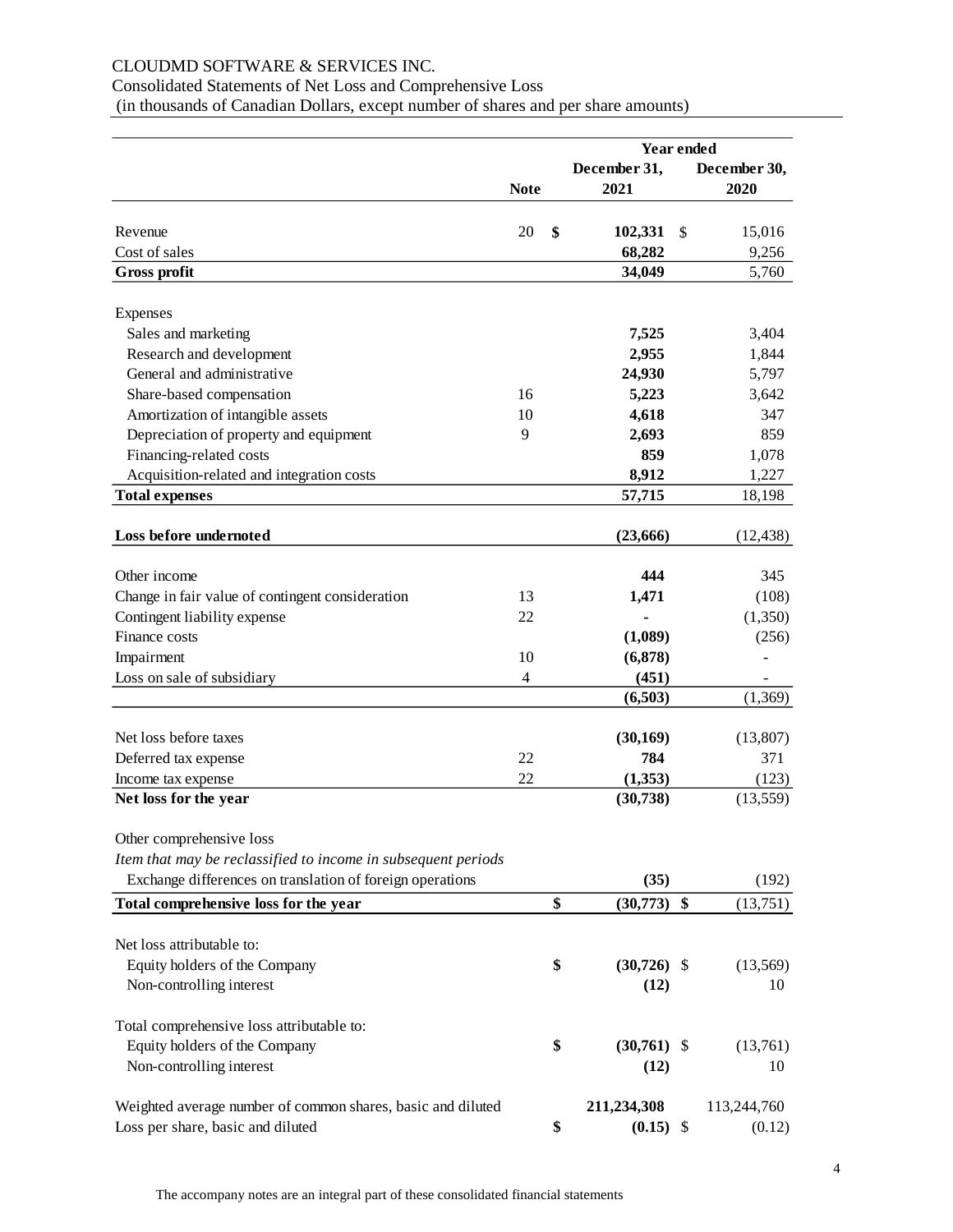## CLOUDMD SOFTWARE & SERVICES INC. Consolidated Statements of Changes in Shareholders' Equity (in thousands of Canadian Dollars)

|                                                  |                  |                 |               |            | <b>Accumulated</b> |                |                          |              |
|--------------------------------------------------|------------------|-----------------|---------------|------------|--------------------|----------------|--------------------------|--------------|
|                                                  |                  |                 | <b>Shares</b> | Contingent | other              |                |                          |              |
|                                                  | <b>Share</b>     |                 | under         | shares     | comprehensive      |                | Non-controlling          |              |
|                                                  | capital          | <b>Reserves</b> | escrow        | issuable   | loss               | <b>Deficit</b> | interest                 | <b>Total</b> |
| Balance, December 31, 2019                       | \$<br>16,792 \$  | $2,285$ \$      | $-$ \$        |            | \$<br>- \$         | $(7,835)$ \$   | $-$ \$                   | 11,242       |
| Shares issued for business combinations          | 22,061           |                 | 596           | 5,923      |                    |                | 793                      | 29,373       |
| Private placements                               | 3,023            |                 | ÷.            |            |                    |                | $\overline{\phantom{a}}$ | 3,023        |
| Bought deal financing                            | 73,000           |                 |               |            |                    |                |                          | 73,000       |
| Share issuance costs                             | (9,681)          | 3,556           |               |            |                    |                |                          | (6,125)      |
| Exercise of stock options                        | 2,066            | (889)           |               |            |                    |                |                          | 1,177        |
| Exercise of warrants                             | 9,170            | (1,317)         |               |            |                    |                |                          | 7,853        |
| Shares issued for settlement of debt             | 578              |                 |               |            |                    |                |                          | 578          |
| Shares issued for services                       | 409              |                 |               |            |                    |                |                          | 409          |
| Share-based compensation                         |                  | 3,642           |               |            |                    |                |                          | 3,642        |
| Other comprehensive loss                         |                  |                 |               |            | (192)              |                |                          | (192)        |
| Net loss for the period                          |                  |                 |               |            |                    | (13,569)       | 10                       | (13, 559)    |
| Balance, December 31, 2020                       | \$<br>117,418 \$ | 7,277 \$        | 596 \$        | 5,923      | \$<br>(192)<br>-\$ | $(21, 404)$ \$ | 803 \$                   | 110,421      |
|                                                  |                  |                 |               |            |                    |                |                          |              |
| Shares issued/issuable for business              | 68,574           |                 | 2,051         | 3,416      |                    |                |                          |              |
| combinations                                     |                  |                 |               |            |                    |                |                          | 74,041       |
| Shares issued for investment in joint<br>venture | 129              |                 |               |            |                    |                |                          | 129          |
| Shares issued/issuable for asset purchase        | 1,471            |                 |               | 190        |                    |                |                          | 1,661        |
| Bought deal financing                            | 58,212           |                 |               |            |                    |                |                          | 58,212       |
| Contingent consideration settled in shares       | 110              |                 |               |            |                    |                |                          | 110          |
| Contingent shares issued                         | 1,461            |                 |               | (958)      |                    | (503)          |                          |              |
| Share issuance costs                             | (5,244)          | 1,023           |               |            |                    |                |                          | (4,221)      |
| Exercise of stock options                        | 2,108            | (803)           |               |            |                    |                |                          | 1,305        |
| Exercise of restricted share units               | 623              | (623)           |               |            |                    |                |                          |              |
| Exercise of warrants                             | 3,167            | (1)             |               |            |                    |                |                          | 3,166        |
| Shares issued/issuable for services              | 2,455            |                 |               | 15         |                    |                |                          | 2,470        |
| Share-based compensation                         |                  | 5,059           |               |            |                    |                |                          | 5,059        |
| Other comprehensive loss                         | ÷.               |                 |               |            | (35)               |                |                          | (35)         |
| Net loss for the period                          |                  |                 |               |            |                    | (30, 726)      | (12)                     | (30, 738)    |
| Balance, December 31, 2021                       | \$<br>250,484    | 11,932          | 2,647         | 8.586      | (227)              | (52, 633)      | 791                      | 221,580      |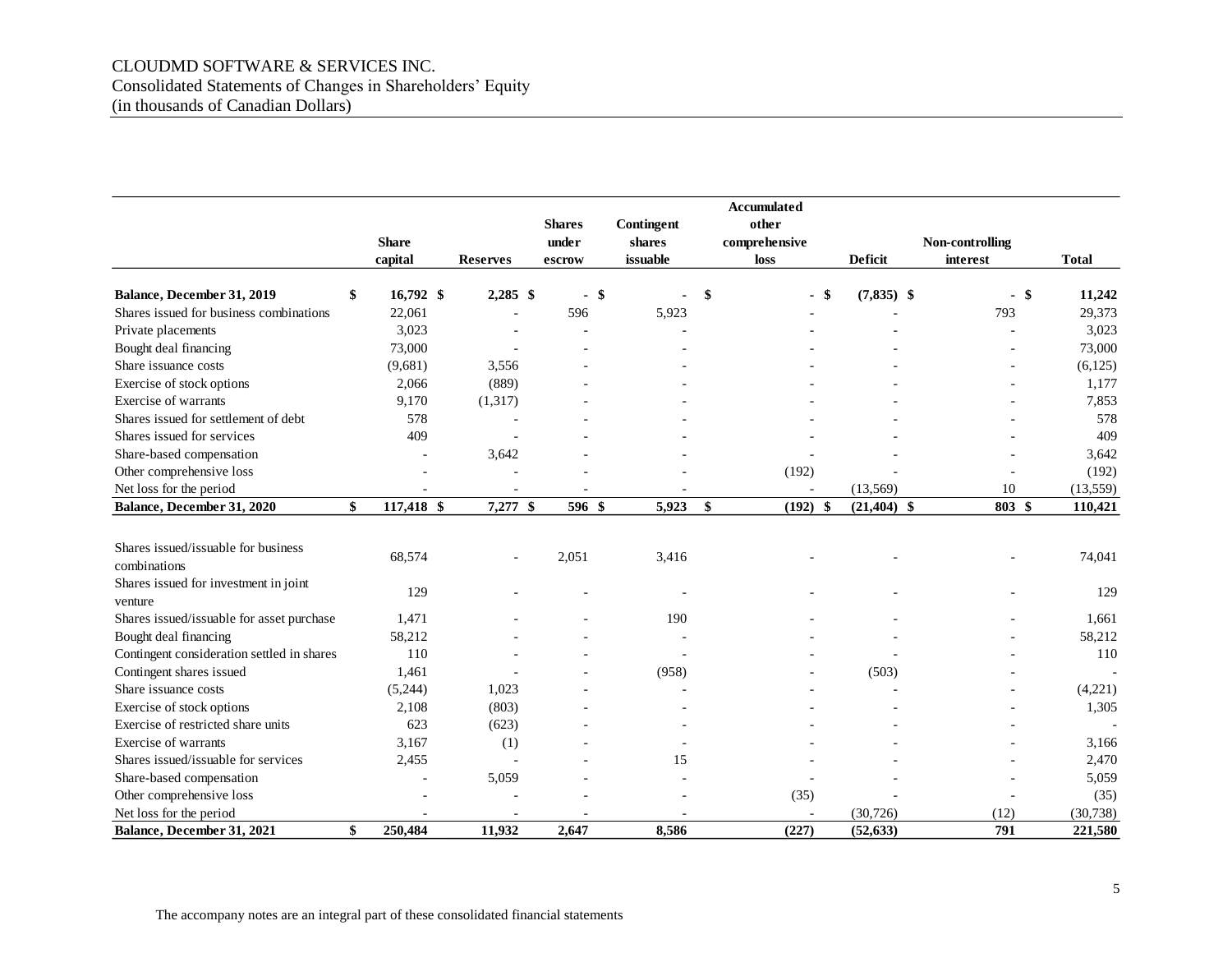Notes to the Consolidated Financial Statements

As at December 31, 2021 and 2020 and for the years ended December 31, 2021 and 2020 (in thousands of Canadian Dollars, except number of shares and per share amounts)

|                                                         |                      | Year ended             |
|---------------------------------------------------------|----------------------|------------------------|
|                                                         | December 31,<br>2021 | December 30,<br>2020   |
| <b>Operating activities</b>                             |                      |                        |
| Net loss for the period                                 | \$<br>$(30,738)$ \$  | (13,559)               |
| Adjustments for                                         |                      |                        |
| Interest expense on lease liabilities                   | 278                  | 140                    |
| Interest expense on long term debt                      | 811                  |                        |
| Deferred tax expense                                    | (784)                | (371)                  |
| Amortization of intangible assets                       | 4,618                | 347                    |
| Depreciation of property and equipment                  | 2,693                | 859                    |
| Share-based compensation                                | 5,223                | 3,642                  |
| Shares issued for services                              | 2,455                | 409                    |
| Gain on debt forgiveness                                |                      | (141)                  |
| Contingent liability expense                            |                      | 1,350                  |
| Unrealized foreign exchange loss (gain)                 | (31)                 | 8                      |
| <b>Impairment</b> loss                                  | 6,878                |                        |
| Share in profits of joint venture                       | (32)                 |                        |
| Interest income from net investment in sublease         | (4)                  | (4)                    |
| Change in fair value of contingent consideration        | (1, 471)             | 108                    |
| Net change in non-cash working capital                  | (11,758)             | (1, 143)               |
| Net cash used in operating activities                   | (21, 862)            | (8,355)                |
| <b>Investing activities</b>                             |                      |                        |
| Acquisition of businesses, net of cash acquired         | (67, 214)            | (9,507)                |
| Investment in joint venture                             | (181)                |                        |
| Payments received from net investment in sublease       | 158                  | 66                     |
| Purchase of intangible assets                           | (2,076)              | (10)                   |
| Purchase of property and equipment                      | (595)                | (150)                  |
| Long-term deposit                                       |                      | (100)                  |
| Proceeds from sale of assets                            |                      | 2                      |
| Net cash used in investing activities                   | (69,908)             | (9,699)                |
| <b>Financing activities</b>                             |                      |                        |
| Shares issued for cash                                  | 58,212               | 75,680                 |
| Share issuance costs                                    | (4,221)              | (6,125)                |
| Proceeds from exercise of stock options                 | 1,305                | 1,177                  |
| Proceeds from exercise of warrants                      | 3,166                | 7,853                  |
| Proceeds from long-term debt, net of financing costs    | 23,633               |                        |
| Payment of long-term debt                               | (2,929)              | (657)                  |
| Payment of lease liabilities                            | (2,096)              | (754)                  |
| Payment of line of credit                               | (2)                  | (1,102)                |
| Net cash (used in) provided by financing activities     | 77,068               | 76,072                 |
| Net (decrease) increase in cash and cash equivalents    | (14,702)             | 58,018                 |
| Cash and cash equivalents, beginning of Year            | 59,714               | 1,696                  |
| Effect of foreign exchange on cash and cash equivalents | 70                   |                        |
| Cash and cash equivalents, end of Year                  | \$<br>45,082         | $\mathbb{S}$<br>59,714 |
| Supplemental cash flow information (Note 16)            |                      |                        |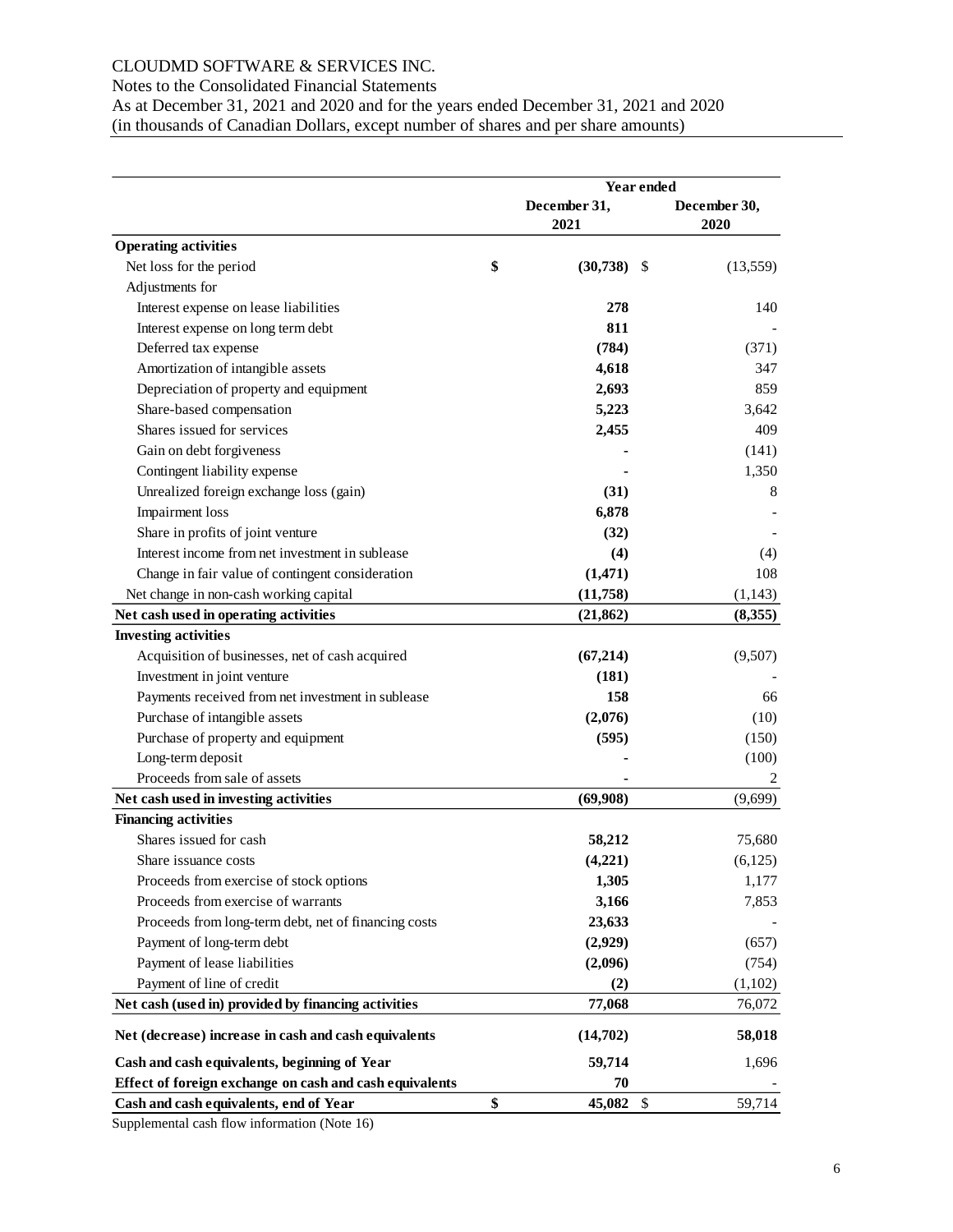## **1. CORPORATE INFORMATION**

CloudMD Software & Services Inc. ("CloudMD" or "the Company") is a publicly-traded company listed on the TSX Venture Exchange ("TSXV") under the trading symbol DOC, and is incorporated under the laws of British Columbia, Canada. The Company's corporate office is 2200 HSBC Building, 885 West Georgia Street, Vancouver, British Columbia, Canada, V6C 3EH. These consolidated financial statements comprise the Company and its subsidiaries.

CloudMD is a healthcare technology company revolutionizing the delivery of healthcare. Built by an experienced team of doctors, who understand the pain points of the traditionally broken healthcare system, the Company offers a patient-centric, holistic approach that engages patients and empowers medical practitioners.

## **2. SIGNIFICANT ACCOUNTING POLICIES**

#### **a) Basis of Preparation**

These consolidated financial statements have been prepared using International Financial Reporting Standards ("IFRS") as issued by the International Accounting Standards Board ("IASB"). These financial statements were authorized for issue by the Board of Directors on May 2, 2022.

The consolidated financial statements are presented in Canadian dollars ("CAD") except when otherwise indicated. Certain prior period's amounts have been reclassified to conform to the current year's presentation. These financial statements have been presented in thousands of dollars unless otherwise noted.

In March 2020, the World Health Organization declared the COVID-19 outbreak a pandemic. The ultimate duration of COVID-19, the magnitude of the impact on the economy, and the full extent to which COVID-19 may have direct and indirect impacts on CloudMD's business is not known at this time. This could include an impact on the Company's ability to obtain debt and equity financing, impairment in the value of long-lived assets, or potential future decrease in revenue or profitability of CloudMD's operations. The Company experienced an initial impact to its brick-and-mortar services, which the Company has been successful in mitigating with its telehealth services.

## **b) Basis of Consolidation**

The consolidated financial statements comprise the financial statements of the Company and its subsidiaries as at December 31, 2021. All inter-company transactions and balances have been eliminated on consolidation.

The consolidated financial statements incorporate the assets, liabilities and results of the Company and its subsidiaries for the years ended December 31, 2021 and 2020. As at December 31, 2021, the Company owned 26 wholly-owned subsidiaries based in Canada and the USA, and one majority-owned subsidiary in the USA. (87.5% owned by the Company).

#### **c) Summary of Significant Accounting Policies**

#### *Cash and cash equivalents*

Cash and cash equivalents are financial assets measured at amortized cost, which approximates fair value. Cash and cash equivalents in the statement of financial position comprise of cash at major financial institutions and short-term highly liquid deposits, that are readily convertible to a known amount of cash and subject to an insignificant risk of changes in value.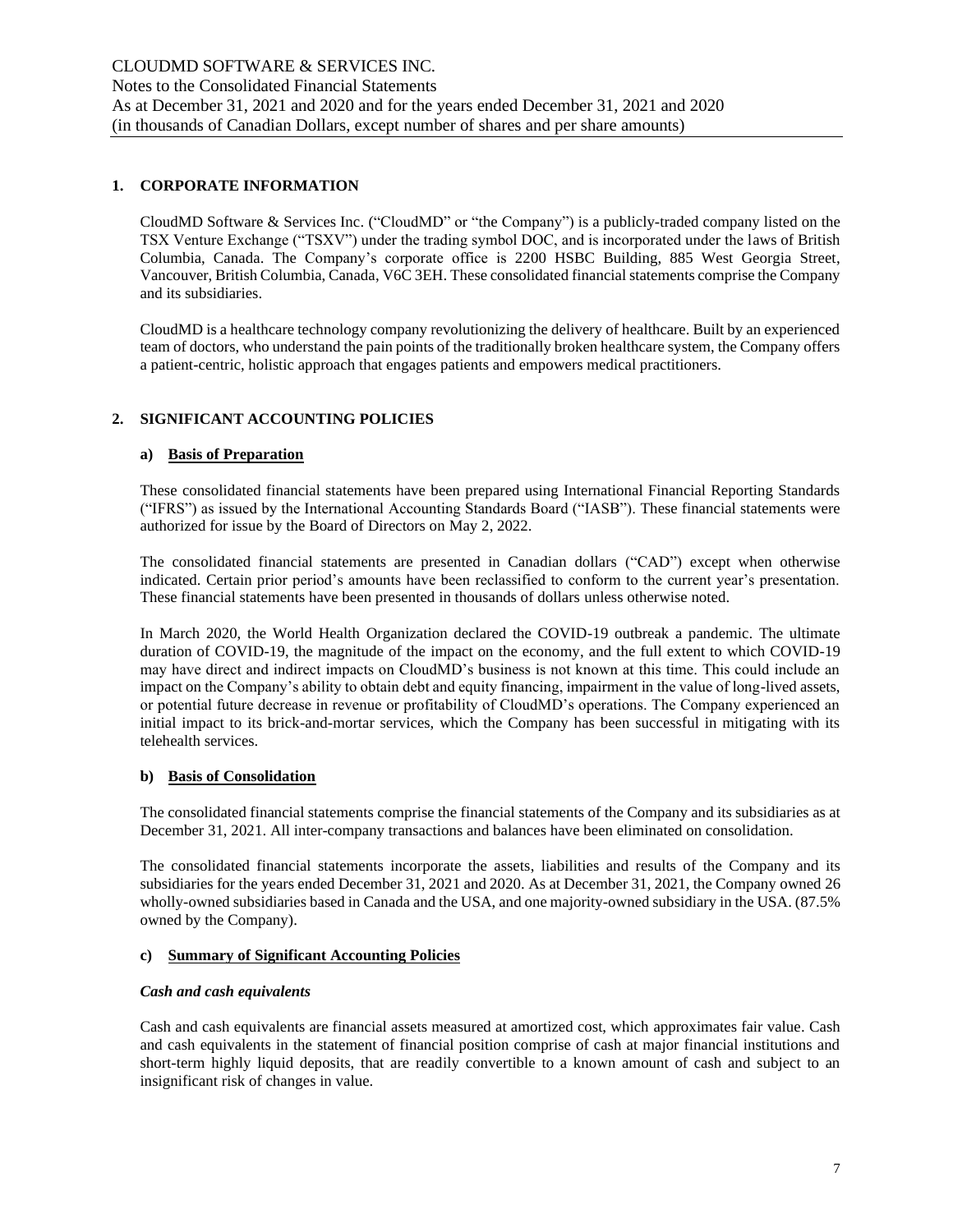#### *Inventory*

Inventories are valued at the lower of cost and net realizable value, with cost determined based on a first-in, firstout basis. Net realizable value is the estimated selling price in the ordinary course of business, less the estimated cost of completion and the estimated costs necessary to make the sale. Inventories include the cost of materials purchased, as well as other costs required to bring the inventories to their present location and condition.

#### *Property and equipment*

Property and equipment is stated at cost, net of accumulated depreciation and accumulated impairment losses, if any.

The cost of an item of property and equipment consists of the purchase price, any costs directly attributable to bringing the asset to the location and condition necessary for its intended use, and an initial estimate of the costs of dismantling and removing the item and restoring the site on which it is located. Depreciation is calculated using the rates and methods below:

| <b>Type</b>            | <b>Method</b>     | Rate or useful life |
|------------------------|-------------------|---------------------|
| Equipment and other    | Declining balance | 20%-55%             |
| Computers              | Declining balance | 55%                 |
| Leasehold improvements | Straight-line     | 5 years             |

An item of property and equipment is derecognized upon disposal or when no future economic benefits are expected from its use or disposal. Any gain or loss arising on derecognition of the asset (calculated as the difference between the net disposal proceeds and the carrying amount of the asset) is included in the statement of net loss and comprehensive loss when the asset is derecognized.

The residual values, useful lives, and methods of depreciation are reviewed at each financial year end and adjusted prospectively, if appropriate.

#### *Leases*

The Company assesses at contract inception whether a contract is, or contains, a lease. That is, if the contract conveys the right to control the use of an identified asset over a period of time in exchange for consideration.

(i) Company as a lessee

The Company applies a single recognition and measurement approach for all leases, except for short-term leases and leases of low-value assets. The Company recognizes lease liabilities to make lease payments and right-of-use assets representing the right to use the underlying assets.

*Right-of-use assets* – The Company recognizes right-of-use assets at the commencement date of the lease (i.e., the date the underlying asset is available for use). Right-of-use assets are measured at cost, less any accumulated depreciation and impairment losses, and adjusted for any remeasurement of lease liabilities. The cost of right-ofuse assets includes the amount of lease liabilities recognized, initial direct costs incurred, and lease payments made at or before the commencement date less any lease incentives received. Right-of-use assets are depreciated on a straight-line basis over the shorter of the lease term and the estimated useful lives of the assets.

*Lease liabilities* – At the commencement date of the lease, the Company recognizes lease liabilities measured at the present value of lease payments to be made over the lease term. The lease payments include fixed payments including in-substance fixed payments) less any lease incentives receivable, variable lease payments that depend on an index or a rate, and amounts expected to be paid under residual value guarantees. The lease payments also include the exercise price of a purchase option reasonably certain to be exercised by the Company and payments of penalties for terminating the lease, if the lease term reflects the Company exercising the option to terminate.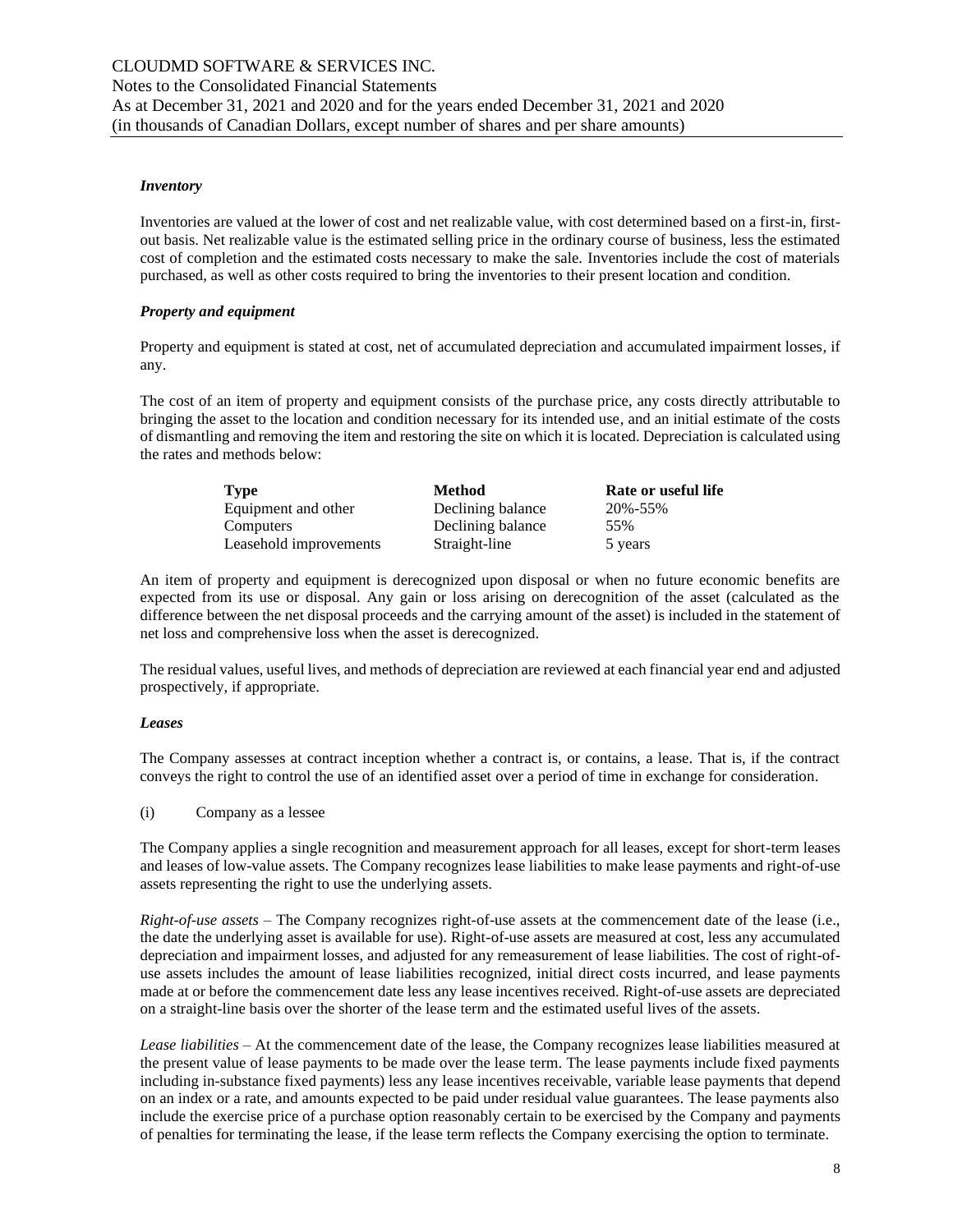Variable lease payments that do not depend on an index or a rate are recognized as expenses (unless they are incurred to produce inventories) in the period in which the event or condition that triggers the payment occurs.

In calculating the present value of lease payments, the Company uses its incremental borrowing rate at the lease commencement date because the interest rate implicit in the lease is not readily determinable. After the commencement date, the amount of lease liabilities is increased to reflect the accretion of interest and reduced for the lease payments made. In addition, the carrying amount of lease liabilities is remeasured if there is a modification, a change in the lease term, a change in the lease payments (e.g., changes to future payments resulting from a change in an index or rate used to determine such lease payments) or a change in the assessment of an option to purchase the underlying asset.

#### *Short-term leases and leases of low-value assets*

The Company applies the short-term lease recognition exemption to its short-term leases (defined as leases with a lease term of 12 months or less). The Company recognizes the lease payments as an operating expense on a straight-line basis over the term of the lease.

(ii) Company as a lessor

Leases in which the Company does not transfer substantially all the risks and rewards incidental to ownership of an asset are classified as operating leases. Rental income arising is accounted for on a straight-line basis over the lease terms and is included in revenue in the statement of net loss and comprehensive loss due to its operating nature.

#### (iii) Subleases

In classifying a sublease, the Company classifies the sublease as a finance lease, or an operating lease as follows:

- If the head lease is a short-term lease, the sublease is classified as an operating lease.
- Otherwise, the sublease shall be classified by reference to the right-of-use asset arising from the head lease, rather than by reference to the underlying asset.

## *Intangible assets*

Intangible assets acquired separately are measured on initial recognition at cost. The cost of intangible assets acquired in a business combination is their fair value at the date of acquisition. Following initial recognition, intangible assets are carried at cost less any accumulated amortization and accumulated impairment losses. Development costs are capitalized only if the costs can be measured reliably, the product or process is technically and commercially feasible, future economic benefits are probable, and the Company intends to and has sufficient resources to complete development to use or sell the asset.

The useful lives of intangible assets are assessed as either finite or indefinite.

Intangible assets with finite lives are amortized over the useful economic life and assessed for impairment whenever there is an indication that the intangible asset may be impaired. The amortization period and the amortization method for an intangible asset with a finite useful life are reviewed at least at the end of each reporting period. The amortization expense on intangible assets with finite lives is recognized in the statement of net loss and comprehensive loss in the expense category that is consistent with the function of the intangible assets.

Intangible assets with indefinite useful lives are not amortized, but are tested for impairment annually, either individually or at the cash-generating unit ("CGU") level. The assessment of indefinite life is reviewed annually to determine whether the indefinite life continues to be supportable. If not, the change in useful life from indefinite to finite is made on a prospective basis.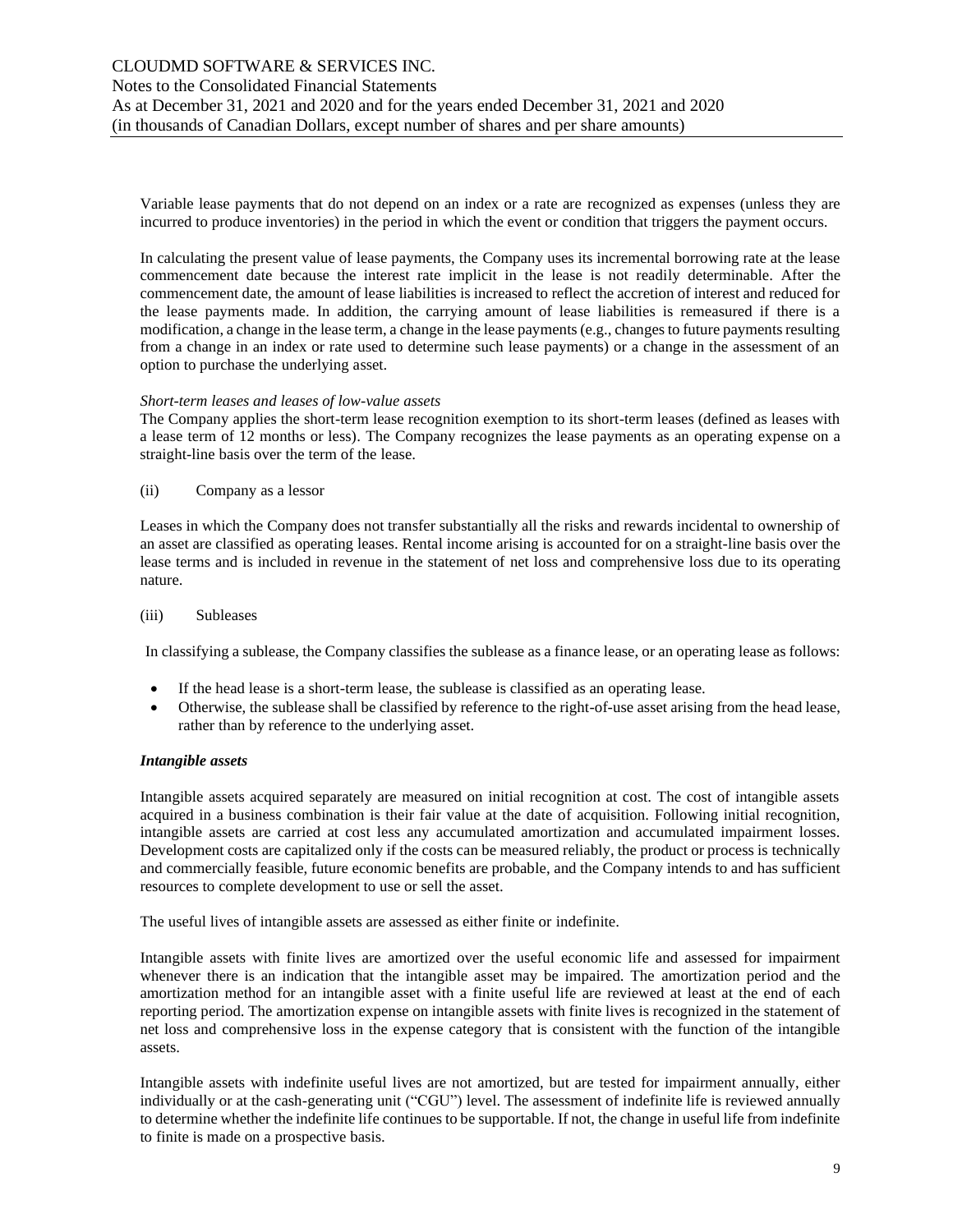#### Notes to the Consolidated Financial Statements

As at December 31, 2021 and 2020 and for the years ended December 31, 2021 and 2020 (in thousands of Canadian Dollars, except number of shares and per share amounts)

An intangible asset is derecognized upon disposal or when no future economic benefits are expected from its use or disposal. Any gain or loss arising upon derecognition of the asset (calculated as the difference between the net disposal proceeds and the carrying amount of the asset) is included in the statement of net loss and comprehensive loss.

A summary of the policies applied to the Company's intangible assets is, as follows:

| <b>Type</b>            | Method        | <b>Useful life</b> |
|------------------------|---------------|--------------------|
| Content license        | None          | Indefinite         |
| <b>Brand</b>           | None          | Indefinite         |
| Customer relationships | Straight-line | 10 years           |
| Technology platforms   | Straight-line | 10 years           |

#### *Business combinations and goodwill*

Business combinations are accounted for using the acquisition method. The cost of an acquisition is measured as the aggregate of the consideration transferred, which is measured at acquisition date fair value, and the amount of any non-controlling interests in the acquiree. For each business combination, the Company elects whether to measure the non-controlling interests in the acquiree at fair value or at the proportionate share of the acquiree's identifiable net assets. Acquisition-related costs are expensed as incurred and included in the statement of net loss and comprehensive loss.

The Company determines that it has acquired a business when the acquired set of activities and assets include an input and a substantive process that together significantly contribute to the ability to create outputs. The acquired process is considered substantive if it is critical to the ability to continue producing outputs, and the inputs acquired include an organized workforce with the necessary skills, knowledge, or experience to perform that process or it significantly contributes to the ability to continue producing outputs and is considered unique or scarce or cannot be replaced without significant cost, effort, or delay in the ability to continue producing outputs.

Any contingent consideration to be transferred by the acquirer will be recognized at fair value at the acquisition date. Contingent consideration classified as equity is not remeasured and its subsequent settlement is accounted for within equity. Contingent consideration classified as an asset or liability that is a financial instrument and within the scope of IFRS 9 Financial Instruments, is measured at fair value with the changes in fair value recognized in the statement of net loss and comprehensive loss in accordance with IFRS 9. Other contingent consideration that is not within the scope of IFRS 9 is measured at fair value at each reporting date with changes in fair value recognized in profit or loss.

Goodwill is initially measured as the excess of the aggregate of the consideration transferred and the amount recognized for non-controlling interests and the fair value of identifiable assets acquired and liabilities assumed. To the extent the fair value of aggregate consideration transferred is less than the fair value of net identifiable tangible and intangible assets, the difference is recognized in income immediately as a gain on bargain purchase. Goodwill is subsequently measured at cost less accumulated impairment losses. Acquisition costs associated with business combination activities are expensed in the period incurred.

#### *Investments in associates and joint ventures*

Investments in associates and joint ventures are accounted for using the equity method.

The carrying amount of the investment in associates is increased or decreased to recognize the Company's share of the profit or loss and other comprehensive income of the associate and joint venture, adjusted where necessary to ensure consistency with the accounting policies of the Company.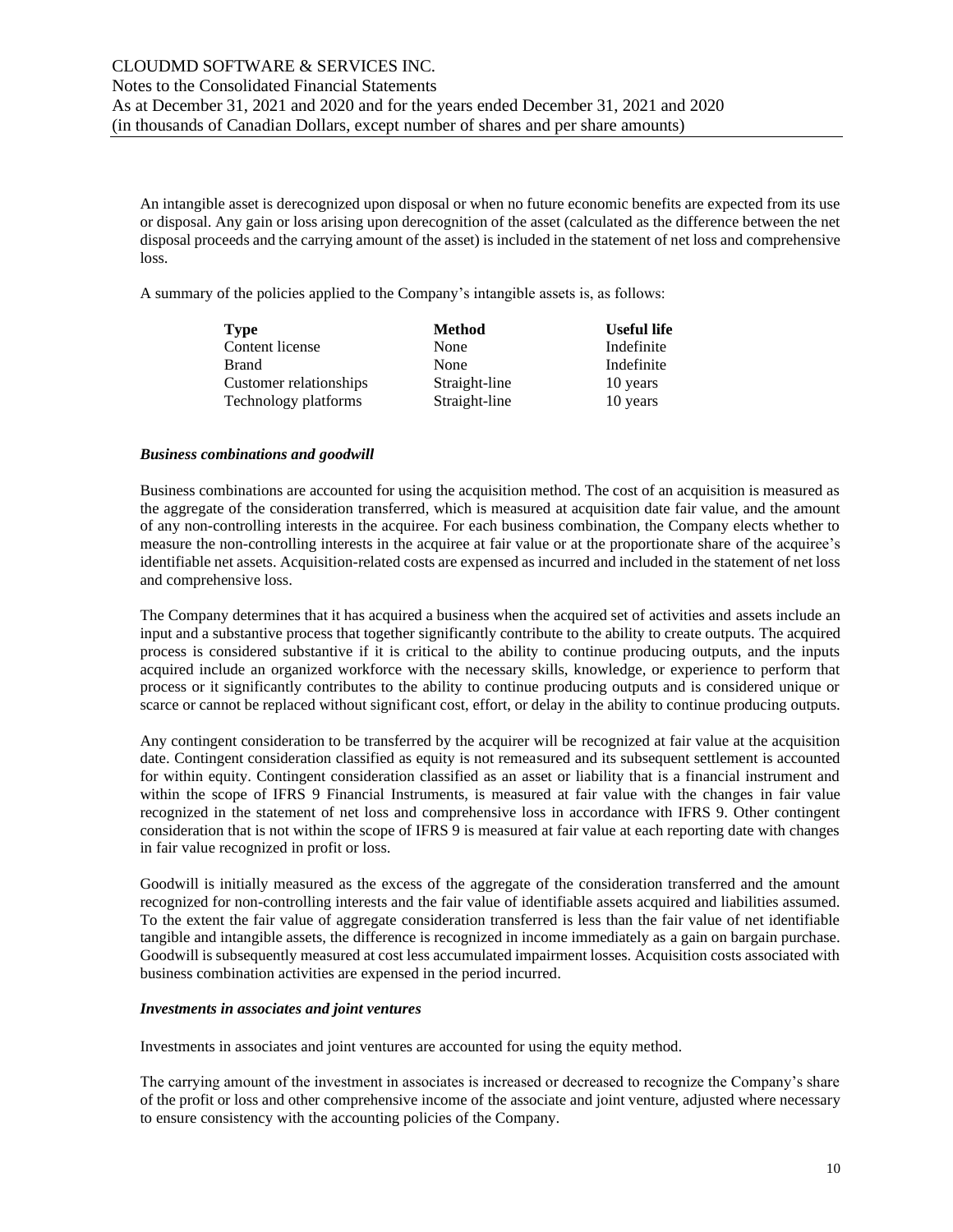Unrealized gains and losses on transactions between the Company and its associates and joint ventures are eliminated to the extent of the Company's interest in those entities.

## *Impairment of non-financial asset*

The Company assesses, at each reporting date, whether there is an indication that an asset may be impaired. If any indication exists, or when annual impairment testing for an asset is required, the Company estimates the asset's recoverable amount. An asset's recoverable amount is the higher of its fair value less costs of disposal and its value in use. The recoverable amount is determined for an individual asset, unless the asset does not generate cash inflows that are largely independent of those from other assets or groups of assets, in which case the asset is tested at the cash generating unit ("CGU") level. When the carrying amount of an asset or CGU exceeds its recoverable amount, the CGU is considered impaired and is written down to its recoverable amount.

Goodwill is tested for impairment annually as at December 31 and when circumstances indicate that the carrying value may be impaired. Impairment is determined for goodwill by assessing the recoverable amount of each CGU (or group of CGUs) to which the goodwill relates. When the recoverable amount of the CGU is less than its carrying amount, an impairment loss is recognized. Impairment losses relating to goodwill cannot be reversed in future periods.

Intangible assets with indefinite useful lives are tested for impairment annually as at December 31 at the CGU level, as appropriate, and when circumstances indicate that the carrying value may be impaired.

#### *Financial instruments*

#### (i) Classification

The Company classifies its financial instruments in the following categories: at fair value through profit and loss ("FVTPL"), at fair value through other comprehensive income (loss) ("FVTOCI") or at amortized cost. The Company determines the classification of financial assets at initial recognition. The classification of debt instruments is driven by the Company's business model for managing the financial assets and their contractual cash flow characteristics. Equity instruments that are held for trading are classified as FVTPL. For other equity instruments, on the day of acquisition, the Company can make an irrevocable election (on an instrument-byinstrument basis) to designate them as at FVTOCI. Financial liabilities are measured at amortized cost, unless they are required to be measured at FVTPL (such as instruments held for trading or derivatives) or if the Company has opted to measure them at FVTPL.

The Company's financial assets and liabilities are classified as follows:

| <b>Asset or liability</b>                       | <b>Classification</b> |
|-------------------------------------------------|-----------------------|
| Cash and cash equivalents                       | <b>FVTPL</b>          |
| Trade and other receivables                     | Amortized cost        |
| Prepaid expenses, deposits and other            | Amortized cost        |
| Deposits                                        | Amortized cost        |
| Line of credit                                  | Amortized cost        |
| Accounts payable, accrued liabilities and other | Amortized cost        |
| Contingent consideration                        | <b>FVTPL</b>          |
| Liability to noncontrolling interests           | <b>FVTPL</b>          |
| Long-term debt                                  | Amortized cost        |

#### (ii) Initial recognition and measurement

*Financial assets at amortized cost* – With the exception of trade and other receivables that do not contain a significant financing component, the Company initially measures a financial asset at its fair value plus transaction costs. Trade and other receivables that do not contain a significant financing component are measured at the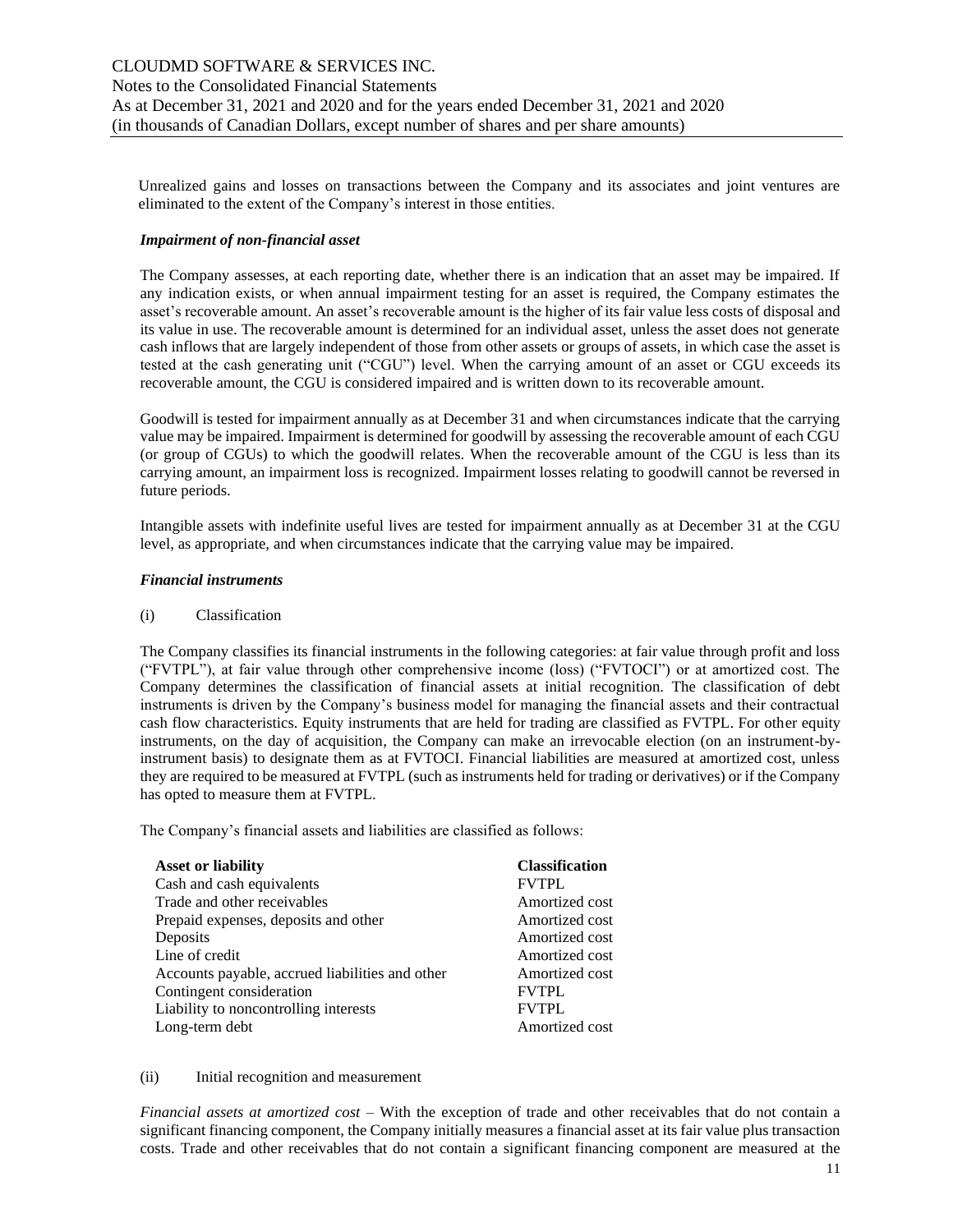## CLOUDMD SOFTWARE & SERVICES INC. Notes to the Consolidated Financial Statements As at December 31, 2021 and 2020 and for the years ended December 31, 2021 and 2020 (in thousands of Canadian Dollars, except number of shares and per share amounts)

transaction price. Financial assets at amortized cost are subsequently measured using the effective interest rate ("EIR") method and are subject to impairment. Gains and losses are recognized in profit or loss when the asset is derecognized, modified or impaired.

*Financial assets at FVTPL* – Financial assets at fair value through profit or loss are carried in the statement of financial position at fair value with net changes in fair value recognized in the statement of net loss and comprehensive loss.

*Financial liabilities* – All financial liabilities are recognized initially at fair value and, in the case of loans and borrowings and payables, net of directly attributable transaction costs. After initial recognition, interest-bearing loans and borrowings are subsequently measured at amortized cost using the EIR method. Gains and losses are recognized in profit or loss when the liabilities are derecognized as well as through the EIR amortization process. Amortized cost is calculated by taking into account any discount or premium on acquisition and fees or costs that are an integral part of the EIR. The EIR amortization is included as finance costs in the statement of net loss and comprehensive loss. Contingent consideration arising from business combinations are measured at fair value at initial recognition and subsequently at FVTPL.

The Company determines the fair value of financial instruments according to the following hierarchy based on the amount of observable inputs used to value the instrument.

- Level 1 Quoted prices are available in active markets for identical assets or liabilities as of the reporting date. Active markets are those in which transactions occur in sufficient frequency and volume to provide pricing information on an ongoing basis.
- Level 2 Pricing inputs are other than quoted prices in active markets included in Level 1. Prices in Level 2 are either directly or indirectly observable as of the reporting date. Level 2 valuations are based on inputs, including quoted forward prices for commodities, time value and volatility factors, which can be substantially observed or corroborated in the marketplace.
- Level 3 Valuations in this level are those with inputs for the asset or liability that are not based on observable market data.

## (iii) Impairment of financial assets at amortized cost

The Company recognizes a loss allowance for expected credit losses on financial assets that are measured at amortized cost. At each reporting date, the Company measures the loss allowance for the financial asset at an amount equal to the lifetime expected credit losses if the credit risk on the financial asset has increased significantly since initial recognition. If at the reporting date, the financial asset has not increased significantly since initial recognition, the Company measures the loss allowance for the financial asset at an amount equal to the twelve month expected credit losses. The Company shall recognize in the statement of net loss and comprehensive loss, as an impairment gain or loss, the amount of expected credit losses (or reversal) that is required to adjust the loss allowance at the reporting date to the amount that is required to be recognized.

## (iv) Derecognition

*Financial assets –* The Company derecognizes financial assets only when the contractual rights to cash flows from the financial assets expire, or when it transfers the financial assets and substantially all of the associated risks and rewards of ownership to another entity.

*Financial liabilities –* The Company derecognizes a financial liability when its contractual obligations are discharged or cancelled or expired. The Company also derecognizes a financial liability when the terms of the liability are modified such that the terms and / or cash flows of the modified instrument are substantially different, in which case a new financial liability based on the modified terms is recognized at fair value.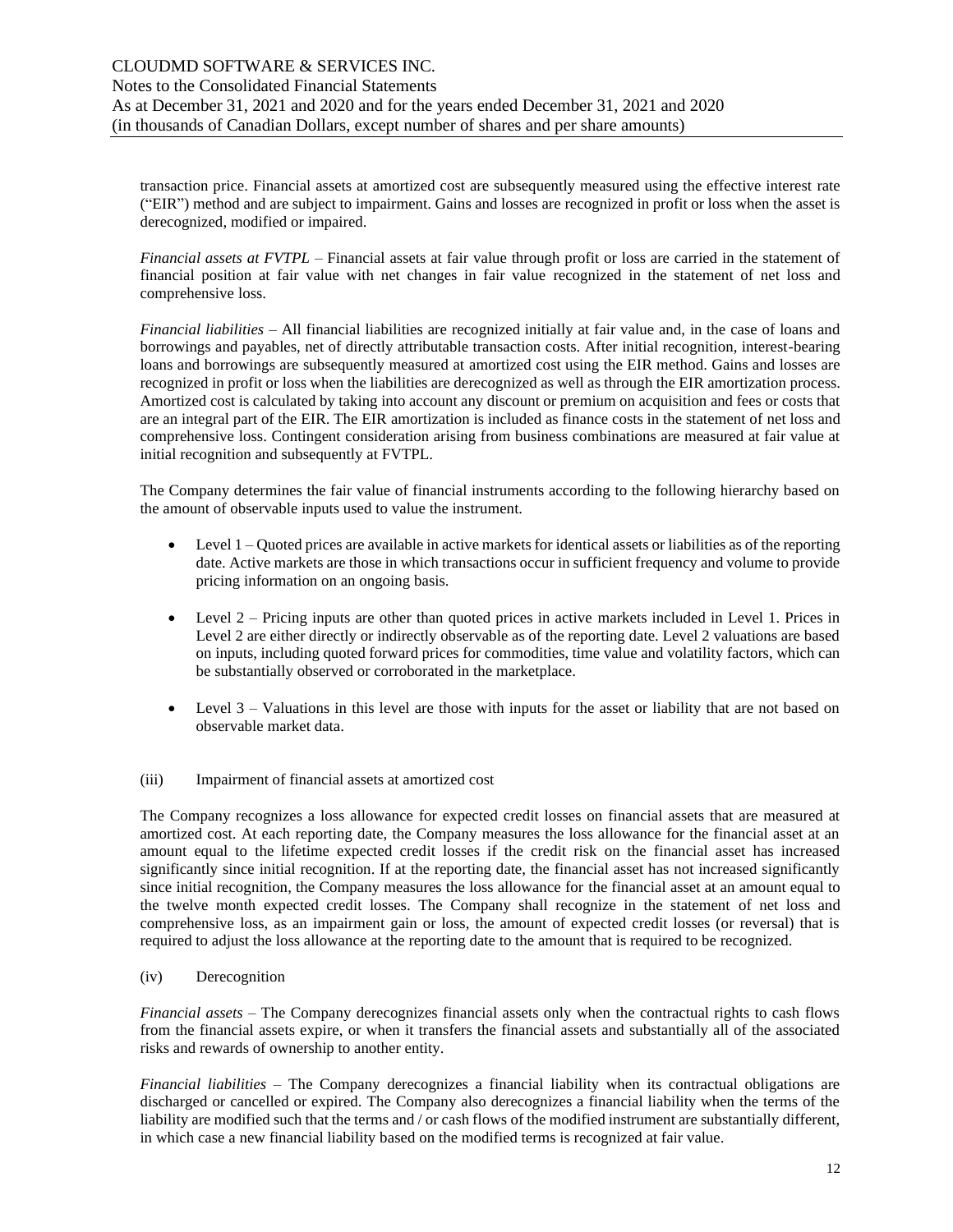Gains and losses on derecognition are generally recognized in profit or loss.

#### *Non-controlling interest*

Non-controlling interest is measured at its proportionate share of the acquiree's identifiable net assets or liabilities. Net income or loss and comprehensive income or loss for the period are allocated between non-controlling interest and shareholders of the parent. Non-controlling interest in subsidiaries must be presented in the consolidated statement of financial position within equity, separately from the equity of the owners of the parent.

Changes in the Company's interest in a subsidiary that do not result in a loss of control are accounted for as equity transactions.

#### *Earnings/(loss) per share*

Basic earnings/(loss) per share is computed by dividing the income/(loss) for the period from continuing operations by the weighted average number of common shares outstanding during the period. Contingently returnable escrow shares are removed from the calculation.

For diluted per share computations, assumptions are made regarding potential common shares outstanding during the period. The weighted average number of common shares is increased to include the number of additional common shares that would be outstanding using the treasury stock method. If these computations prove to be anti-dilutive, diluted earnings/(loss) per share is the same as basic earnings/(loss) per share.

#### *Revenue recognition*

Revenue is recognized upon transfer of control of promised products or services to the customer at the consideration which the Company has received or expects to receive in exchange for those products or services. The Company enters into contracts that can include various combinations of products and services, which are generally capable of being distinct and accounted for as separate performance obligations. The Company determines the amount of revenue to be recognized through application of the following steps: identification of the contract, or contracts with a customer; identification of the performance obligations in the contract; determination of the transaction price; allocation of the transaction price to the performance obligations in the contract; and recognition of revenue when or as the Company satisfies the performance obligations. Deferred revenue relates to payments received or in advance of performance under contracts with customers.

#### *Services*

The Company recognizes revenue from the rendering of medical services and referrals. They are comprised of patient services, medical assessments and other medical services to include medical services and medical staffing, occupational health, employer services, employee assistance programs, absence and disability management, referral services, subscriptions, and consulting.

Patient services revenue in the Company's Clinics & Pharmacies division, is revenue earned at a point in time and is generated through the Company's medical clinics and consists of both non-insured and insured services. The Company's performance obligations for patient services are satisfied as services are rendered. For insured services, in general, payment is collected within two to four weeks of the appointment visit. For uninsured services, payment is collected at the time the service is rendered.

Medical assessment revenue in the Company's Enterprise Health Solutions division is revenue earned at a point in time. The performance obligation is to provide medical assessment services to customers such as corporate customers, insurance companies and legal firms. These services are generally considered to be distinct as they are specific to the customer's medical requirements. Payment is generally collected within a month of completion of the assessment.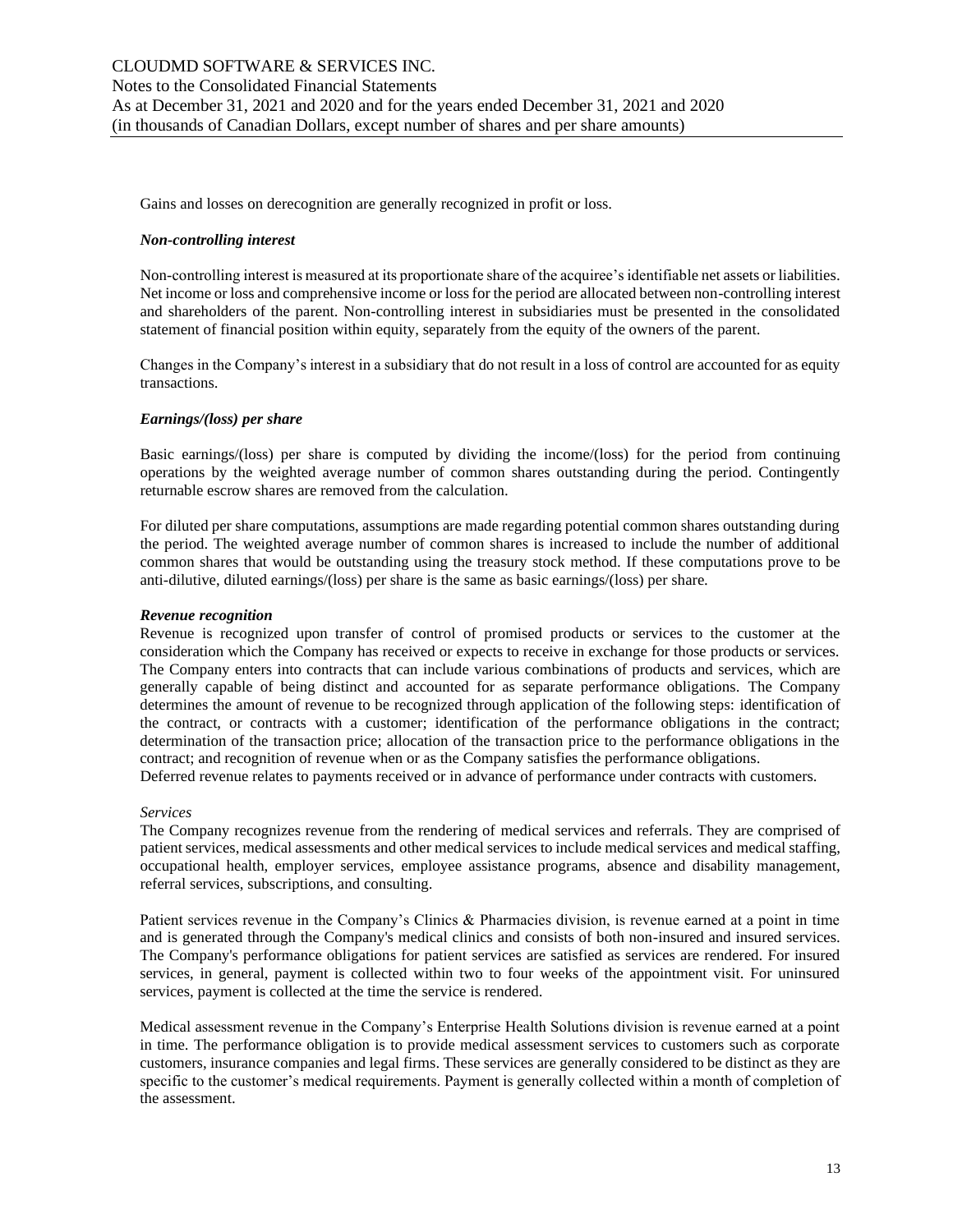## CLOUDMD SOFTWARE & SERVICES INC. Notes to the Consolidated Financial Statements As at December 31, 2021 and 2020 and for the years ended December 31, 2021 and 2020 (in thousands of Canadian Dollars, except number of shares and per share amounts)

Other medical services revenue is mainly included in the Enterprise Health Solutions division and the Clinics  $\&$ Pharmacies division and is earned when the performance obligation is complete The contracts with customers often include performance obligations to transfer multiple services to a customer. Each service is considered to be distinct as the customer can benefit from the performance obligation on its own; it is separately identifiable in the contract; and the Company promises to deliver outputs which are billed by the hour, month, or by the service. Services are typically billed and recognized on a monthly basis and collected within 30 days.

## *Software as a Service*

The Company recognizes revenue from the sale of medical software services from software as a service ("SaaS"), software development, and sponsorship, which provides customers with the ability to display their content on the Company's platform. SaaS revenue is recognized over time, in the period the performance obligation is satisfied, on the basis of the actual service provided as a proportion of the total services to be provided. Software development revenue is recognized over time, in the period performance obligations are met. Revenue from fixed price contracts is recognized based on the progress towards completion of performance obligations, and measurement is based on time and materials incurred to date in comparison with the total budgeted outputs. The output method based on milestones is used when the contractual terms align with the Company's performance. Sponsorship revenue is recognized over time, as the performance obligations are completed. SaaS and software development revenue is typically billed in advance and is recognized over the contract term beginning on the date that the service is made available to the customer. Sponsorship revenue is billed and recognized over time in the month the customer benefits form the service.

#### *Products*

The Company recognizes revenue from products to include contact lenses, vision lenses and frames; pharmaceutical products; and pharmacy front store products. Revenue is recognized at a point in time, in the accounting period in which the goods are sold for the amount it expects to receive, when control is transferred to the customer. Payment is collected when the customer purchases the product.

#### *Costs to obtain a contract with a customer*

Costs to obtain customer contracts represent commissions incurred and would not otherwise have been incurred, are incremental costs and capitalized and amortized over the term of the contract. Incremental costs are expensed when incurred if the contract term is less than one year.

As at December 31, 2021, and December 31, 2020, the Company had \$1,311 and \$831, respectively, of unearned revenue related to performance obligations not yet met. See Note 19 for a breakdown of the Company's revenue from contracts with customers.

## *Share-based compensation*

Employees, directors and external service providers of the Company receive remuneration in the form of sharebased compensation, whereby employees, directors and external service providers render services as consideration for equity instruments (equity-settled transactions).

The cost of equity-settled transactions is determined by the fair value at the date when the grant is made using the Black-Scholes valuation model. That cost is recognized in share-based compensation expense, together with a corresponding increase in equity, over the period in which the service and, where applicable, the performance conditions are fulfilled (the vesting period). The cumulative expense recognized for equity-settled transactions at each reporting date until the vesting date reflects the extent to which the vesting period has expired and the Company's best estimate of the number of equity instruments that will ultimately vest. The expense or credit in the statement of net loss and comprehensive loss for a period represents the movement in cumulative expense recognized as at the beginning and end of that period.

In situations where equity instruments are issued to non-employees and some or all of the goods or services received by the entity as consideration cannot be specifically identified, they are measured at the fair value of the share-based compensation. Otherwise, share-based compensations are measured at the fair value of the goods or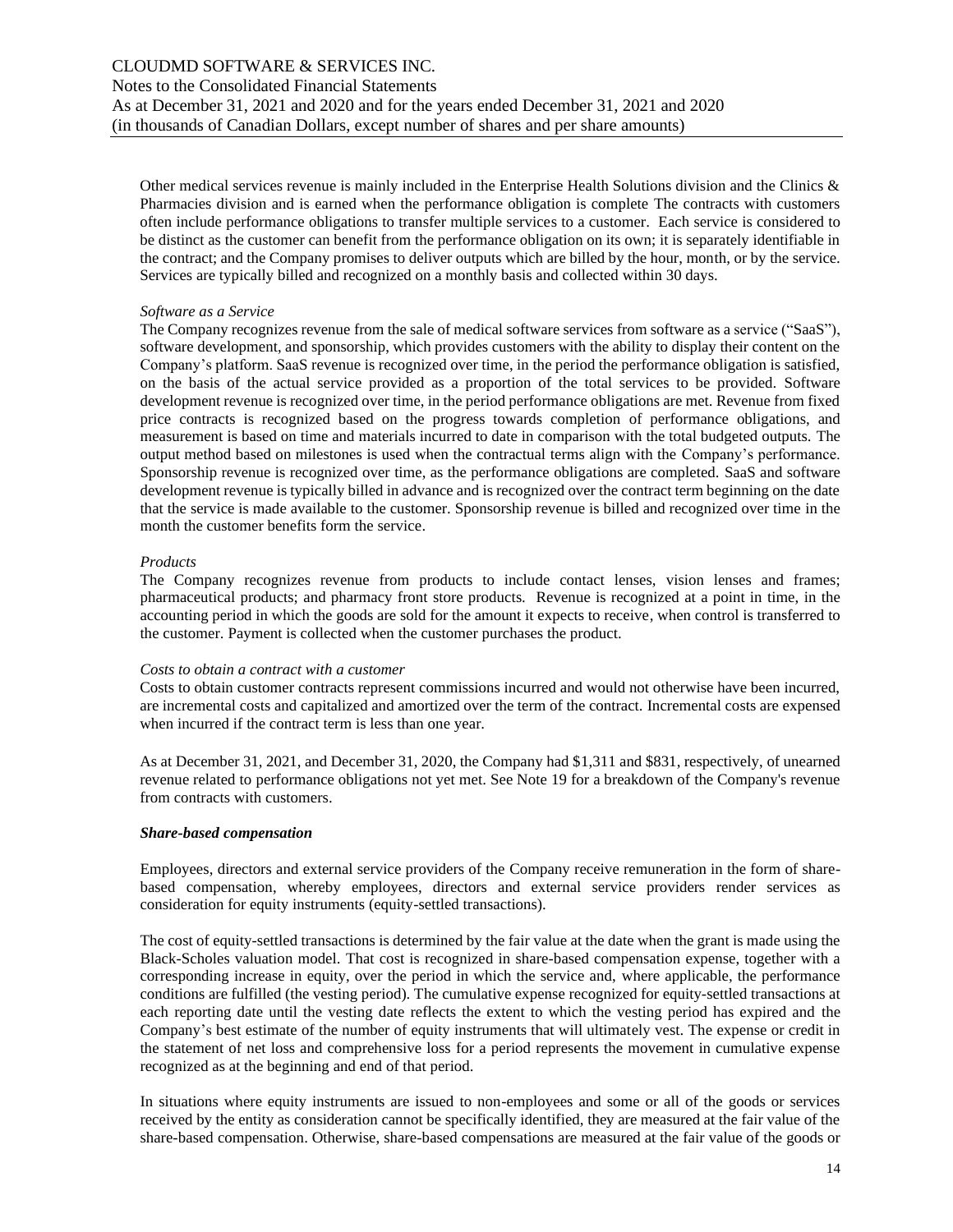services received.

## *Deferred Share Units ("DSUs")*

DSUs are accounted for as cash-settled share-based payment transactions whereby the cost of the DSUs is measured initially at fair value based on the closing price of the Company's common shares preceding the day the DSUs are granted. The fair value of the DSUs is recognized as a current liability in the statement of financial position and as a share-based compensation expense in the statement of net loss and comprehensive loss. The liability is remeasured to fair value based on the market price of the Company's common shares at each reporting date up to and including the settlement date, with changes in fair value recognized in share-based compensation expense in the statement of net loss and comprehensive loss.

#### *Income taxes*

Income tax on profit or loss for the year comprises of current and deferred tax. Current tax is the expected tax paid or payable on the taxable income for the year, using tax rates enacted or substantively enacted at the statement of financial position date, and any adjustment to tax paid or payable in respect of previous years.

Deferred tax is recorded by providing for temporary differences between the carrying amounts of assets and liabilities for financial reporting purposes and the amounts used for taxation purposes.

A deferred tax asset is recognized only to the extent that it is probable that future taxable profits will be available against which the asset can be utilized. Deferred tax assets are reduced to the extent that it is no longer probable that the related tax benefit will be realized. The effect on deferred tax assets and liabilities of a change in income tax rates is recognized in the period that includes the date of the enactment or substantive enactment of the change. Deferred tax assets and liabilities are presented separately except where there is a right of set-off within fiscal jurisdictions.

## *Foreign currency translation*

The Company's consolidated financial statements are presented in Canadian dollars, which is also the parent company's functional currency. The functional currency is the currency of the primary economic environment in which an entity operates and has been determined for each entity within the Company. For each entity, the Company determines the functional currency and items included in the financial statements of each entity are measured using that functional currency The functional currency of CloudMD's Canadian subsidiaries is the Canadian dollar. The functional currency of the Company's United States ("US") subsidiaries is the US dollar ("USD").

The Company uses the direct method of consolidation and on disposal of a foreign operation, the gain or loss that is reclassified to profit or loss reflects the amount that arises from using this method.

(i) Transactions and balances

Transactions in foreign currencies are initially recorded by the Company's entities at their respective functional currency spot rates at the date the transaction first qualifies for recognition.

Monetary assets and liabilities denominated in foreign currencies are translated at the functional currency spot rates of exchange at the reporting date. Differences arising on settlement or translation of monetary items are recognized in profit or loss.

Non-monetary items that are measured in terms of historical cost in a foreign currency are translated using the exchange rates at the dates of the initial transactions. Non-monetary items measured at fair value in a foreign currency are translated using the exchange rates at the date when the fair value is determined. The gain or loss arising on translation of non-monetary items measured at fair value is treated in line with the recognition of the gain or loss on the change in fair value of the item.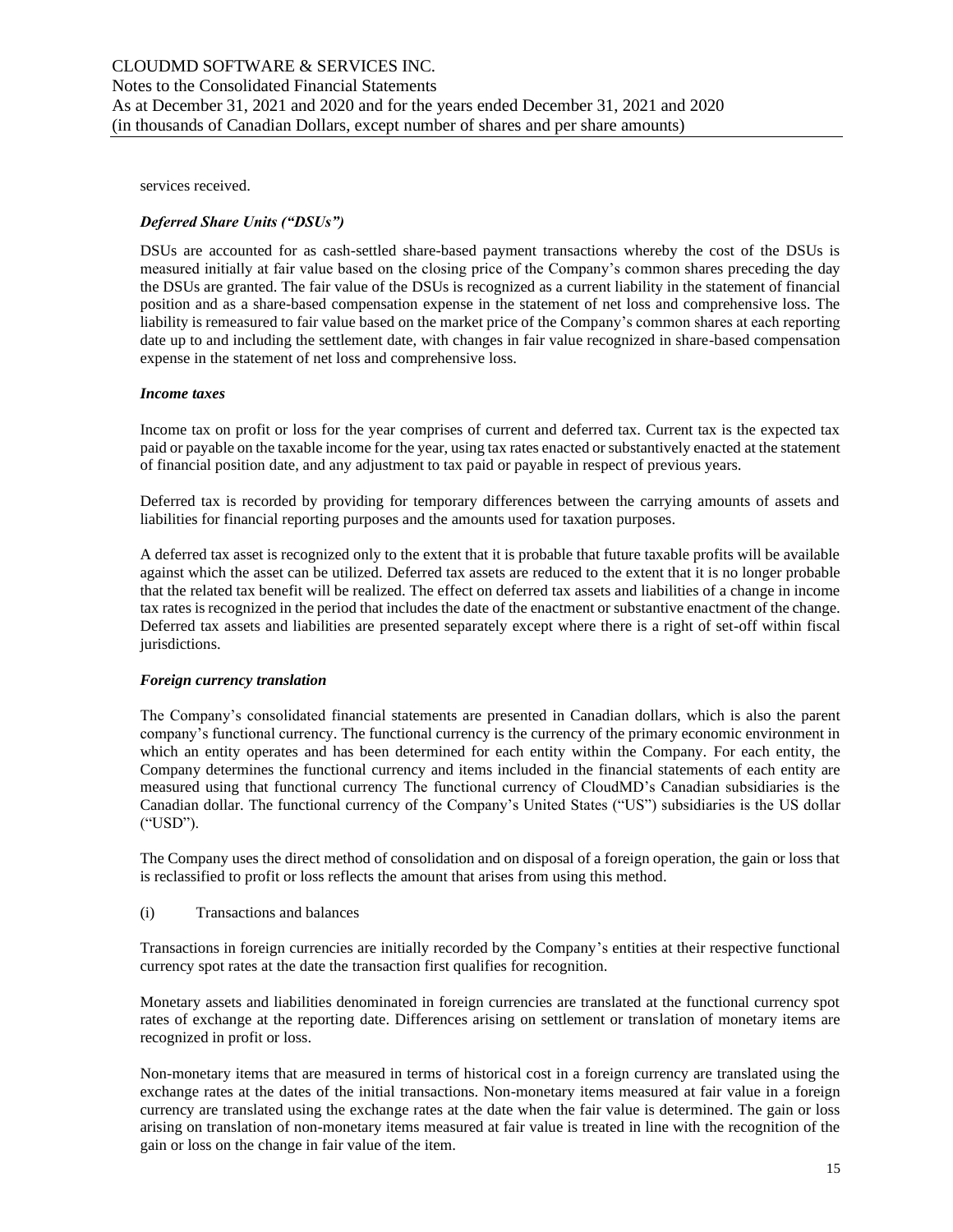#### (ii) Foreign operations

On consolidation, the assets and liabilities of foreign operations are translated into Canadian dollars at the rate of exchange prevailing at the reporting date and their statements of profit or loss are translated at average exchange rates for the period. The exchange differences arising on translation for consolidation are recognized in OCI. On disposal of a foreign operation, the component of OCI relating to that particular foreign operation is reclassified to profit or loss.

Any goodwill arising on the acquisition of a foreign operation and any fair value adjustments to the carrying amounts of assets and liabilities arising on the acquisition are treated as assets and liabilities of the foreign operation and translated at the spot rate of exchange at the reporting date.

#### *Changes in IFRS accounting policies and future accounting pronouncements*

#### (i) New IFRS Accounting Pronouncements

*Amendments to IFRS 9, IAS 39, IFRS 7, IFRS 4 and IFRS 16–Interest Rate Benchmark Reform–Phase 2*  In August 2020, the IASB issued amendments to IFRS 9, Financial Instruments; IAS 39, Financial Instruments: Recognition and Measurement; IFRS 7, Financial Instruments: Disclosures; IFRS 4, Insurance Contracts; and IFRS 16, Leases as a result of Phase 2 of the IASB's Interest Rate Benchmark Reform project. The disclosures are to provide additional information on the effect of the reform on the Company's financial instruments and risk management strategy. The amendments are effective for annual periods beginning on or after January 1, 2021. As at December 31, 2021, these amendments had no impact on the consolidated financial statements.

(ii) Future IFRS Accounting Pronouncements

On May 14, 2020, the IASB issued 'Onerous Contracts - Cost of Fulfilling a Contract (Amendments to IAS 37)' amending the standard regarding costs a company should include as the cost of fulfilling a contract when assessing whether a contract is onerous. The amendments are effective for annual reporting periods beginning on or after 1 January 2022. The extent of the impact of adoption of this amendment has not yet been determined.

On February 12, 2021, the International Accounting Standards Board (the IASB or the Board) issued amendments to IAS 8 Accounting Policies, Changes to Accounting Estimates and Errors, in which it introduces a new definition of 'accounting estimates'. The amendments are designed to clarify the distinction between changes in accounting estimates and changes in accounting policies and the correction of errors. The amendments become effective for annual reporting periods beginning on or after 1 January 2023 and apply to changes in accounting policies and changes in accounting estimates that occur on or after the start of that period. The extent of the impact of adoption of this amendment has not yet been determined.

In February 2021, the International Accounting Standards Board (IASB or the Board) issued amendments to IAS 1 Presentation of Financial Statements in which it provides guidance and examples to help entities apply materiality judgements to accounting policy disclosures. The Board also issued amendments to IFRS Practice Statement 2 Making Materiality Judgements (the PS) to support the amendments in IAS 1 by explaining and demonstrating the application of the 'four-step materiality process' to accounting policy disclosures. The amendments are intended to help entities identify and disclose all accounting policies that provide material information to primary users of financial statements; and identify immaterial accounting policies and eliminate them from their financial statements. The amendments become effective for annual reporting periods beginning on or after 1 January 2023. The extent of the impact of adoption of this amendment has not yet been determined.

#### *Amendments to IAS 12 – Income Taxes*

In May, 2021, the IASB issued amendments to IAS 12, Income Taxes. The amendments will require companies to recognize deferred tax on particular transactions that, on initial recognition, give rise to equal amounts of taxable and deductible temporary differences. The proposed amendments help to clarify how companies account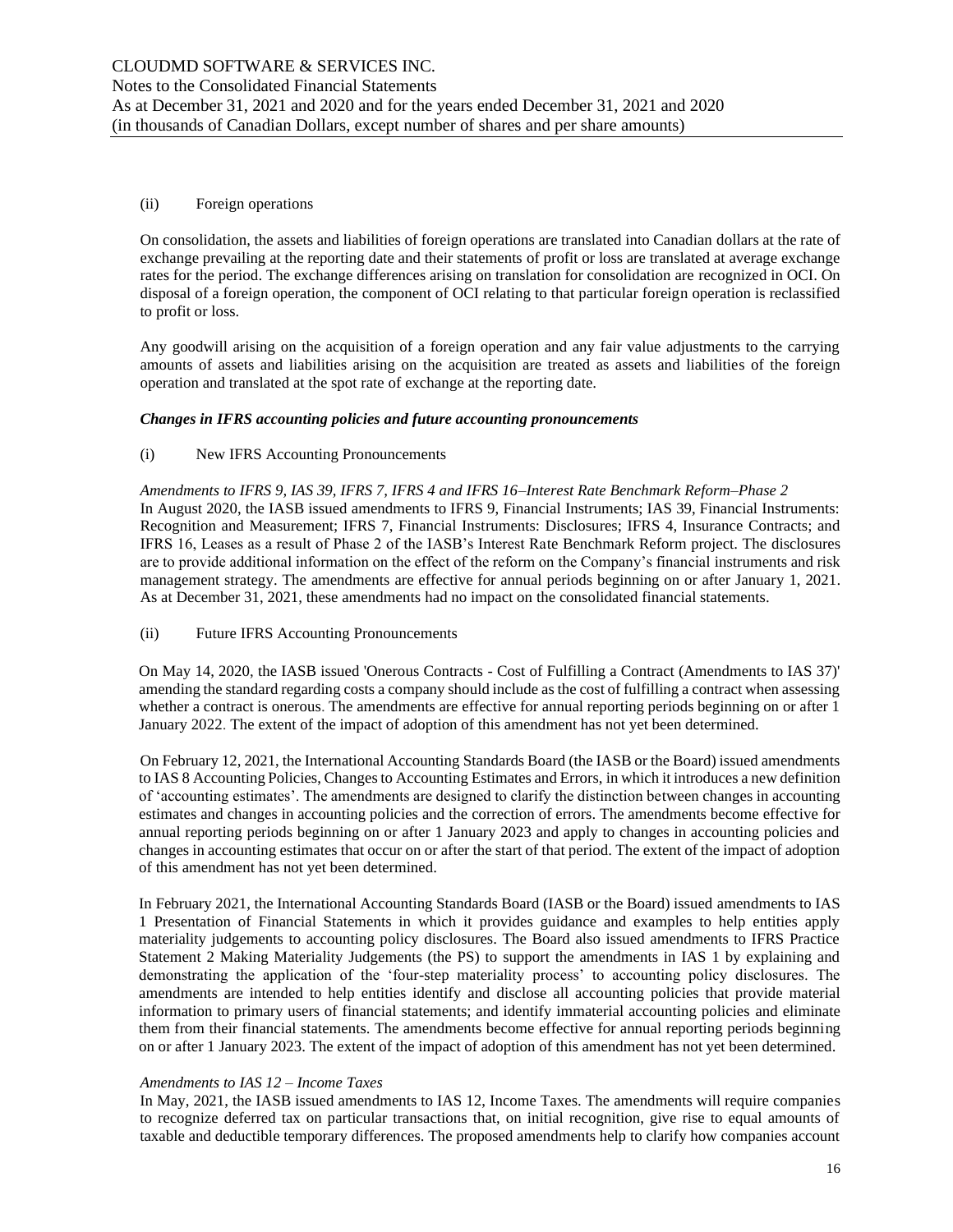for deferred tax on transactions such as leases and decommissioning obligations. The effective date is for annual periods beginning on or after January 1, 2023, with early adoption permissible. The Company is evaluating these amendments but do not expect them to have a material effect on our consolidated financial statements.

## **3. SIGNIFICANT ACCOUNTING JUDGMENTS, ESTIMATES AND ASSUMPTIONS**

The preparation of the Company's consolidated financial statements requires management to make judgments, estimates and assumptions that affect the reported amounts of revenues, expenses, assets and liabilities, and the accompanying disclosures, and the disclosure of contingent liabilities. Uncertainty about these assumptions and estimates could result in outcomes that require a material adjustment to the carrying amount of assets or liabilities affected in future periods.

## (iii) Use of critical accounting estimates and assumptions

The key assumptions concerning the future and other key sources of estimation uncertainty at the reporting date, that have a significant risk of causing a material adjustment to the carrying amounts of assets and liabilities within the next financial year, are described below. The Company based its assumptions and estimates on parameters available when the consolidated financial statements were prepared. Existing circumstances and assumptions about future developments, however, may change due to market changes or circumstances arising that are beyond the control of the Company. Such changes are reflected in the assumptions when they occur. Information about critical estimates and assumptions in applying accounting policies that have the most significant effect on the amounts recognized in the consolidated financial statements is as follows:

*Share-based compensation –* Estimating fair value for share-based compensation transactions requires determination of the most appropriate valuation model, which depends on the terms and conditions of the grant. This estimate also requires determination of the most appropriate inputs to the valuation model including the expected life of the share option or appreciation right, volatility and dividend yield and making assumptions about them. The Company initially measures the cost of cash-settled transactions with employees using the Black Scholes model to determine the fair value of the liability incurred. For cash-settled share-based compensation transactions, the liability needs to be remeasured at the end of each reporting period up to the date of settlement, with any changes in fair value recognized in profit or loss. This requires a reassessment of the estimates used at the end of each reporting period.

*Deferred tax assets and liabilities –* The estimation of income taxes includes evaluating the recoverability of deferred tax assets and liabilities based on an assessment of the Company's ability to utilize the underlying future tax deductions against future taxable income prior to expiry of those deductions. Management assesses whether it is probable that some or all of the deferred income tax assets and liabilities will not be realized. The ultimate realization of deferred tax assets and liabilities is dependent upon the generation of future taxable income. To the extent that management's assessment of the Company's ability to utilize future tax deductions changes, the Company would be required to recognize more or fewer deferred tax assets or liabilities, and deferred income tax provisions or recoveries could be affected.

*Useful life of property and equipment, and intangible assets –* Property and equipment, and intangible assets are depreciated and amortized over their estimated useful lives, respectively. Estimated useful lives are determined based on current facts and past experience and take into consideration the anticipated physical life of the asset, the potential for technological obsolescence, and regulations.

*Leases* – The Company estimates the lease term by considering the facts and circumstances that can create an economic incentive to exercise an extension option, or not exercise a termination option by assessing relevant factors such as store profitability. Extension options (or periods after termination options) are only included in the lease term if the lease is reasonably certain to be extended (or not terminated). The assessment of the lease term is reviewed if a significant event or a significant change in circumstance occurs, which affects this assessment and that is within the control of the lessee. The Company estimates the incremental borrowing rate used to measure our lease liability for each lease contract. This includes estimation in determining the asset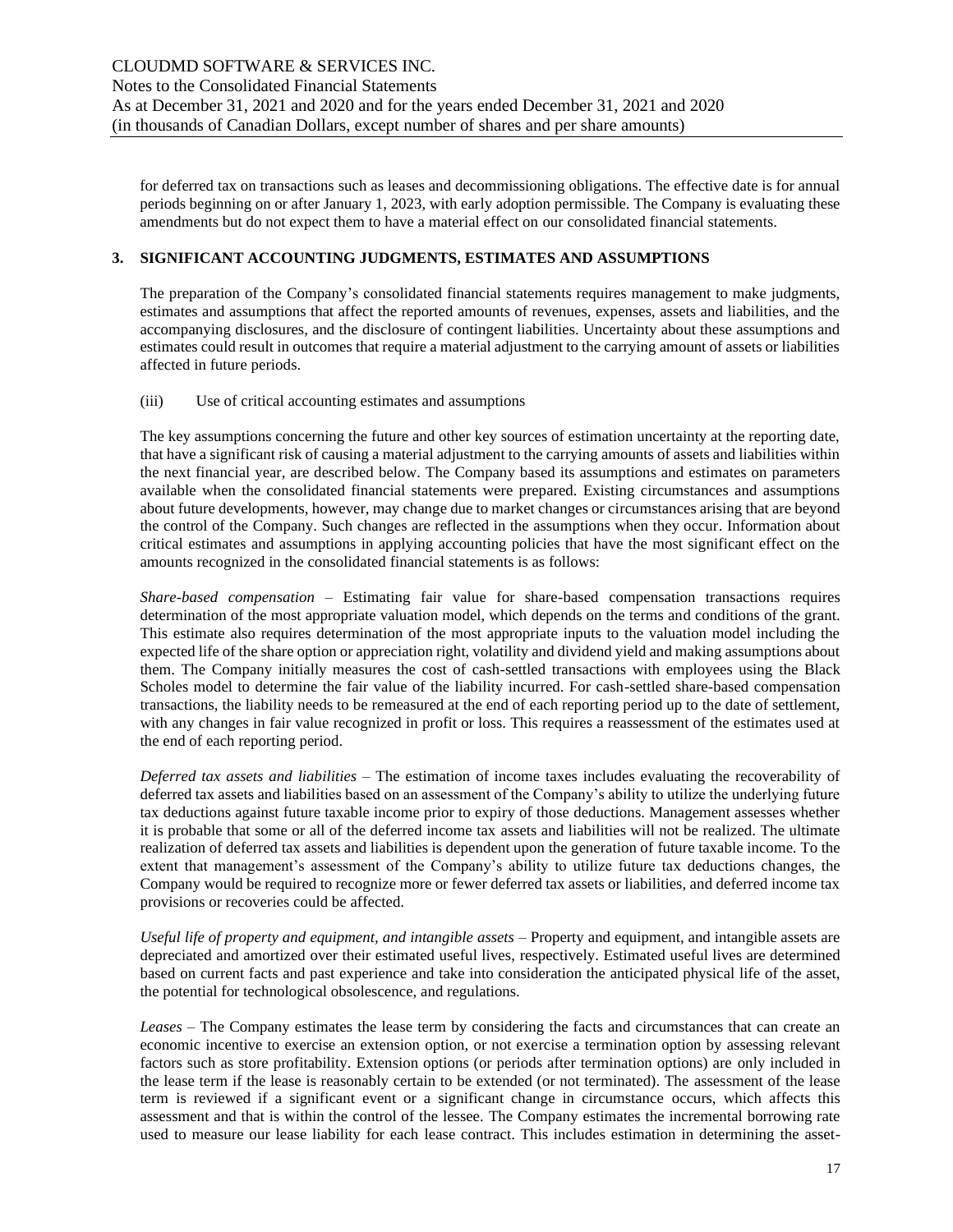specific security impact.

*Impairment of non-financial assets* – Impairment exists when the carrying value of an asset or cash generating unit exceeds its recoverable amount, which is the higher of its fair value less costs of disposal and its value in use. The fair value less costs of disposal calculation is based on available data from binding sales transactions, conducted at arm's length, for similar assets or observable market prices less incremental costs of disposing of the asset. The value in use calculation is based on a discounted cash flow ("DCF") model. The cash flows are derived from the budget for the next five years and do not include restructuring activities that the Company is not yet committed to or significant future investments that will enhance the performance of the assets of the CGU being tested. The recoverable amount is sensitive to the discount rate used for the DCF model as well as the expected future cash-inflows and the growth rate used for extrapolation purposes. These estimates are most relevant to goodwill and other intangibles with indefinite useful lives recognized by the Company.

*Provisions –* The Company records provisions related to pending or outstanding legal matters. Provisions in connection with legal matters are determined on the basis of management's judgment in consultation with legal counsel, considering such factors as the amount of the claim, the possibility of wrongdoing by an employee of the Company and precedents. Contingent litigation loss provisions are recorded by the Company when it is probable that the Company will incur a loss as a result of a past event and the amount of the loss can be reliably estimated.

*Recognition of contingent consideration –* In certain acquisitions, the Company may include contingent consideration which is subject to the acquired business achieving certain performance targets. At the date of acquisition and at each subsequent reporting period, if required, the Company estimates the future performance of acquired businesses, which are subject to contingent consideration, in order to estimate the fair value of the acquired business will achieve its performance targets and thus earn its contingent consideration. Any changes in the fair value of the contingent consideration classified as a liability between reporting periods are included in the determination of net income/loss. Changes in fair value arise as a result of various factors, including the estimated probability of the acquired business achieving its earnings targets.

*Business combinations –* On the completion of business acquisitions, management's judgment is required to estimate the fair value of purchase consideration and to identify and estimate the fair values of tangible and intangible assets, liabilities and non-controlling interests. Depending on the intangible asset being valued, the fair values have been determined using the excess earnings method, relief from royalty method, replacement cost method and the With-or-Without Method. Critical estimates in valuing certain of the intangible assets and goodwill acquired include future expected cash flows from customer contracts, customer attrition and discount rates. Unanticipated events and circumstances may occur that may affect the accuracy of validity of such assumptions, estimates or actual results.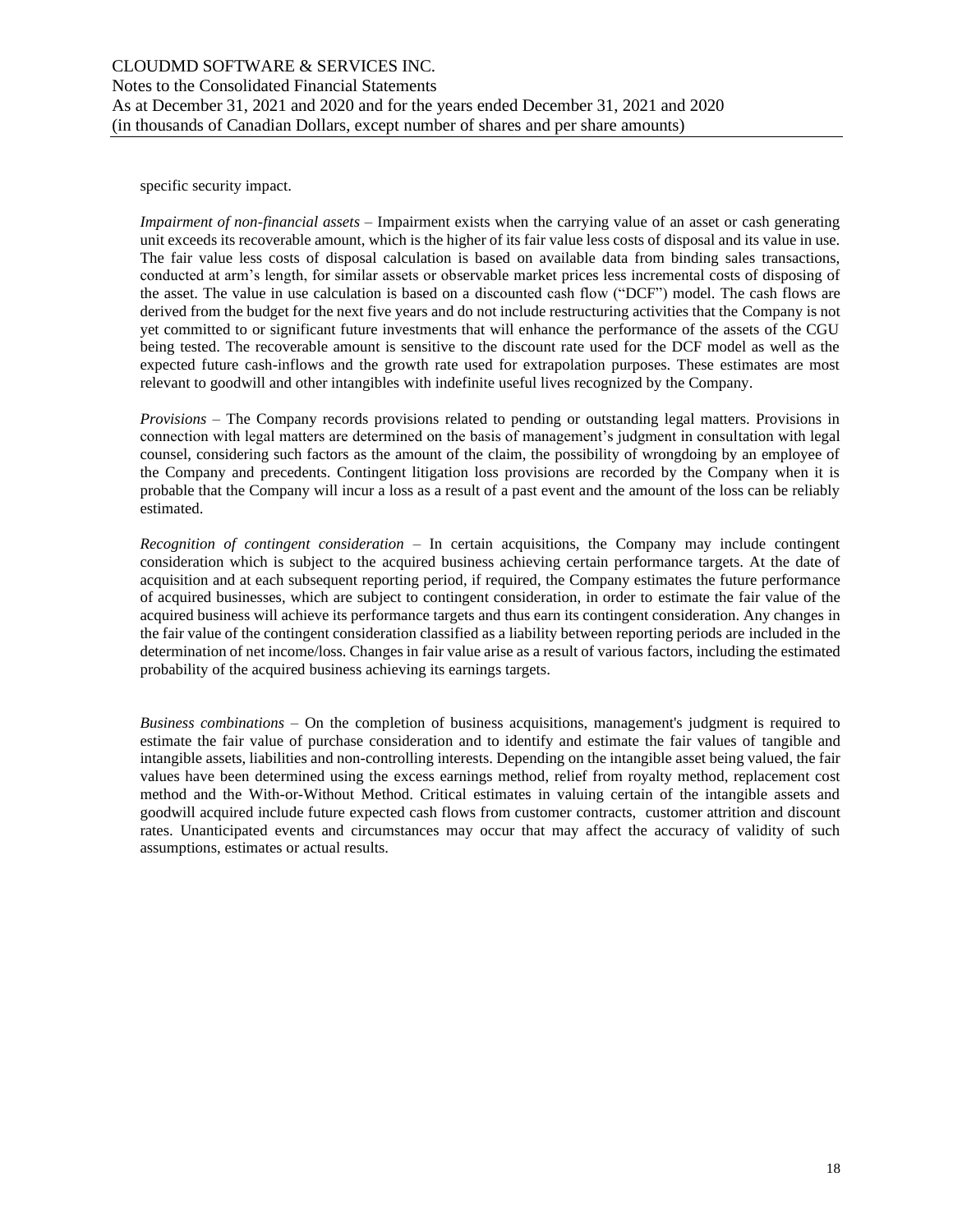## **4. BUSINESS COMBINATIONS**

The Company acquired interests in the following companies during the year ended December 31, 2021 and December 31, 2020:

|                                                  |                                  | <b>Share/Aseet</b> |                            |
|--------------------------------------------------|----------------------------------|--------------------|----------------------------|
| <b>Company Name</b>                              | <b>Acquisition date Purchase</b> |                    | Ownership Line of business |
| Livecare Health Canada Inc ("Livecare")          | 10-Jan-20 Share                  |                    | 100% Telehealth            |
| South Surrey Medical Clinic Inc ("South Surrey") | 31-Jul-20 Share                  |                    | 100% Medical Clinic        |
| Snapclarity Inc. ("Snapclarity")                 | 13-Oct-20 Share                  |                    | 100% IT Platform           |
| Benchmark Systems Inc ("Benchmark")              | 23-Oct-20 Share                  |                    | 87.50% IT Platform         |
| Premier Podiatry LLC ("Premier Podiatry")        | 23-Oct-20 Share                  |                    | 100% Telehealth            |
| iMD Health Global Corp ("iMD")                   | 17-Nov-20 Share                  |                    | 100% IT Platform           |
| Re:Function Health Group Inc ("Re:Function")     | 18-Nov-20 Share                  |                    | 100% Employer Healthcare   |
| Humanacare Organizational Resources Inc          |                                  |                    |                            |
| ("Humanacare")                                   | 11-Jan-21 Share                  |                    | 100% Employer Healthcare   |
| Medical Confidence Inc ('Medical Confidence")    | 15-Jan-21 Share                  |                    | 100% Navigation Software   |
| Canadian Medical Directory ("CMD)                | 21-Jan-21 Asset                  |                    | 100% Directory             |
| Tetra Ventures LLC ("IDYA4")                     | 22-Mar-21 Share                  |                    | 100% Employer Healthcare   |
| Aspiria Corp ("Aspiria")                         | 01-Apr-21 Share                  |                    | 100% Employer Healthcare   |
| RX Infinity Inc., Rxi Pharmacy Inc. & Rxi Health |                                  |                    |                            |
| Solutions ("RXI")                                | 11-May-21 Share                  |                    | 100% Pharmacy              |
| 0869316 BC Ltd, 1143556 BC Ltd & 11533046 BC     |                                  |                    |                            |
| Ltd ("Vision Pros")                              | 23-Jun-21 Share                  |                    | 100% Vision wear           |
| Oncidium Inc. ("Oncidium")                       | 25-Jun-21 Share                  |                    | 100% Employer Healthcare   |

Description of acquiree businesses:

- Livecare is a Canadian telehealth company founded and operated by physicians dedicated to giving patients access to quality, real-time healthcare, regardless of where they are located.
- South Surrey Medical Clinic Inc. South Surrey Medical is a premier provider of integrated medical solutions which operates with healthcare professionals, including physicians across various specialties including mental health, women's health, sports medicine, gynecology, and psychiatry.
- Snapclarity is a pioneer, on-demand, digital platform that provides an assessment for mental health disorders which includes a personalized care plan, access to online resources, a clinical health care team and the ability to match to the right therapists.
- Benchmark is a leading cloud-based provider of fully integrated solutions that automate healthcare workflow processes including revenue management, practice management and electronic records management. Benchmark has a national U.S. network of 200 clients, 800 physicians, with 5.5 million patient charts across 35 states.
- Premier Podiatry LLC. Premier Podiatry a US-based medical clinic serving chronic care patients as a part of its broader strategy for entering the US market with its comprehensive suite of telehealth products.
- iMD is a novel, award winning platform designed for healthcare professionals at every level of care to better engage, inform and educate patients about their conditions and treatment plans.
- Re:Function, a leading rehabilitation clinic network, provides assessments for enterprise clients, insurers, and corporations for long-term disability claims and return to work outcomes.
- HumanaCare is an integrated Employee Assistance Program ("EAP") solution which provides compassionate, holistic, physical and mental health support for employees and their families.
- Medical Confidence offers a revolutionary healthcare navigation platform with proven results in wait time reduction and patient satisfaction.
- Canadian Medical Directory is a listing of registered practitioners in Canada.
- IDYA4 is a leading health technology company focused on data interoperability and cybersecurity based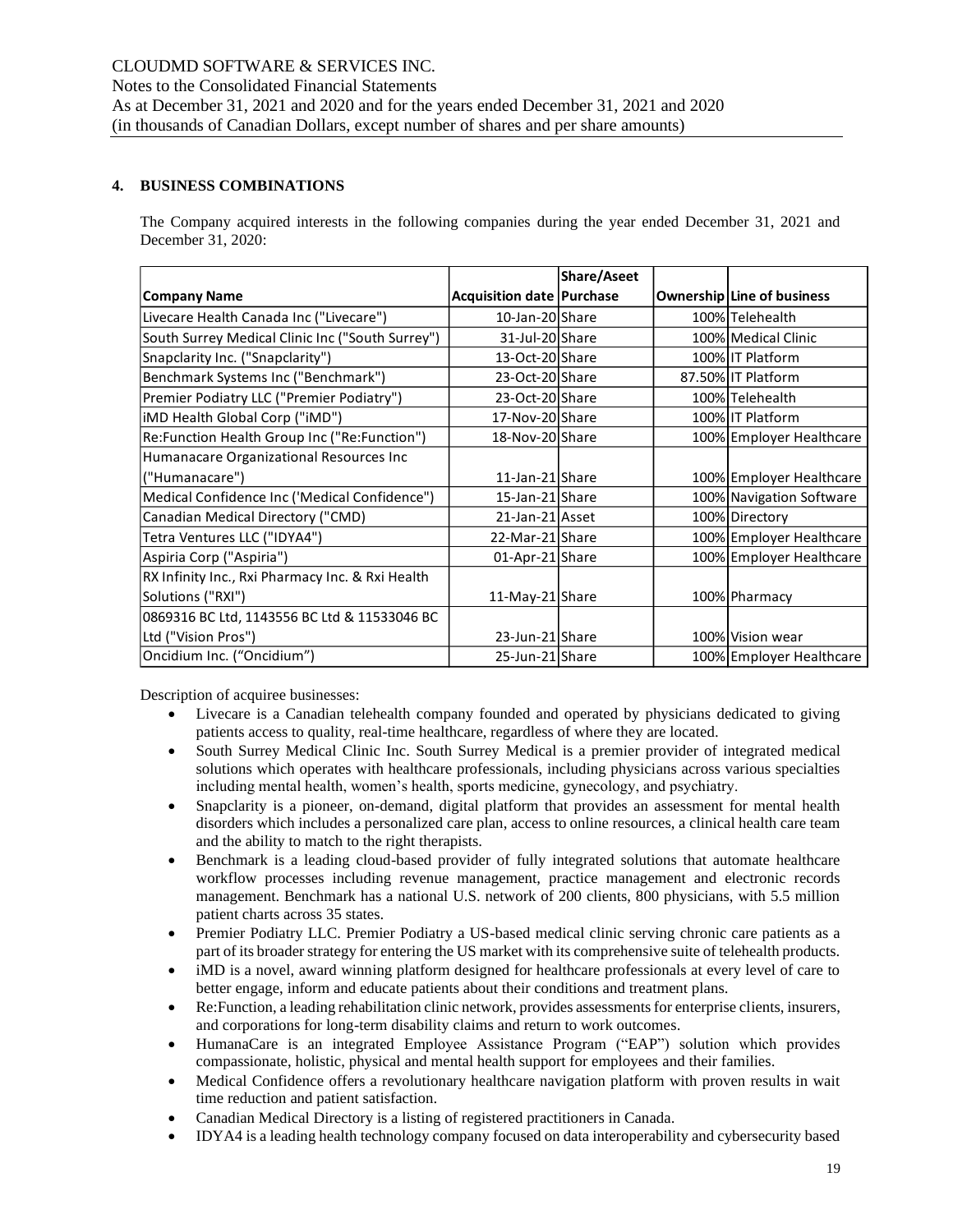in the United States.

- Aspiria provides an Integrated Employee and Student Assistance Program ("SAP"), that focuses on a comprehensive suite of mental health and wellness solutions for all employer and educational sectors.
- Rxi provides pharmaceutical logistic services including drug distribution, patient navigation assistances, a preferred pharmacy network of over 500 pharmacies and real time universal disease management software.
- VisionPros is a vertically integrated digital eyewear platform servicing customers across North America.
- Oncidium is a Canadian healthcare provider to employers.

The purchase prices of acquisitions were satisfied through, where applicable:

- (a) fair value of common shares of the Company issued to the vendor, determined at the closing share price on the date of the issuance or a volume weighted average price calculation,
- (b) cash paid to the vendor, net of working capital adjustments,
- (c) shares under escrow,
- (d) indemnification holdback
- (e) contingent shares issuable; and
- (f) contingent consideration.

Contingent shares issuable are earn-out based share distributions which are fixed in nature and hence have the characteristics of equity and are not revalued on future balance sheet dates. The earn-outs are both EBITDA and Revenue based depending on the business and growth initiative. Any contingent consideration is measured at fair value at the date of acquisition. If an obligation to pay contingent consideration that meets the definition of a financial instrument is classified as equity, then it is not remeasured and settlement is accounted for within equity. Otherwise, other contingent consideration is remeasured at fair value at each reporting date and subsequent changes in the fair value of the contingent consideration are recognized in profit or loss. The fair value of contingent consideration has been measured using a Monte Carlo simulation, and were determined appropriate, a probability weighted method, see note 13 of these financial statements. The fair value of purchase consideration and fair values of the assets and liabilities acquired are presented in the table for business combinations below. The excess of the fair value of the purchase consideration over the fair values of assets and liabilities acquired is considered to be goodwill. Goodwill is attributable to the workforce, expected synergies and profitability of the acquired businesses.

Depending on the status of each acquisition, it is indicated as either Finalized ("Final") or Provisional ("Provisional") in the table below. The Company is in the process of gathering the required information to determine the fair values of assets and liabilities acquired, as well as identifying any intangible assets that existed at the date of acquisition for those acquisitions that are marked as Provisional. In the case of VisionPros, it was previously announced on January 24, 2022 that VisionPros had violated existing supplier distribution agreements prior to being acquired by the Company. The violation resulted in the repayment of \$3,730 rebates and reassessments. The Board of Directors has commissioned the Audit Committee to conduct a comprehensive review of the claims and business of VisionPros which is still ongoing, for which the results of which may impact the purchase price allocation. (See note 22).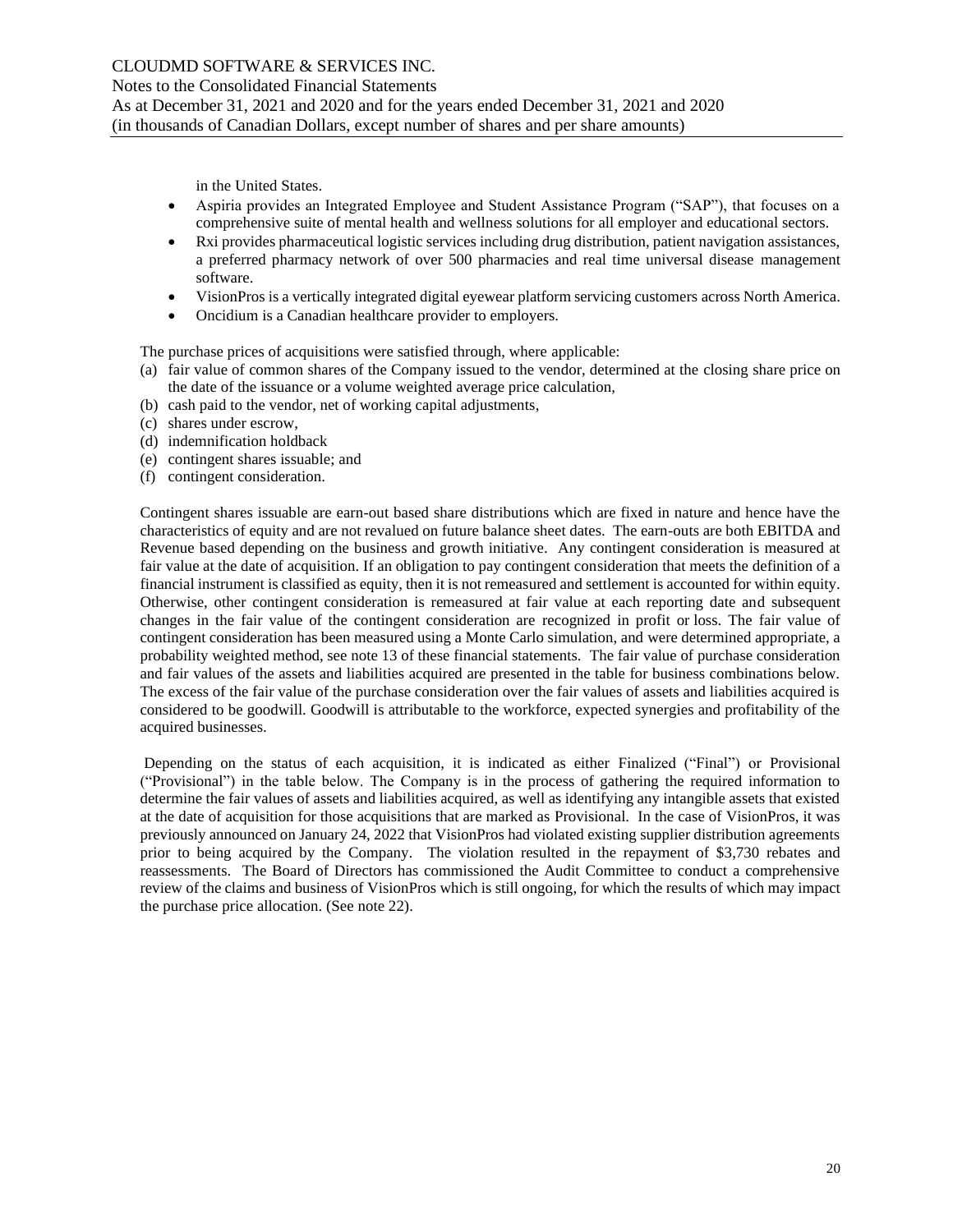Notes to the Consolidated Financial Statements

As at December 31, 2021 and 2020 and for the years ended December 31, 2021 and 2020 (in thousands of Canadian Dollars, except number of shares and per share amounts)

During the year ended December 31, 2021, the Company acquired interests in the following companies: **Medical** 

|                                                 |    | Humanacare               | Confidence  |             |                         |                    |                          |              |                          |           |
|-------------------------------------------------|----|--------------------------|-------------|-------------|-------------------------|--------------------|--------------------------|--------------|--------------------------|-----------|
|                                                 |    | (1)                      | (2)         | IDYA4 $(3)$ | Aspiria (4)             | $\mathbf{RXI}$ (5) | Vision Pros (6)          | Oncidium (7) | $CMD$ $(8)$              | Total     |
|                                                 |    | Provisional              | Provisional |             | Provisional Provisional | Provisional        | Provisional              | Provisional  | Provisional              |           |
| Purchase price:                                 |    |                          |             |             |                         |                    |                          |              |                          |           |
| Fair value of common shares issued              | \$ | 5,237                    | 1.903       | 7.817       | 866                     | 3,397              | 18,458                   | 30,896       | 1.471                    | 70.045    |
| Cash consideration                              |    | 6.126                    | 2,337       | 5,843       | 855                     | 2,342              | 24,020                   | 29,469       | 250                      | 71,242    |
| Indemnification holdback                        |    |                          | ٠           | ٠           | ٠                       |                    | 3,000                    |              | $\overline{\phantom{a}}$ | 3,000     |
| Contingent shares issuable                      |    | 1,205                    | 317         | 1,401       | 493                     |                    | 2,051                    |              | 191                      | 5,658     |
| Contingent consideration                        |    | $\overline{\phantom{a}}$ | 375         | 156         | ٠                       | 68                 | $\overline{\phantom{a}}$ | 15,620       | ٠                        | 16,219    |
| <b>Total consideration paid</b>                 | \$ | 12,568                   | 4,932       | 15,217      | 2,214                   | 5,807              | 47,529                   | 75,985       | 1,912                    | 166,164   |
| <b>Allocated as follows:</b>                    |    |                          |             |             |                         |                    |                          |              |                          |           |
| Cash and cash equivalents                       | \$ | ٠                        | 161         | 1.771       | 85                      | 631                | 180                      | 1.198        | ٠                        | 4,026     |
| Trade and other receivables                     |    | 672                      | 287         | 868         | 147                     | 2.077              | 99                       | 9,984        | ٠                        | 14,134    |
| Inventory                                       |    |                          |             | ٠           |                         | 43                 | 2,226                    |              | ٠                        | 2,269     |
| Prepaid expenses, deposits and other            |    | 14                       | 10          | ٠           | 14                      | 6                  | 28                       | 1,506        | ٠                        | 1,578     |
| Property and equipment                          |    | 320                      | 44          | ٠           | 159                     | 160                | 770                      | 4,061        | $\overline{\phantom{a}}$ | 5,514     |
| Customer relationships                          |    | 4,225                    | 647         | 1,051       | 1,673                   | 3,519              | ä,                       | 36,870       | 904                      | 48,889    |
| <b>Brand</b>                                    |    | 1.279                    |             | ٠           | 197                     |                    | 11,250                   |              |                          | 12,726    |
| Software                                        |    |                          | 2,943       | 1,953       | ٠                       | 593                |                          | 3,400        | 126                      | 9,015     |
| Non-compete agreement                           |    | 311                      |             | ٠           | 57                      |                    |                          |              |                          | 368       |
| Accounts payable, accrued liabilities and other |    | (297)                    | (314)       | (607)       | (523)                   | (3,205)            | (9,124)                  | (13,083)     | ٠                        | (27, 153) |
| Deferred revenue                                |    | (301)                    |             | ٠           | (28)                    |                    | (331)                    |              | ٠                        | (660)     |
| Deferred tax liability                          |    | (1, 472)                 | (936)       |             | (390)                   | (598)              | (3,016)                  | (10, 136)    | ٠                        | (16,548)  |
| Lease liabilities                               |    | (291)                    |             | ٠           | (147)                   | (115)              | (43)                     | (3,680)      | ٠                        | (4,276)   |
| Long-term debt                                  |    | (262)                    | (56)        | (402)       | (40)                    |                    | (60)                     |              |                          | (820)     |
| Total net assets acquired                       | S  | 4.198                    | 2,786       | 4,634       | 1,204                   | 3,111              | 1.979                    | 30,120       | 1,030                    | 49,062    |
| <b>Goodwill acquired</b>                        | Ŝ  | 8.370                    | 2.146       | 10.583      | 1.010                   | 2.696              | 45.550                   | 45,865       | 882                      | 117.102   |

The contingent shares issuable represents two earn-out revenue milestone payments for the years ending December 31, 2021 and December 31, 2022. Preliminary valuation of the contingent shares issuable was calculated using the closing price of the Company's common shares on January 11, 2021 and the number of common shares issuable based on management's best estimate of future revenue results. The contingent shares issuable could be higher or lower depending on the related future revenue outcome.

- (2) The contingent consideration and contingent shares issuable represent two earn-out revenue milestone payments for the years ending December 31, 2021 and December 31, 2022. Preliminary valuation of the contingent consideration was calculated using the expected cash outflow based on management's best estimate of future revenue results. Preliminary valuation of the contingent shares issuable was calculated using the closing price of the Company's common shares on January 15, 2021 and the number of common shares issuable based on management's best estimate of future revenue results. The contingent consideration and contingent shares issuable could be higher or lower depending on the related future revenue outcome. The contingent consideration is reviewed and remeasured on a quarterly basis.
- $<sup>(3)</sup>$  The contingent consideration and contingent shares issuable represent two earn-out revenue milestone</sup> payments for the years ending December 31, 2021 and December 31, 2022. Preliminary valuation of the contingent consideration was calculated using the expected cash outflow based on management's best estimate of future revenue results. Preliminary valuation of the contingent shares issuable was calculated using the closing price of the Company's common shares on March 22, 2021 and the number of common shares issuable based on management's best estimate of future revenue results. The contingent consideration and contingent shares issuable could be higher or lower depending on the related future revenue outcome. The contingent consideration is reviewed and remeasured on a quarterly basis.
- (4) The contingent shares issuable represents an earn-out revenue milestone payment for the year ending December 31, 2021. Preliminary valuation of the contingent shares issuable was calculated using the closing price of the Company's common shares on April 1, 2021 and the number of common shares issuable based on management's best estimate of future revenue results. The contingent shares issuable could be higher or lower depending on the related future revenue outcome.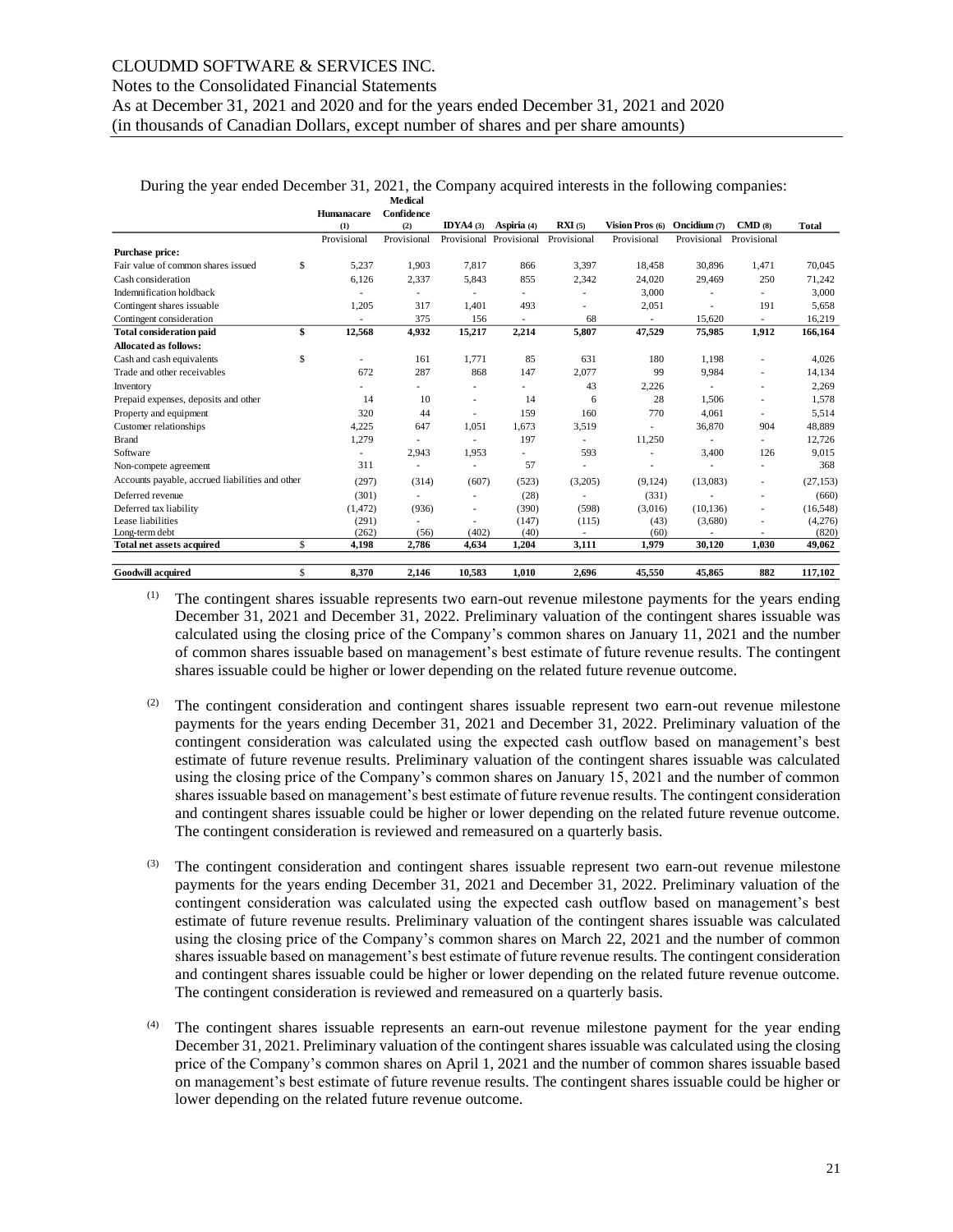- <sup>(5)</sup> The contingent consideration represents two earn-out profitability milestone payments for the years ending December 31, 2021 and December 31, 2022. Preliminary valuation of the contingent consideration was calculated using the closing price of the Company's common shares on May 11, 2021 and the number of common shares issuable based on management's best estimate of future profitability results. The contingent consideration could be higher or lower depending on the related future profitability outcome. The contingent consideration is reviewed and remeasured on a quarterly basis.
- <sup>(6)</sup> The contingent consideration represents two earn-out revenue-based milestone payments for the six months ending December 31, 2021 and year ending December 31, 2022. The contingent consideration can be settled using cash or common shares at the Company's discretion. Preliminary valuation of the contingent consideration was calculated using the expected cash outflow based on management's best estimate of future revenue-based results. The contingent consideration could be higher or lower depending on the related future revenue-based outcome. The contingent consideration is reviewed and remeasured on a quarterly basis.
- (7) The contingent consideration represents three revenue and three profitability earn-out milestone payments for the years ending December 31, 2021, December 31, 2022 and December 31, 2023. The contingent consideration can be settled, at the Company's discretion, using cash or common shares issuable at \$2.30. Preliminary valuation of the contingent consideration was calculated using the expected cash outflow based on management's best estimate of future revenue and profitability results. The contingent consideration could be higher or lower depending on the related future revenue and profitability outcome. The contingent consideration is reviewed and remeasured on a quarterly basis.
- <sup>(8)</sup> The contingent shares issuable represents two earn-out revenue milestone payments for the years ending December 31, 2021 and December 31, 2022. Preliminary valuation of the contingent shares issuable was calculated using the closing price of the Company's common shares on December 20, 2020 and the number of common shares issuable based on management's best estimate of future revenue results. The contingent shares issuable could be higher or lower depending on the related future revenue outcome.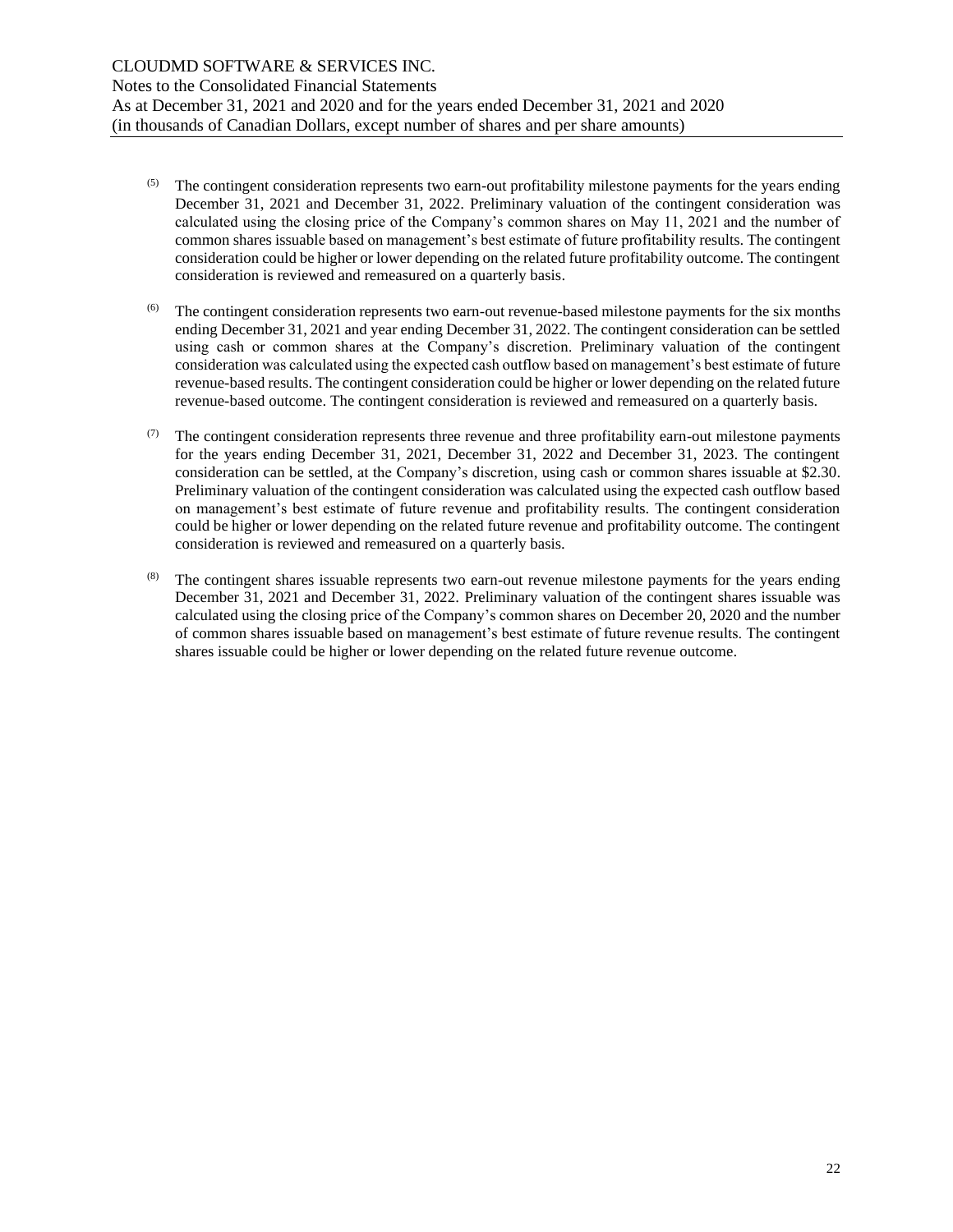#### Notes to the Consolidated Financial Statements

As at December 31, 2021 and 2020 and for the years ended December 31, 2021 and 2020 (in thousands of Canadian Dollars, except number of shares and per share amounts)

During the year ended December 31, 2020, the Company acquired interests in the following companies:

|                                                 | Livecare<br>(1)(2) | South<br>Surrey (3)      | <b>Snapclarity</b><br>(3) | <b>Benchmark</b> | Premier<br>Podiatry | iMD(3)         | <b>Re:function</b><br>(3) | <b>Total</b> |
|-------------------------------------------------|--------------------|--------------------------|---------------------------|------------------|---------------------|----------------|---------------------------|--------------|
|                                                 |                    |                          |                           |                  |                     |                |                           |              |
|                                                 | Final              | Final                    | Final                     | Final            | Final               | Final          | Final                     |              |
| Purchase price:                                 |                    |                          |                           |                  |                     |                |                           |              |
| Fair value of common shares issued              | \$<br>516          | 238                      | 5,629                     |                  | $\overline{a}$      | 6,848          | 8,830                     | 22,061       |
| Cash consideration                              | 387                | 159                      | 48                        | 5,552            | 146                 | 1,629          | 3,382                     | 11,303       |
| Indemnification holdback                        |                    | $\overline{\phantom{a}}$ | 1,555                     | $\overline{a}$   | ٠                   | $\overline{a}$ | $\overline{\phantom{a}}$  | 1,555        |
| Contingent shares issuable                      |                    |                          | 596                       | $\sim$           | ÷,                  | 4,054          | 1,869                     | 6,519        |
| Liability to non-controlling interests          |                    |                          |                           | 511              |                     |                |                           | 511          |
| Contingent consideration                        |                    | 136                      | 2,621                     |                  |                     |                | $\sim$                    | 2,757        |
| <b>Total consideration paid</b>                 | \$<br>903          | 533                      | 10,449                    | 6,063            | 146                 | 12,531         | 14,081                    | 44,706       |
| <b>Allocated as follows:</b>                    |                    |                          |                           |                  |                     |                |                           |              |
| Cash and cash equivalents                       | \$<br>1            | 112                      | 205                       | 207              | 2                   | 767            | 502                       | 1,796        |
| Trade and other receivables                     | 79                 | 94                       | 16                        | 313              | ÷,                  | 219            | 715                       | 1,436        |
| Inventory                                       | 19                 |                          | ٠                         | 14               | ٠                   |                | $\sim$                    | 33           |
| Prepaid expenses, deposits and other            | 77                 | $\overline{c}$           |                           | 112              | ÷                   | 11             | 109                       | 311          |
| Net investment in sublease                      |                    | 236                      |                           | $\omega$         |                     | $\overline{a}$ |                           | 236          |
| Property and equipment                          | 82                 | 263                      |                           | 213              | 156                 | 9              | 1.911                     | 2,634        |
| Customer relationships                          | 1.444              | 263                      | 181                       | 234              |                     | 608            | 1,443                     | 4,173        |
| <b>Brand</b>                                    |                    | $\overline{\phantom{a}}$ | 3,209                     | 1,155            | ٠                   | 2,077          | 3,510                     | 9,951        |
| Software                                        |                    | $\overline{a}$           |                           | 1,068            | $\overline{a}$      | 1,393          |                           | 2,461        |
| Licence                                         |                    |                          |                           |                  |                     | 90             |                           | 90           |
| Accounts payable, accrued liabilities and other | (1,307)            | (224)                    | (682)                     | (384)            | (40)                | (292)          | (468)                     | (3,397)      |
| Deferred revenue                                | ٠                  |                          | $\ddot{\phantom{1}}$      | (283)            | $\blacksquare$      | (182)          | ÷                         | (465)        |
| Deferred tax liability                          | (263)              | (71)                     | (838)                     | (604)            |                     | (593)          | (1,390)                   | (3,759)      |
| Lease liabilities                               |                    | (372)                    |                           | (9)              | (53)                |                | (1, 137)                  | (1,571)      |
| Long-term debt                                  | (850)              | $\blacksquare$           | (348)                     | $\sim$           |                     | (339)          | (476)                     | (2,013)      |
| Total net assets acquired                       | \$<br>(718)        | 303                      | 1,743                     | 2,036            | 65                  | 3,768          | 4,719                     | 11,916       |
| Non-controlling interest                        | $\equiv$           | $\sim$                   | $\blacksquare$            | 793              | $\equiv$            | $\equiv$       | $\omega$                  | 793          |
| <b>Goodwill acquired</b>                        | \$<br>1,621        | 230                      | 8,706                     | 4.820            | 81                  | 8,763          | 9,362                     | 33,583       |

(1) The long-term debt in the amount acquired of \$850 included an amount of \$600 due to a third party. This amount was settled by issuing 1,500,000 common shares of the Company on January 31, 2020 with a fair value of \$578, resulting in a gain from debt forgiveness of \$23.

<sup>(2)</sup> Several payables due to vendors were settled for a cash amount that was less than the amount owing. This resulted in a gain from debt forgiveness of \$118.

<sup>(3)</sup> The contingent consideration is based on management's best estimate of future revenue targets. The estimated amounts payable related to the contingent consideration could be lower depending on the related future revenue outcome.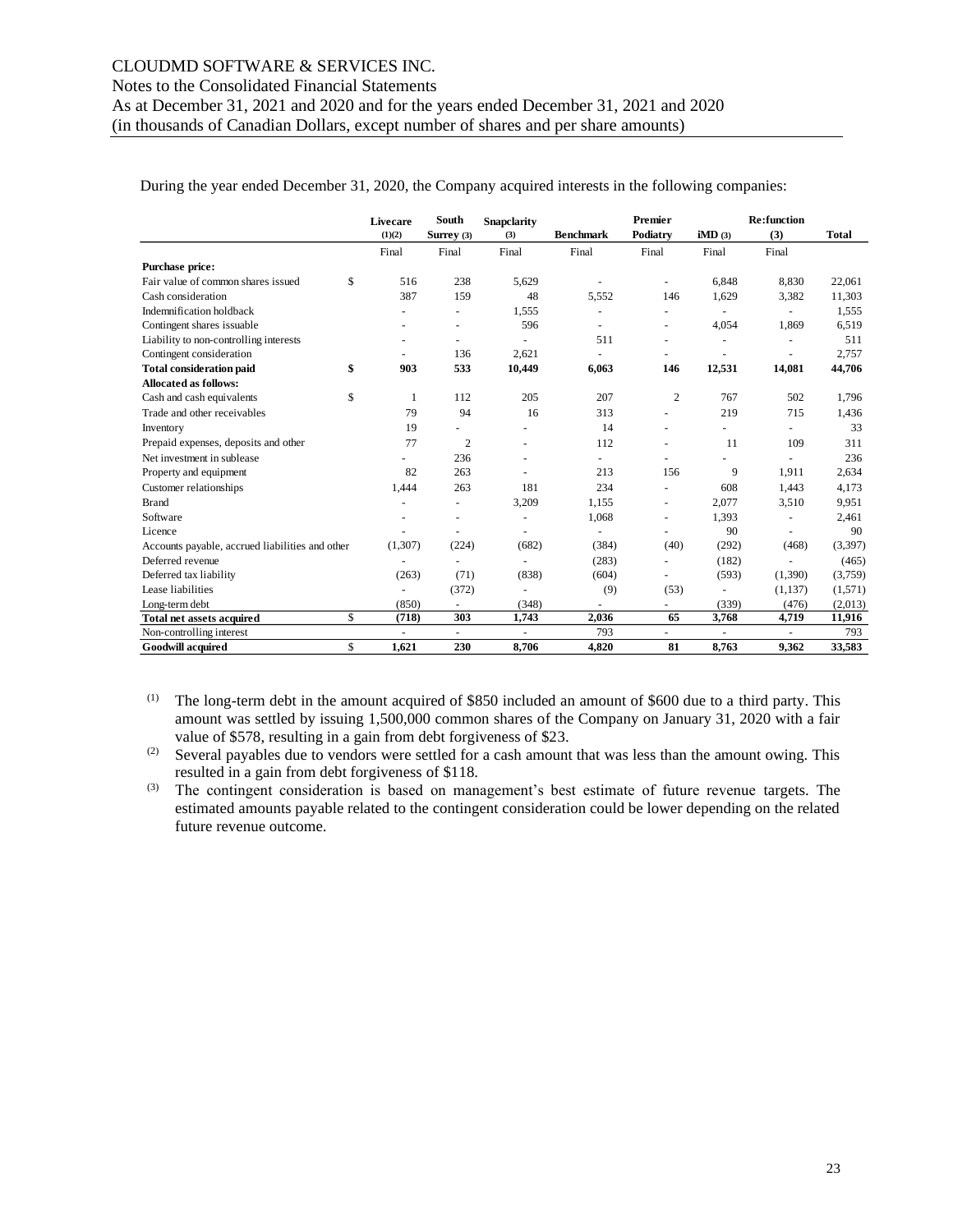## Notes to the Consolidated Financial Statements

As at December 31, 2021 and 2020 and for the years ended December 31, 2021 and 2020 (in thousands of Canadian Dollars, except number of shares and per share amounts)

During the year ended December 31, 2021, the Company finalized the purchase price allocation and adjusted the values for the contingent consideration, intangible assets, goodwill and deferred taxes pursuant to the acquisition agreements. As required by IFRS, the preliminary acquisition date values were retrospectively adjusted to reflect the changes effective as of the acquisition date, as follows:

|                                                 |              | South                    |                    |                          | Premier                  |                          |                    |
|-------------------------------------------------|--------------|--------------------------|--------------------|--------------------------|--------------------------|--------------------------|--------------------|
| <b>Provisional Allocation</b>                   | Livecare     | <b>Surrey</b>            | <b>Snapclarity</b> | <b>Benchmark</b>         | Podiatry                 | iMD                      | <b>Re:Function</b> |
| \$<br>Cash and cash equivalents                 | $\mathbf{1}$ | 112                      | 142                | 207                      | 2                        | 767                      | 502                |
| Trade and other receivables                     | 79           | 94                       | 19                 | 313                      | $\overline{\phantom{a}}$ | 144                      | 699                |
| Inventory                                       | 19           |                          | ٠                  | 14                       |                          | ä,                       |                    |
| Prepaid expenses, deposits and other            | 77           | $\overline{c}$           |                    | 112                      |                          | 11                       | 39                 |
| Net investment in sublease                      |              | ÷.                       |                    | ÷                        |                          |                          |                    |
|                                                 |              |                          |                    |                          | 103                      | 10                       |                    |
| Property and equipment                          | 82<br>1,444  | 127<br>263               | 4,796              | 204<br>ä,                | ÷.                       | 90                       | 775                |
| Intangible assets                               |              |                          |                    |                          |                          |                          |                    |
| Accounts payable, accrued liabilities and other | (1, 307)     | (224)                    | (742)              | (277)                    | (40)                     | (292)                    | (382)              |
| Deferred revenue                                |              | ٠                        |                    | (283)                    |                          | (238)                    |                    |
| Deferred tax liability                          | (263)        | (71)                     | (1,295)            | $\overline{\phantom{a}}$ |                          | $\overline{\phantom{a}}$ |                    |
| Lease liabilities                               |              |                          |                    | J.                       |                          | ÷.                       |                    |
| Long-term debt                                  | (850)        | ٠                        |                    | J.                       |                          | (339)                    | (486)              |
| Goodwill                                        | 1,621        | 230                      | 5,489              | 6,380                    | 81                       | 9,376                    | 11,584             |
| Non-controlling interest                        | ÷.           |                          | ٠                  | 834                      |                          | ÷.                       |                    |
|                                                 |              | South                    |                    |                          | Premier                  |                          |                    |
| <b>Adjustments</b>                              | Livecare     | Surrey                   | Snapclarity        | <b>Benchmark</b>         | Podiatry                 | iMD                      | <b>Re:Function</b> |
| \$<br>Cash and cash equivalents                 |              | $\overline{\phantom{a}}$ | 63                 |                          |                          |                          |                    |
| Trade and other receivables                     | ٠            | $\overline{\phantom{a}}$ | (3)                | ÷                        | ٠                        | 75                       | 16                 |
| Prepaid expenses, deposits and other            |              | $\overline{\phantom{a}}$ |                    |                          |                          | ÷,                       | 70                 |
| Net investment in sublease                      |              | 236                      |                    | í.                       |                          | ÷.                       | ÷                  |
| Property and equipment                          |              | 136                      | ٠                  | 9                        | 53                       | (1)                      | 1,137              |
| Customer relationships                          |              | $\sim$                   | 181                | 234                      | ä,                       | 608                      | 1,443              |
| <b>Brand</b>                                    |              | ٠                        | 3,209              | 1,155                    | ٠                        | 2,077                    | 3,510              |
| Software                                        |              |                          | (4,796)            | 1,068                    |                          | 1,393                    |                    |
| Accounts payable, accrued liabilities and other |              | ٠                        | 60                 | (107)                    |                          | ÷.                       | (87)               |
|                                                 |              |                          |                    |                          |                          |                          |                    |
| Deferred revenue                                |              | ÷.                       | ä,                 | ÷,                       |                          | 56                       |                    |
| Deferred tax liability                          |              | $\overline{\phantom{a}}$ | 457                | (604)                    |                          | (593)                    | (1,390)            |
| Lease liabilities                               |              | (372)                    |                    | (9)                      | (53)                     | ÷.                       | (1, 137)           |
| Long-term debt                                  |              | ÷,                       | (348)              |                          |                          | ÷,                       | 10                 |
| Goodwill                                        |              | ٠                        | 3,217              | (1,560)                  | ٠                        | (613)                    | (2,222)            |
| Non-controlling interest                        |              |                          | ä,                 | (41)                     | $\overline{\phantom{a}}$ | ÷,                       |                    |
|                                                 |              | South                    |                    |                          | Premier                  |                          |                    |
| Final                                           | Livecare     | <b>Surrey</b>            | <b>Snapclarity</b> | <b>Benchmark</b>         | Podiatry                 | iMD                      | <b>Re:Function</b> |
| \$                                              |              | 112                      |                    |                          | $\overline{c}$           |                          |                    |
| Cash and cash equivalents                       | $\mathbf{1}$ |                          | 205                | 207                      |                          | 767                      | 502                |
| Trade and other receivables                     | 79           | 94                       | 16                 | 313                      | ä,                       | 219                      | 715                |
| Inventory                                       | 19           | ÷,                       |                    | 14                       |                          | ÷,                       |                    |
| Prepaid expenses, deposits and other            | 77           | $\overline{c}$           |                    | 112                      |                          | 11                       | 109                |
| Net investment in sublease                      | ÷.           | 236                      | ٠                  | ÷                        | ÷.                       | ÷.                       | ÷                  |
| Property and equipment                          | 82           | 263                      | ٠                  | 213                      | 156                      | 9                        | 1,911              |
| Customer relationships                          | 1,444        | 263                      | 181                | 234                      | ÷.                       | 608                      | 1,443              |
| <b>Brand</b>                                    | ä,           | $\sim$                   | 3,209              | 1,155                    |                          | 2,077                    | 3,510              |
| Software                                        | ä,           | $\overline{\phantom{a}}$ | ä,                 | 1,068                    | $\overline{\phantom{a}}$ | 1,393                    | ×.                 |
| License                                         |              |                          |                    | ÷,                       |                          | 90                       |                    |
| Accounts payable, accrued liabilities and other | (1, 307)     | (224)                    | (682)              | (384)                    | (40)                     | (292)                    | (468)              |
| Deferred revenue                                | ä,           | $\sim$                   | ä,                 | (283)                    | $\sim$                   | (182)                    |                    |
|                                                 |              |                          |                    |                          |                          |                          |                    |
| Deferred tax liability                          | (263)        | (71)                     | (838)              | (604)                    | ٠                        | (593)                    | (1,390)            |
| Lease liabilities                               |              | (372)                    | ä,                 | (9)                      | (53)                     | ÷.                       | (1, 137)           |
| Long-term debt                                  | (850)        | $\overline{\phantom{a}}$ | (348)              | ä,                       |                          | (339)                    | (476)              |
| Goodwill                                        | 1,621        | 230                      | 8,706              | 4,820                    | 81                       | 8,763                    | 9,362              |
| Non-controlling interest                        | ä,           | $\overline{\phantom{a}}$ | ä,                 | 793                      |                          | ÷.                       | ٠                  |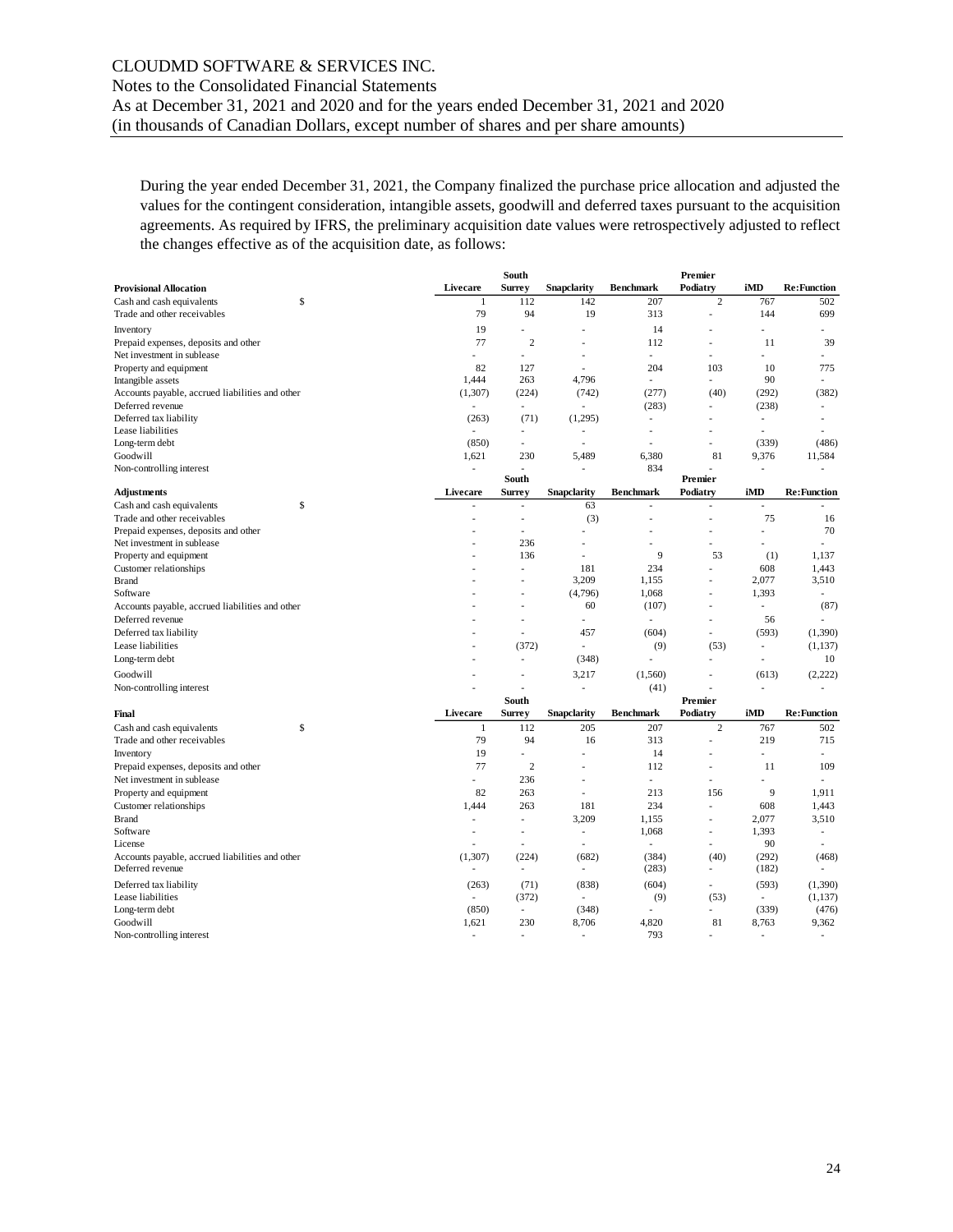## CLOUDMD SOFTWARE & SERVICES INC. Notes to the Consolidated Financial Statements As at December 31, 2021 and 2020 and for the years ended December 31, 2021 and 2020 (in thousands of Canadian Dollars, except number of shares and per share amounts)

The following revenue and net income attributable to these acquisitions are included in the Company's annual consolidated financial statements for the year ended December 31, 2021 and 2020 associated with these acquisitions.

|                           |                       | 2021              |                | 2020                |
|---------------------------|-----------------------|-------------------|----------------|---------------------|
| <b>Acquired Companies</b> | Revenue               | Net Income (Loss) | <b>Revenue</b> | Net Income (Loss)   |
| Livecare                  |                       |                   | 72<br>S        | $\mathcal{S}$<br>30 |
| South Surrey              |                       |                   | 1,422          | 70I                 |
| Snapclarity               |                       |                   | 38             | (535)               |
| Benchmark                 |                       |                   | 1,069          | 166                 |
| Premier Podiatry          |                       |                   | 103            | 11                  |
| iMD                       |                       |                   | 243            | 62                  |
| Re:Function               |                       |                   | 552            | 41                  |
| Humanacare                | \$<br>4,188 $\vert \$ | (782)             |                |                     |
| <b>IDYA4</b>              | 6,371                 | 1,435             |                |                     |
| Medical Confidence        | 2,287                 | (8)               |                |                     |
| <b>CMD</b>                | 228                   | 162               |                |                     |
| Aspiria                   | 2,373                 | 246               |                |                     |
| <b>RXI</b>                | 16,330                | (1,146)           |                |                     |
| <b>Vision Pros</b>        | 11,432                | (1, 431)          |                |                     |
| Oncidium                  | 31,467                | 2,846             |                |                     |

Had the acquisitions occurred on January 1, 2021, and 2020 respectively, the Company estimates that it would have reported the following consolidated revenue and net income for the year ended December 31, 2021 and 2020 associated with these acquisitions.

|                           |                | 2021         | 2020           |                     |  |  |
|---------------------------|----------------|--------------|----------------|---------------------|--|--|
| <b>Acquired Companies</b> | <b>Revenue</b> | (Loss)       | <b>Revenue</b> | (Loss)              |  |  |
| Livecare                  |                |              | \$<br>74       | <sup>\$</sup><br>31 |  |  |
| South Surrey              |                |              | 3,394          | 168                 |  |  |
| Snapclarity               |                |              | 174            | (2, 419)            |  |  |
| Benchmark                 |                |              | 6,106          | 284                 |  |  |
| Premier Podiatry          |                |              | 545            | 56                  |  |  |
| iMD                       |                |              | 1,304          | (256)               |  |  |
| Re:Function               |                |              | 5,113          | 815                 |  |  |
| Humanacare                | \$<br>4,305    | (763)<br>1\$ |                |                     |  |  |
| <b>IDYA4</b>              | 7,442          | 1,644        |                |                     |  |  |
| Medical Confidence        | 2,319          | (5)          |                |                     |  |  |
| <b>CMD</b>                | 481            | 48           |                |                     |  |  |
| Aspiria                   | 2,721          | 316          |                |                     |  |  |
| <b>RXI</b>                | 25,473         | (1,788)      |                |                     |  |  |
| <b>Vision Pros</b>        | 21,847         | (2,735)      |                |                     |  |  |
| Oncidium                  | 58,506         | 1,283        |                |                     |  |  |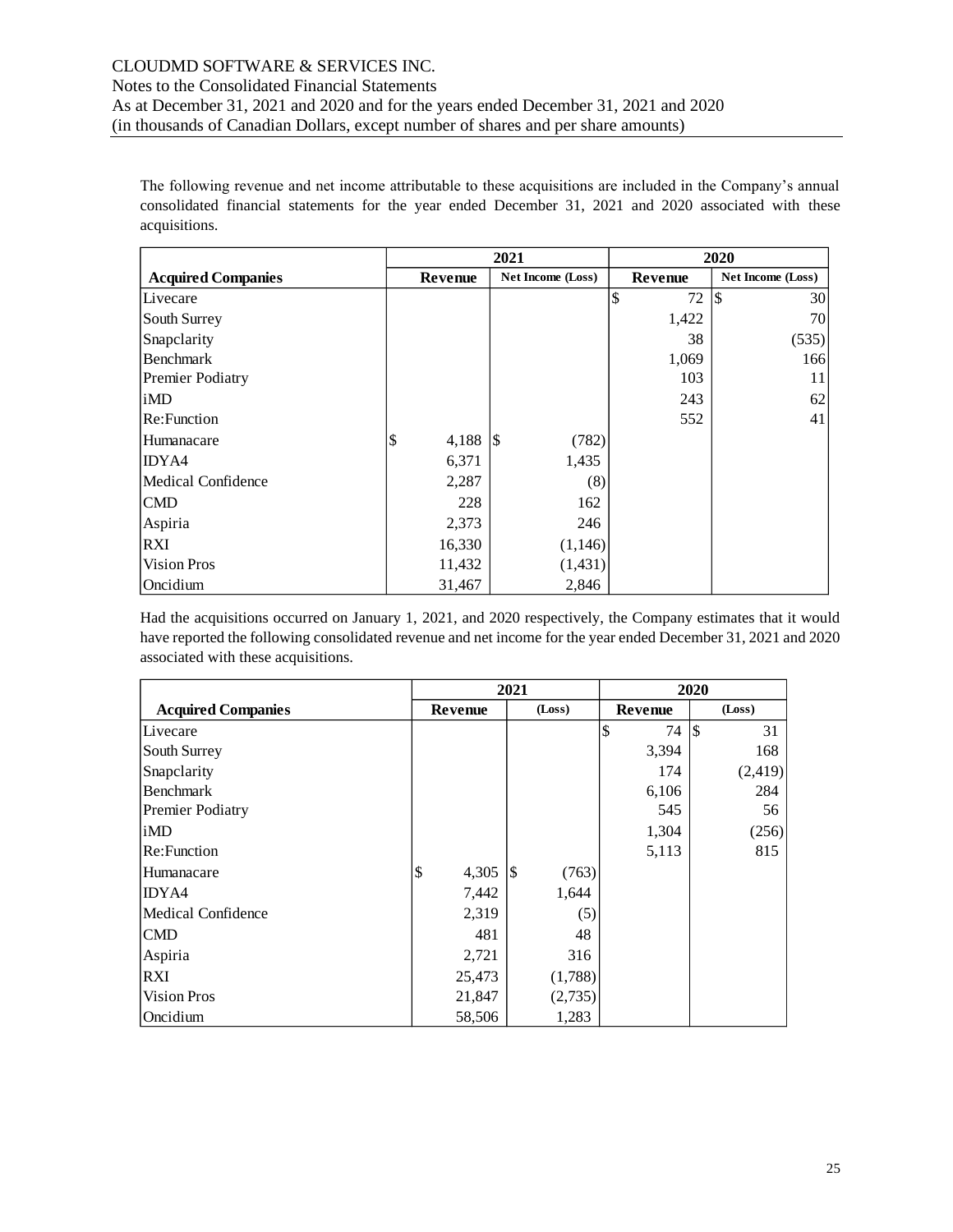## **5. INVESTMENT IN JOINT VENTURE**

On February 8, 2021, the Company acquired 51% of the issued and outstanding shares in West Mississauga Medical Ltd. ("West Mississauga"), a joint venture providing comprehensive family medicine and a specialist medical clinic with 8 family doctors and 4 specialists serving over 100,000 patients. Ownership was acquired in exchange for the issuance of 74,074 common shares on February 8, 2021 valued at \$130 and the payment of \$181 in cash. Under the terms of the shareholder agreement, CloudMD is able to appoint one of two directors of West Mississauga and all critical decisions require unanimous consent of the shareholders of West Mississauga. West Mississauga is structured as a separate vehicle and the Company has a residual interest in the net assets of West Mississauga. As a result, the Company treated its investment of West Mississauga as a joint venture and is accounted for using the equity method.

The activities of the Company's investment in West Mississauga Medical Ltd. during the period were as follows:

| Balance, January 1, 2021        |     |
|---------------------------------|-----|
| Investment in joint venture     | 31  |
| Share in profits for the period | 32  |
| Balance, December 31, 2021      | 343 |

#### **6. EXPENSES BY NATURE**

|                                        | Year ended           |                      |  |  |  |
|----------------------------------------|----------------------|----------------------|--|--|--|
|                                        | December 31,<br>2021 | December 30,<br>2020 |  |  |  |
| Cost of sales                          | \$<br>$62,069$ \$    | 9,256                |  |  |  |
| Wages and employee benefits            | 29,621               | 6,050                |  |  |  |
| Professional fees                      | 10,265               | 3,479                |  |  |  |
| Share-based compensation               | 5,223                | 3,642                |  |  |  |
| Office and administration              | 6,897                | 972                  |  |  |  |
| Marketing and advertising              | 3,187                | 2,241                |  |  |  |
| Amortization of intangible assets      | 4,618                | 347                  |  |  |  |
| Depreciation of property and equipment | 2,693                | 859                  |  |  |  |
| Others                                 | 1,424                | 608                  |  |  |  |
| <b>Total</b>                           | \$<br>125,997 \$     | 27,454               |  |  |  |

#### **7. TRADE AND OTHER RECEIVABLES**

The following table shows the details of the Company's trade and other receivables at December 31, 2021 and 2020:

|                                 | December 31, |             | December 31, |
|---------------------------------|--------------|-------------|--------------|
|                                 |              | 2021        | 2020         |
| Trade receivables               |              | $17,263$ \$ | 2,206        |
| Other receivables               |              | 7,755       | 131          |
| Allowance for doubtful accounts |              | (300)       | (157)        |
| <b>Total</b>                    |              | 24,718 \$   | 2,180        |

The Company evaluates credit losses on a regular basis based on the aging and future collectability of its receivables. As at December 31, 2021 and 2020, the Company recognized expected credit losses of \$300 (2020 -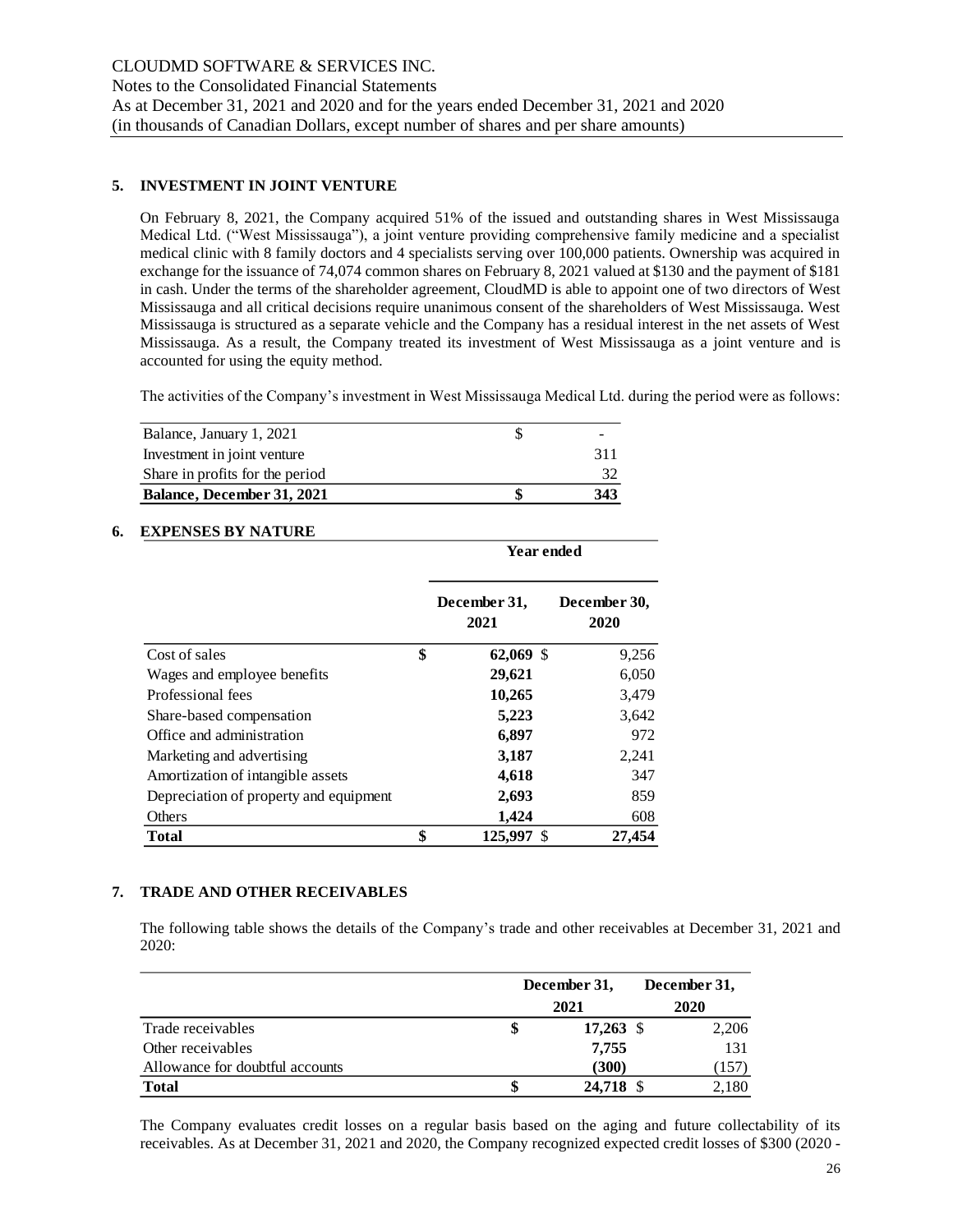## CLOUDMD SOFTWARE & SERVICES INC. Notes to the Consolidated Financial Statements As at December 31, 2021 and 2020 and for the years ended December 31, 2021 and 2020 (in thousands of Canadian Dollars, except number of shares and per share amounts)

\$157), which has been netted against trade and other receivables. The expected lifetime credit loss provision for our trade receivables is based on historical counterparty default rates and adjusted for relevant forward-looking information as required.

## **8. INVENTORY**

|                                    | December 31 |            | December 31, |
|------------------------------------|-------------|------------|--------------|
|                                    |             | 2021       | 2020         |
| Contact lenses and eyeglass frames |             | $2,073$ \$ |              |
| Pharmaceutical                     |             | 1,297      | 710          |
| <b>Others</b>                      |             | 71         | 18           |
| <b>Inventory Allowance</b>         |             | (17        |              |
| <b>Total</b>                       |             | 3.424      | 728          |

For the year ended December 31, 2021, inventories recognized as an expense in cost of sales amounted to \$26,616 (2020 – \$5,073). During the year, inventories were reviewed for obsolescence as part of ongoing operations. As at December 31, 2021, the obsolescence provision against inventories totaled  $$17 (2020 - $nil)$ .

## **9. PROPERTY AND EQUIPMENT**

|                                 | <b>Equipment and</b> |               |                  |    | Leasehold    | Right-of-use   |              |
|---------------------------------|----------------------|---------------|------------------|----|--------------|----------------|--------------|
|                                 | other                |               | <b>Computers</b> |    | improvements | assets         | <b>Total</b> |
| Cost                            |                      |               |                  |    |              |                |              |
| Balance, January 1, 2020        | \$<br>167S           |               | 31 \$            |    | 81 \$        | $2,725$ \$     | 3,004        |
| Business combinations           | 370                  |               | 37               |    | 892          | 1,335          | 2,634        |
| <b>Additions</b>                | 59                   |               | 28               |    | 63           | 1,269          | 1,419        |
| Disposals                       | (2)                  |               | (1)              |    | (6)          |                | (9)          |
| Foreign exchange differences    | (2)                  |               |                  |    | (6)          |                | (8)          |
| Balance, December 31, 2020      | 592                  |               | 95               |    | 1,024        | 5,329          | 7,040        |
| Business combinations           | 755                  |               | 173              |    | 253          | 4,333          | 5,514        |
| <b>Additions</b>                | 434                  |               | 509              |    | 95           | 1,873          | 2,911        |
| Disposals                       | (119)                |               | (6)              |    | (211)        | (148)          | (484)        |
| Foreign exchange differences    | (3)                  |               |                  |    |              | (7)            | (9)          |
| Balance, December 31, 2021      | \$<br>1,659          | $\mathbf{s}$  | 771 \$           |    | $1,162$ \$   | 11,380 \$      | 14,972       |
|                                 |                      |               |                  |    |              |                |              |
| <b>Accumulated Depreciation</b> |                      |               |                  |    |              |                |              |
| Balance, January 1, 2020        | \$<br>22             | $\mathcal{S}$ | 12S              |    | 17S          | 345 \$         | 396          |
| Depreciation                    | 72                   |               | 28               |    | 111          | 648            | 859          |
| Disposals                       | (2)                  |               | (1)              |    | (4)          |                | (7)          |
| Balance, December 31, 2020      | 92                   |               | 39               |    | 124          | 993            | 1,248        |
| Depreciation                    | 210                  |               | 218              |    | 361          | 1,904          | 2,693        |
| Disposals                       | (25)                 |               |                  |    | (175)        | (61)           | (261)        |
| <b>Exchange Differences</b>     |                      |               | (3)              |    | (12)         | (12)           | (27)         |
| Balance, December 31, 2021      | \$<br>277 \$         |               | 254 \$           |    | 298 \$       | 2,824 \$       | 3,653        |
| <b>Net Book Value</b>           |                      |               |                  |    |              |                |              |
| At December 31, 2020            | \$<br>500            | -\$           | 56               | £. | 900S         | $4.336$ \$     | 5,792        |
| At December 31, 2021            | \$<br>1.382          | \$            | 517              | \$ | 864          | \$<br>8,556 \$ | 11,319       |

For the year ended December 31, 2021, the Company recorded depreciation expense of \$2,693 (2020 – \$859) within expenses.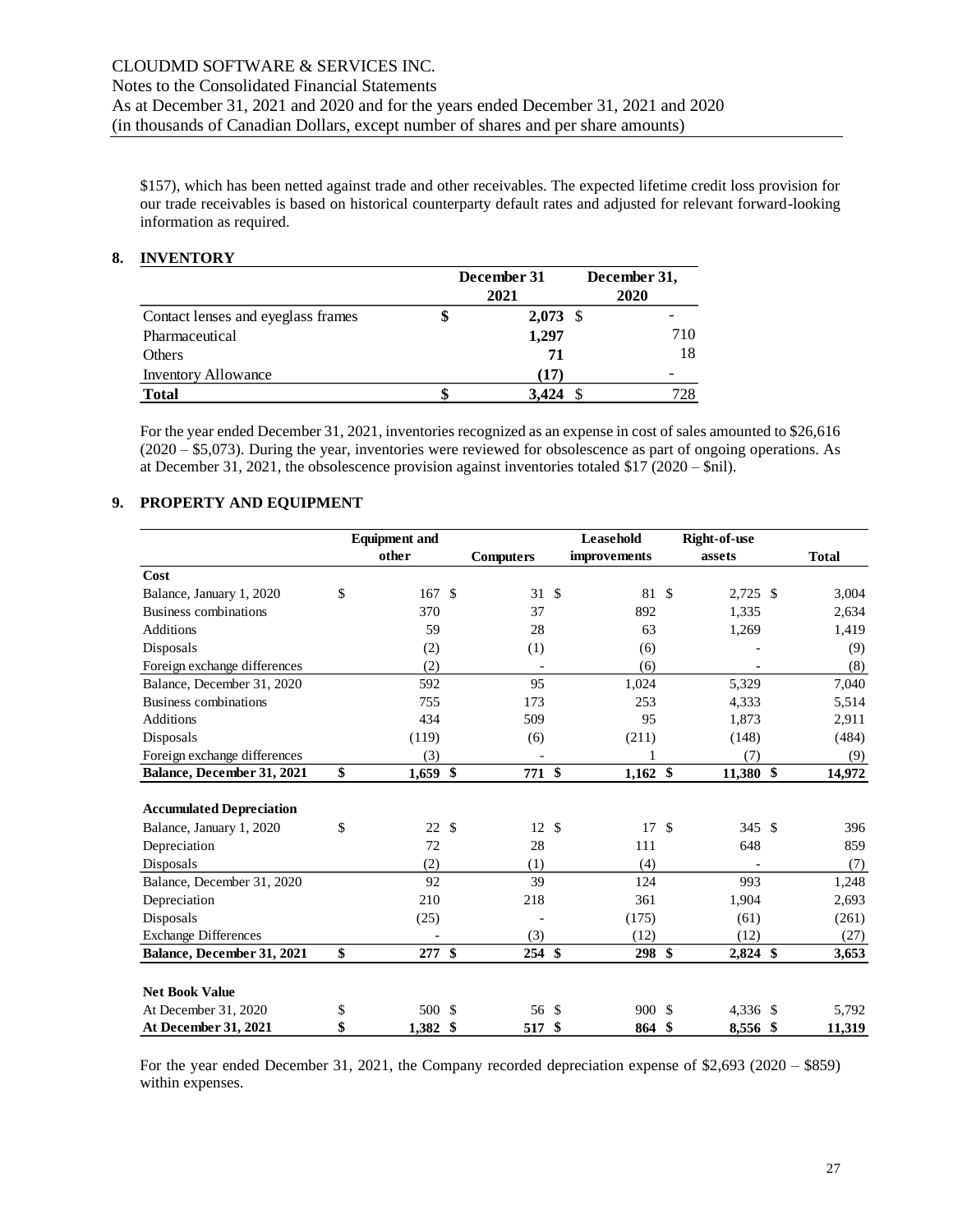Notes to the Consolidated Financial Statements As at December 31, 2021 and 2020 and for the years ended December 31, 2021 and 2020

(in thousands of Canadian Dollars, except number of shares and per share amounts)

## **10. GOODWILL AND INTANGIBLE ASSETS**

|                                 |                 |    |                          |      |                          |               | Non-      |               |             |     |              |              | <b>Total</b> |          |
|---------------------------------|-----------------|----|--------------------------|------|--------------------------|---------------|-----------|---------------|-------------|-----|--------------|--------------|--------------|----------|
|                                 | <b>Customer</b> |    | Content                  |      |                          |               | Compete   |               | Technology  |     | Assets under |              | intangible   |          |
|                                 | relationships   |    | <b>Licenses</b>          |      | <b>Brands</b>            |               | agreement |               | platforms   |     | development  |              | assets       | Goodwill |
| Cost                            |                 |    |                          |      |                          |               |           |               |             |     |              |              |              |          |
| Balance, January 1, 2020        | \$<br>1,368 \$  |    | $\sim$                   | \$   | $\sim$                   | <sup>\$</sup> | $\sim$    | $\mathbb{S}$  | 885 \$      |     | $\sim$       | $\mathbf{s}$ | $2,253$ \$   | 9,498    |
| Business combinations           | 4,173           |    | 90                       |      | 9,951                    |               |           |               | 2,461       |     |              |              | 16,675       | 33,583   |
| Additions                       | 6               |    | $\overline{\phantom{a}}$ |      |                          |               |           |               | 5           |     |              |              | 11           |          |
| Balance, December 31, 2020      | 5,547           |    | 90                       |      | 9.951                    |               | ٠         |               | 3,351       |     | ۰            |              | 18,939       | 43,081   |
| Business combinations           | 48,889          |    | ٠                        |      | 12,726                   |               | 368       |               | 9,015       |     |              |              | 70,998       | 117,102  |
| <b>Additions</b>                | 325             |    | ٠                        |      |                          |               |           |               | 877         |     | 547          |              | 1,749        |          |
| Disposals                       | ٠               |    |                          |      |                          |               |           |               |             |     | ٠            |              |              | 81       |
| Balance, December 31, 2021      | \$<br>54,761 \$ |    | 90                       | \$   | 22,677                   | -S            | 368 \$    |               | $13,243$ \$ |     | 547          | \$           | 91,686 \$    | 160,102  |
|                                 |                 |    |                          |      |                          |               |           |               |             |     |              |              |              |          |
| <b>Accumulated Amortization</b> |                 |    |                          |      |                          |               |           |               |             |     |              |              |              |          |
| Balance, January 1, 2020        | \$<br>75S       |    |                          | $-5$ | $\sim$                   | $\mathcal{S}$ | $\sim$    | $\mathcal{S}$ | 82 \$       |     |              | $-5$         | 157 \$       |          |
| Amortization                    | 191             |    | ٠                        |      |                          |               |           |               | 156         |     | ٠            |              | 347          |          |
| Disposals                       |                 |    |                          |      |                          |               |           |               |             |     |              |              |              |          |
| Balance, December 31, 2020      | 266             |    | ٠                        |      | $\overline{\phantom{a}}$ |               | ٠         |               | 238         |     | ۰            |              | 504          |          |
| Amortization                    | 3,422           |    |                          |      |                          |               | 115       |               | 1,081       |     |              |              | 4,618        |          |
| Impairment                      | 150             |    | $\overline{\phantom{0}}$ |      | 507                      |               |           |               | 647         |     | ۰            |              | 1,304        | 5,574    |
| Balance, December 31, 2021      | \$<br>3,838     | Ŝ. | $\overline{\phantom{a}}$ | \$   | 507                      | \$            | 115S      |               | $1,966$ \$  |     | $\sim$       | Ŝ.           | $6,426$ \$   | 5,574    |
| <b>Net Book Value</b>           |                 |    |                          |      |                          |               |           |               |             |     |              |              |              |          |
| At December 31, 2020            | \$<br>5,281 \$  |    | 90 \$                    |      | 9,951 \$                 |               | ٠         | \$            | $3,113$ \$  |     |              | <b>S</b>     | 18.435 \$    | 43,081   |
| At December 31, 2021            | \$<br>50,923    | \$ | 90                       | \$   | 22.170S                  |               | 253S      |               | 11,277      | -\$ | 547          | \$           | 85,260 \$    | 154.528  |

For the year ended December 31, 2021, the Company recorded amortization expense of \$4,618 (2020 – \$347) within expenses.

As at December 31, 2021, the Company has \$154,528 of goodwill. The Company performs its impairment test of goodwill at least annually on December 31 or when impairment indicators exist. The recoverable amount of the cash-generating units was determined based on value-in-use calculations, covering a five-year cash flow projection based on management's estimate of future operating results. The present value of the expected cash flows was determined by applying a suitable discount rate, which was ranged from 8% to12% for 2021. The discount rate reflected appropriate adjustments relating to market risk and specific risk factors for each CGU.

Apart from the considerations in determining the value in use of the CGU as described above, the Company was not aware of any other probable changes that would necessitate changes in its key estimates.

The Company has 3 reporting segments and 17 CGU. As of December 31, 2021 the Company determined that 3 CGU's were in excess of their recoverable amounts based on the methodology outlined above. The impairment tests performed resulted a write down of goodwill of \$5,574 and intangibles of \$1,304 during the year ended December 31, 2021 (2020 – \$nil).

During the year ended December 31, 2021 the Company recorded incremental costs related to obtaining contracts for technology platforms amounting to \$88 (2020 – \$nil) which are included in intangible assets.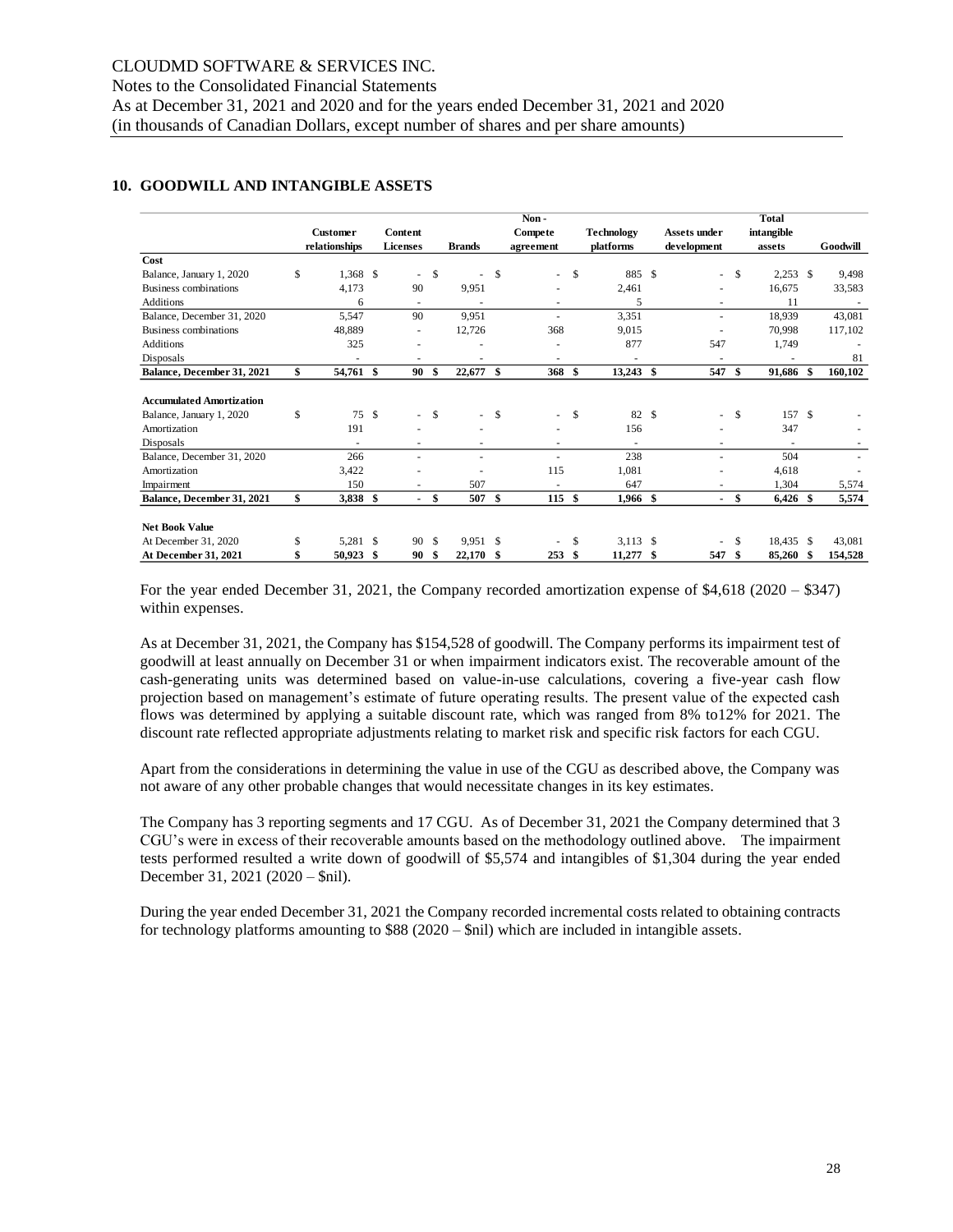## Notes to the Consolidated Financial Statements

As at December 31, 2021 and 2020 and for the years ended December 31, 2021 and 2020 (in thousands of Canadian Dollars, except number of shares and per share amounts)

## **11. LONG TERM DEBT**

|                                                            |                             |                  | December 31, December 31, |       |
|------------------------------------------------------------|-----------------------------|------------------|---------------------------|-------|
|                                                            | <b>Interest rate</b>        | <b>Maturity</b>  | 2021                      | 2020  |
|                                                            | 3.20%                       | October 31, 2026 | \$<br>156S                | 186   |
|                                                            | 3.35%                       | October 31, 2026 | 1,313                     | 1,559 |
| Fixed interest rate bank loans <sup><math>(1)</math></sup> | 6.22%                       | November 1, 2026 | 116                       |       |
|                                                            | 3.97%                       | October 31, 2026 | 158                       | 187   |
|                                                            | CDOR +3.50% <sup>(2)</sup>  | June 30, 2024    | 22,635                    | 338   |
| Variable interest rate bank<br>loans                       | Prime +1.00% <sup>(3)</sup> | April 30, 2023   | <b>100</b>                | 175   |
|                                                            | Prime $+0.50\%$             |                  |                           | 95    |
| Interest free loans                                        |                             |                  |                           |       |
| RRRF Loan                                                  |                             |                  |                           | 38    |
| CEBA Loan                                                  |                             |                  | 90                        | 58    |
| <b>Balance</b>                                             |                             |                  | 24,568                    | 2,636 |
| Current portion                                            |                             |                  | 2,438                     | 609   |
| Long-term portion                                          |                             |                  | \$<br>$22,130$ \$         | 2,027 |

(1) The fixed interest rate bank loans are secured by first ranking security interest over all property of CloudMD and certain subsidiaries for a maximum guarantee amount of \$3,414.

 $^{(2)}$  As at December 31, 2021, the interest rate for the variable interest rate bank loan was 3.36%.

 $^{(3)}$  As at December 31, 2021, the interest rate for the variable interest rate bank loan was 3.45%.

Effective June 25, 2021, the Company, through its subsidiary Oncidium, established credit facilities of up to \$62,000 (the "Facilities") comprised of the following:

- (1) Revolver Facility of \$3,000;
- (2) Term Facility of \$49,000; and,
- (3) Additional term facility of \$10,000 subject to lender approval.

The Facilities mature 3 years from the date the funds are drawn. Interest accrues daily on advances at the applicable Canadian Dealer Offered Rate ("CDOR") plus a margin of between 2.0% and 3.5% dependent upon certain financial ratios. The fair value of the long-term debt approximates its carrying value.

As at December 31, 2021, the Company was in compliant with all financial covenants.

The debt is secured by a first-ranking security interest on all present and after-acquired assets of the Company's subsidiary Oncidium.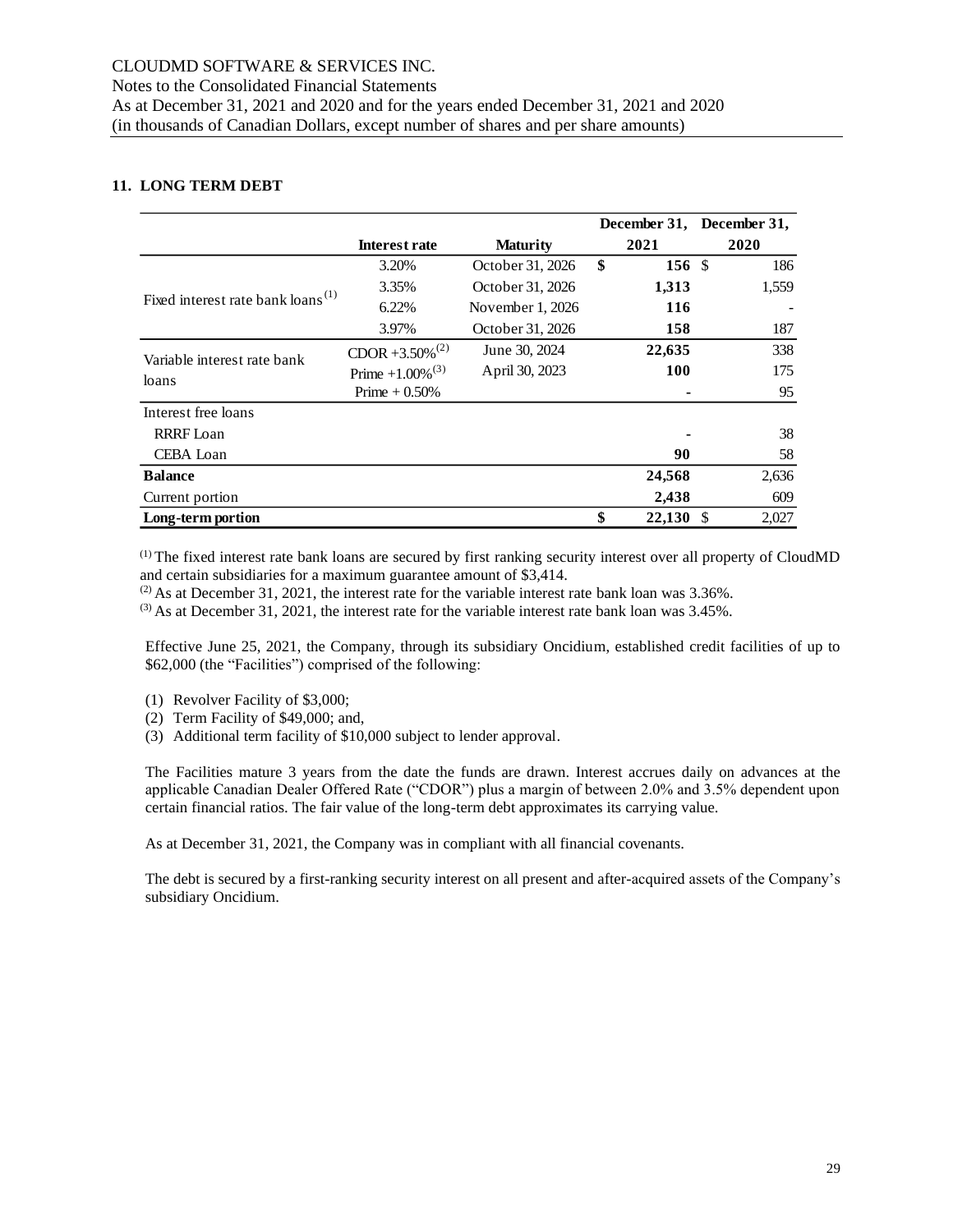## **12. CONTINGENT CONSIDERATION**

The following table shows a reconciliation of the contingent consideration liability:

| <b>Contingent consideration, December 31, 2019</b> | \$          |
|----------------------------------------------------|-------------|
| Contingent consideration for business combinations | 2,757       |
| Change in fair value                               | 108         |
| <b>Contingent consideration, December 31, 2020</b> | 2,865       |
| Contingent consideration for business combinations | 16,219      |
| Additions                                          | 836         |
| Payment of contingent consideration                | (135)       |
| Change in fair value                               | (1,471)     |
| <b>Contingent consideration, December 31, 2021</b> | 18,314      |
| Current portion                                    | 11,807      |
| Long-term portion                                  | \$<br>6,507 |

Contingent consideration is comprised of earn-out payments due to sellers of acquired entities for meeting certain EBITDA or revenue conditions over a period of up to 3 years following the date of the acquisition.

The fair value of contingent consideration is considered a Level 3 financial instrument and was determined primarily using Monte-Carlo simulations and other pricing methodologies, dependent on the facts of the respective acquisitions. The fair value determination of the contingent consideration required management to make significant estimates and assumptions related to future cash flows of the acquired businesses, volatility rates and with respect to the selection of the discount rates. These reflect the Company's own judgements about the assumptions market participants would use in pricing the assets and liabilities. The significant unobservable inputs used to measure the contingent consideration using the Monte Carlo model are expected cash flows and the risk adjusted discount rate. For contingent consideration estimated using a probability weighted approach, the significant unobservable inputs are the probability that the milestone will be achieved, the expected cash flows, and the risk adjusted discount rate.

In the case of Oncidium, the contingent consideration represents three revenue and three profitability earn-out milestone payments for the years ending December 31, 2021, December 31, 2022 and December 31, 2023. The contingent consideration can be settled, at the Company's discretion, using cash or common shares issuable at \$2.30.

Contingent consideration that is classified as equity is not re-measured at subsequent reporting dates and its subsequent settlement is accounted for as equity. Contingent consideration that is classified as a liability is re-measured at subsequent reporting dates with the corresponding gain or loss being recognized in profit or loss under 'Change in fair value of contingent consideration'.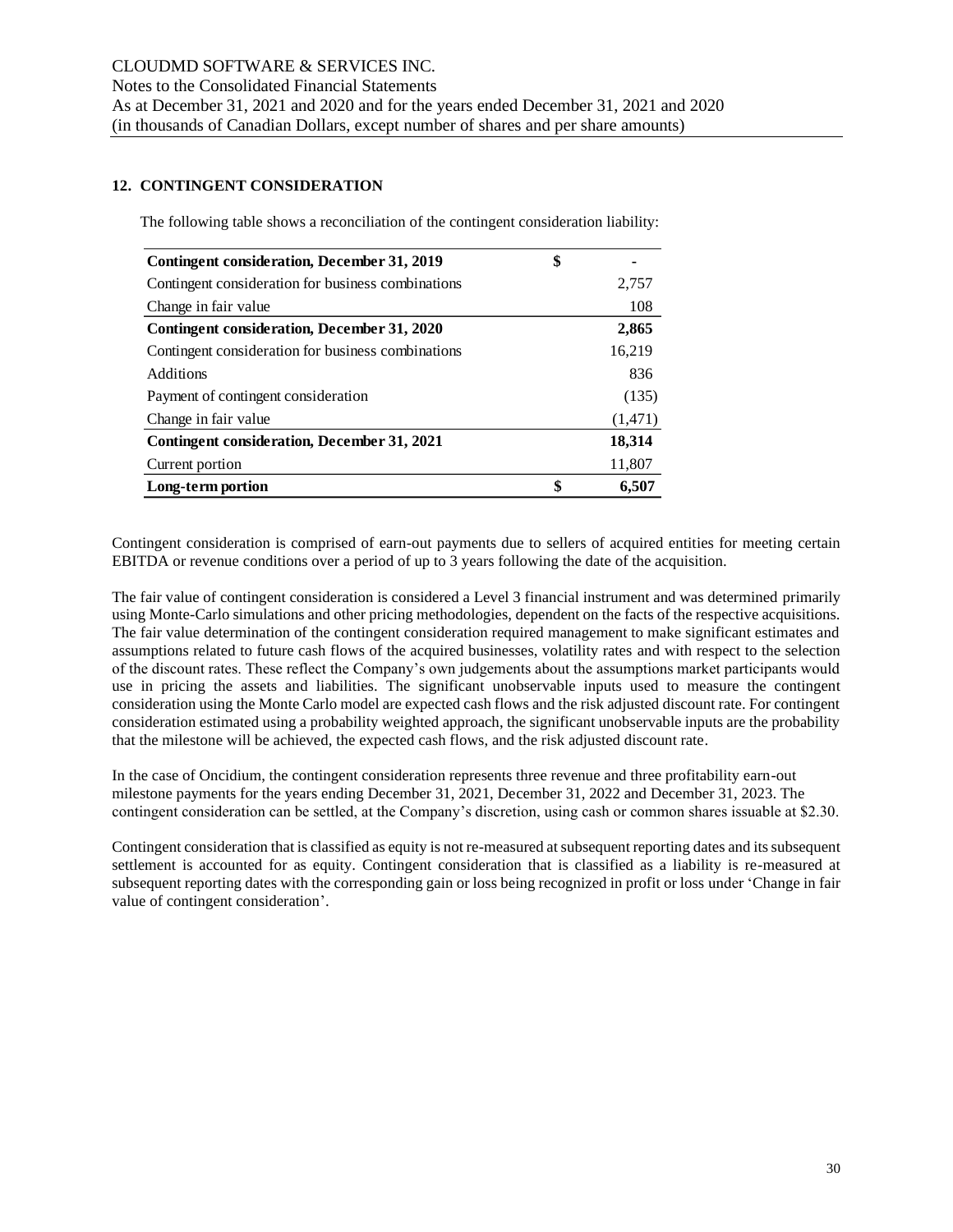## **13. LEASES**

The Company leases various office, clinic, and pharmacy spaces for its operations. The Company also subleases certain excess space to a third party.

#### **(a) As a lessee**

The following is a continuity schedule of the Company's lease liabilities:

| Balance, December 31, 2019            | \$<br>2,438 |
|---------------------------------------|-------------|
| Lease renewal                         | 1,034       |
| Additions                             | 235         |
| Additions from business combinations  | 1,571       |
| Interest expense on lease liabilities | 140         |
| Lease payments                        | (754)       |
| Balance, December 31, 2020            | 4,664       |
| Additions                             | 1,840       |
| Additions from business combinations  | 4,276       |
| Interest expense on lease liabilities | 278         |
| Lease payments                        | (2,096)     |
| Lease terminations                    | (77)        |
| Balance, December 31, 2021            | 8,885       |
| Current portion                       | 1,973       |
| Long-term portion                     | \$<br>6,912 |

The following is a breakdown of contractual undiscounted cash flows for lease liabilities by maturities as at December 31, 2021:

|                      | December 31, |
|----------------------|--------------|
|                      | 2021         |
| Less than one year   | 2,259        |
| One to five years    | 6,543        |
| More than five years | 964          |
| <b>Total</b>         | 9,766        |

#### **(b) As a lessor**

The Company subleases certain excess space to a third parties. The Company has classified these subleases as finance leases as the subleases covers the remaining term of the respective head lease. The net investment in sublease was measured at the present value of the remaining lease payments, discounted using the estimated incremental borrowing rate of 4.15% per annum over the life of the sublease.

The following is a continuity schedule of the Company's net investment in sublease:

| <b>Balance, December 31, 2020</b>                 | 174  |
|---------------------------------------------------|------|
| Interest income from net investment in sublease   |      |
| Payments received from net investment in sublease | 158) |
| Balance, December 31, 2021                        | 20   |
| Current portion                                   | 20   |
| Long-term portion                                 |      |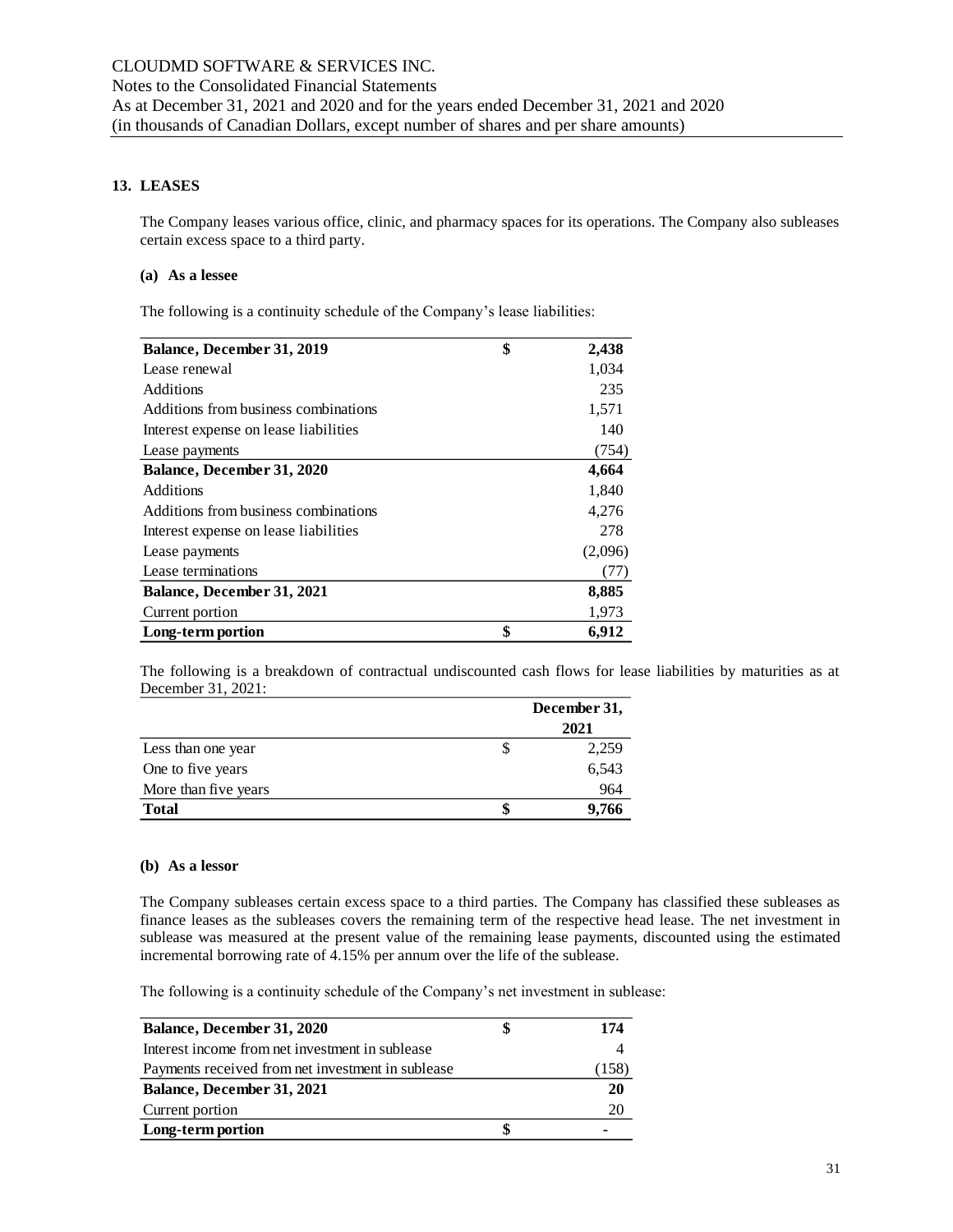The following is a breakdown of contractual undiscounted cash flows for net investment in sublease by maturities as at December 31, 2021:

|                    | December 31,<br>2021 |
|--------------------|----------------------|
| Less than one year |                      |
| One to five years  | ۰                    |
| <b>Total</b>       | 20                   |

## **14. RELATED PARTY TRANSACTIONS**

Key management personnel include include the Company's Board of Directors, members of the senior executive team, close family members, and enterprises which are under common control or controlled by these individuals. The below transactions are in the normal course of business and are measured at the exchange amount, which is the amount of consideration established and agreed to by the related parties.

The following is a summary of remuneration of key management and Board of Directors:

|                                        | <b>Year ended</b> |       |      |              |  |
|----------------------------------------|-------------------|-------|------|--------------|--|
|                                        | December 31,      |       |      | December 31, |  |
|                                        | 2021              |       | 2020 |              |  |
| Cash-based compensation <sup>(1)</sup> | \$                | 2,610 |      | 826          |  |
| Share-based compensation               |                   | 3,022 |      | 1,592        |  |
| <b>Total</b>                           |                   | 5.632 |      | 2,418        |  |

At December 31, 2021 the Company recorded \$18 (2020 - \$nil) as accounts payable for directors fees payable to a director, and \$nil (2020 - \$37) as a prepaid fee to a director for services provided in the following year.

During the year ended December 31, 2021, the Company paid \$2,420 (2020 - \$nil) for services acquired and the cost of facility sharing and the Company received \$1,113 (2020 – nil) for services acquired for projects subcontracted to a company controlled by key management of one the Company's subsidiaries for IT development service. At December 31, 2021 there was an amount payable of \$675 (2020 - \$nil) and amount receivable of \$383 (2020 - \$nil). These services were paid for the development of one of the Companies key operational platforms.

During the year ended December 31, 2021, the Company paid \$258 (2020 - \$nil) and there was a write down of receivable of \$1,069 (2020 - \$nil) to a company controlled by key management of one the Company's subsidiaries. These amounts were paid to a non-profit organization which aided in the delivery of pharmaceutical services to patients.

During the year ended December 31, 2021, the Company paid \$161 (2020 - \$nil) to a company which owns 12.5% of one of the Company's subsidiaries. The payments made related to continued enhancement of one of our CMR related technologies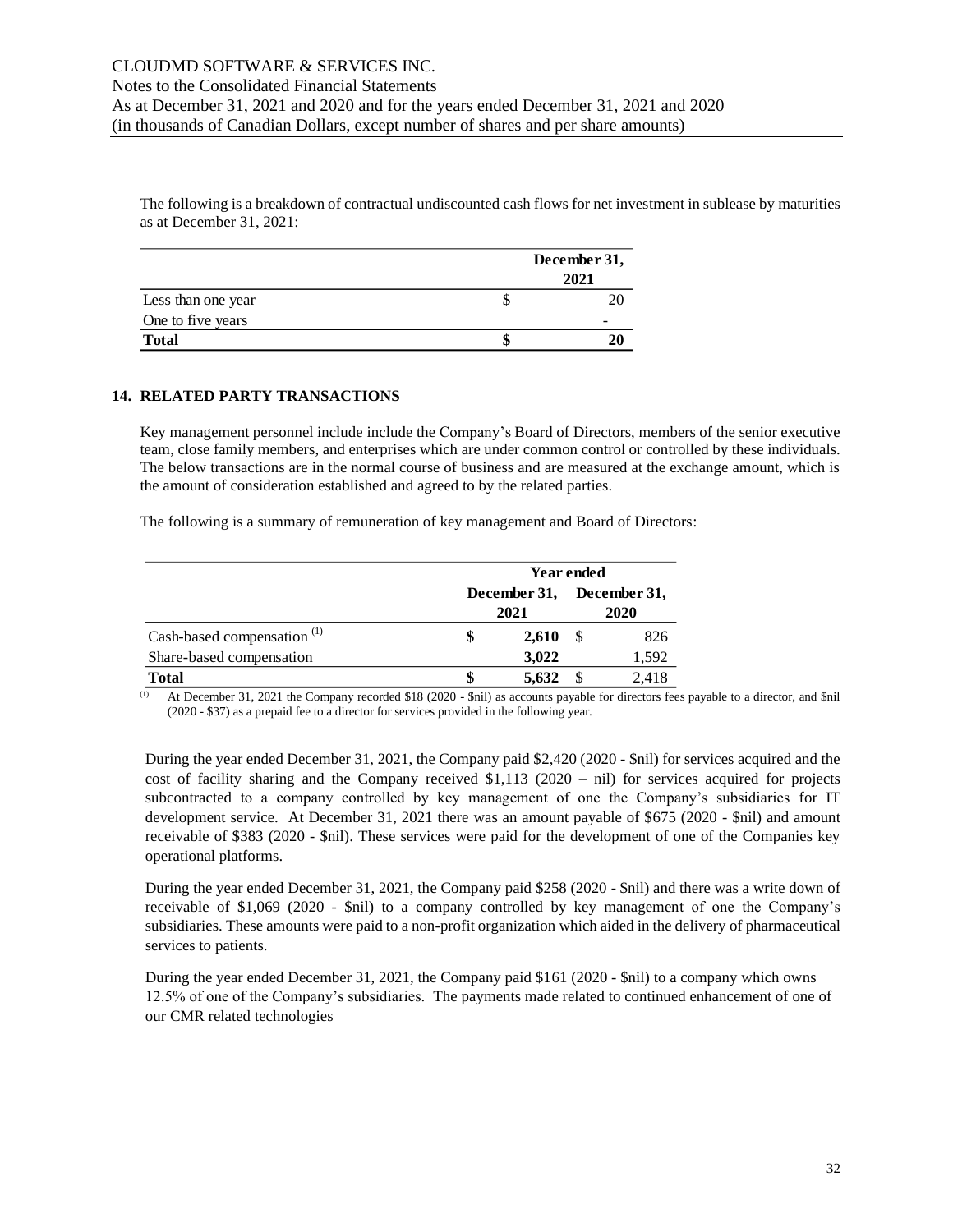## **15. SHARE CAPITAL**

## **(a) Authorized:** unlimited common shares without par value

## **(b) Issued and outstanding**

The following is a summary of share capital activities:

|                                               | Number of common | <b>Share</b>  |
|-----------------------------------------------|------------------|---------------|
|                                               | shares           | capital       |
| Balance, December 31, 2019                    | 81,213,470 \$    | 16,792        |
| Shares issued for business combinations       | 11,640,219       | 22,061        |
| Shares issued for settlement of Livecare debt | 1,500,000        | 578           |
| Private placements                            | 6,298,615        | 3,023         |
| Bought deal financing                         | 51,947,800       | 73,000        |
| Share issuance costs                          | 294,035          | (9,681)       |
| Exercise of stock options                     | 1,928,250        | 2,066         |
| Exercise of warrants                          | 9,183,070        | 9,170         |
| Shares issued for services                    | 900,000          | 409           |
| Balance, December 31, 2020                    | 164,905,459      | 117,418       |
| Shares issued for business combinations       | 35,610,869       | 68,574        |
| Shares issued for investment in joint venture | 74,074           | 129           |
| Shares issued for asset purchase              | 574,468          | 1,471         |
| Bought deal financing                         | 21,560,000       | 58,212        |
| Contingent consideration settled in shares    | 198,348          | 110           |
| Contingent shares issued                      | 568,182          | 1,461         |
| Share issuance costs                          |                  | (5,244)       |
| Exercise of stock options                     | 2,211,500        | 2,108         |
| Exercise of restricted share units            | 349,750          | 623           |
| Exercise of warrants                          | 3,819,837        | 3,167         |
| Shares issued for services                    | 1,741,392        | 2,455         |
| Balance, December 31, 2021                    | 231,613,879      | \$<br>250,484 |

## **(c) Bought deal financing**

|                |             |               |                 |          | <b>Share</b> | Agent        |                 |
|----------------|-------------|---------------|-----------------|----------|--------------|--------------|-----------------|
|                |             | <b>Shares</b> | <b>Exercise</b> | Gross    | issuance     | warrants     | <b>Exercise</b> |
|                | Type        | issued        | price           | proceeds | costs        | issued $(1)$ | price           |
| March 2020     | Private     | 6,298,615     | 0.48            | 3.023    | 380          | 405,730      | 0.48            |
|                | placement   |               |                 |          |              | 431,371      | 0.70            |
| June 2020      | Bought deal | 21,357,800    | 0.70            | 14.950   | 1,342        | 1,495,046    | 1.00            |
| September 2020 | Bought deal | 15,065,000    | 1.38            | 20,790   | 1,692        | 1,054,550    | 1.38            |
| November 2020  | Bought deal | 15,525,000    | 2.40            | 37,260   | 2,712        | 1,086,750    | 2.40            |
| March 2021     | Bought deal | 21,560,000    | 2.70            | 58.212   | 5.244        | 1.509.200    | 2.70<br>\$      |

 $(1)$  Each warrant is exercisable to acquire one common share of the Company for a period of 2 years from the closing date of the offering.

<sup>(2)</sup> Share issuance cost are included before the impact of deferred income taxes.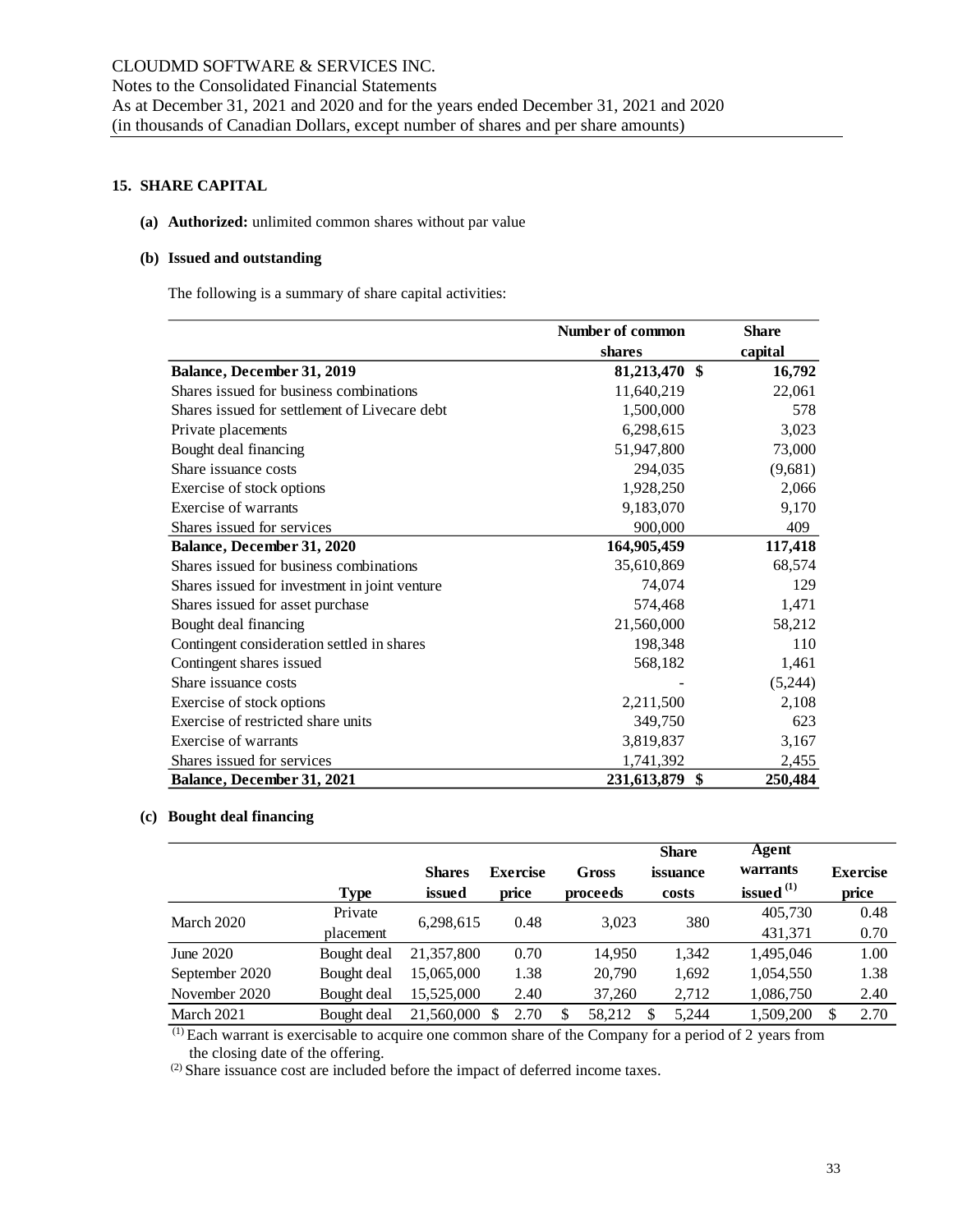## **(d) Agent's warrants**

The following is a summary of agent's warrants activities during the years ended December 31, 2021 and 2020:

|                                               | Number of<br>Agents' |    | Weighted<br>Average   |
|-----------------------------------------------|----------------------|----|-----------------------|
|                                               | <b>Warrants</b>      |    | <b>Exercise Price</b> |
| <b>Balance outstanding, December 31, 2019</b> | 501,520              | \$ | 0.76                  |
| <b>Issued</b>                                 | 4,473,447            |    | 1.35                  |
| Exercised                                     | (3, 131, 096)        |    | (0.91)                |
| Balance outstanding, December 31, 2020        | 1,843,871            |    | 1.94                  |
| <b>Issued</b>                                 | 1,509,200            |    | 2.70                  |
| Exercised                                     | (3,437)              |    | (0.48)                |
| Expired                                       |                      |    |                       |
| <b>Balance outstanding, December 31, 2021</b> | 3,349,634            | \$ | 2.28                  |

As at December 31, 2021, the Company had the following agent's warrants outstanding, all of which are exercisable at December 31, 2021:

|                          | <b>Agents' warrants outstanding</b>             |                                                                 |    |                                    |  |  |
|--------------------------|-------------------------------------------------|-----------------------------------------------------------------|----|------------------------------------|--|--|
| Range of exercise prices | Number of<br>agents'<br>warrants<br>outstanding | Weighted<br>average<br>remaining<br>contractual<br>life (vears) |    | Weighted average<br>exercise price |  |  |
| \$0.00 to \$0.50         | 22,676                                          | 0.22                                                            | \$ | 0.48                               |  |  |
| \$0.51 to \$1.00         | 149,504                                         | 0.42                                                            |    | 1.00                               |  |  |
| \$1.01 to \$1.50         | 581,504                                         | 0.73                                                            |    | 1.38                               |  |  |
| \$2.01 to \$2.50         | 1,086,750                                       | 0.86                                                            |    | 2.40                               |  |  |
| \$2.51 to \$3.00         | 1,509,200                                       | 1.19                                                            |    | 2.70                               |  |  |
|                          | 3.349.634                                       | 0.96                                                            |    | 2.28                               |  |  |

The following weighted average assumptions were used in calculating the fair value of agent's warrants during the period using the Black-Scholes model:

|                         | Year ended           |                      |  |  |
|-------------------------|----------------------|----------------------|--|--|
|                         | December 31,<br>2021 | December 31,<br>2020 |  |  |
| Expected warrant life   | 2 years              | 2 years              |  |  |
| Risk-free interest rate | 0.24%                | 0.41%                |  |  |
| Dividend yield          | $0\%$                | $0\%$                |  |  |
| Volatility rate         | 70%                  | 100%                 |  |  |
| Forfeiture rate         | $0\%$                | 0%                   |  |  |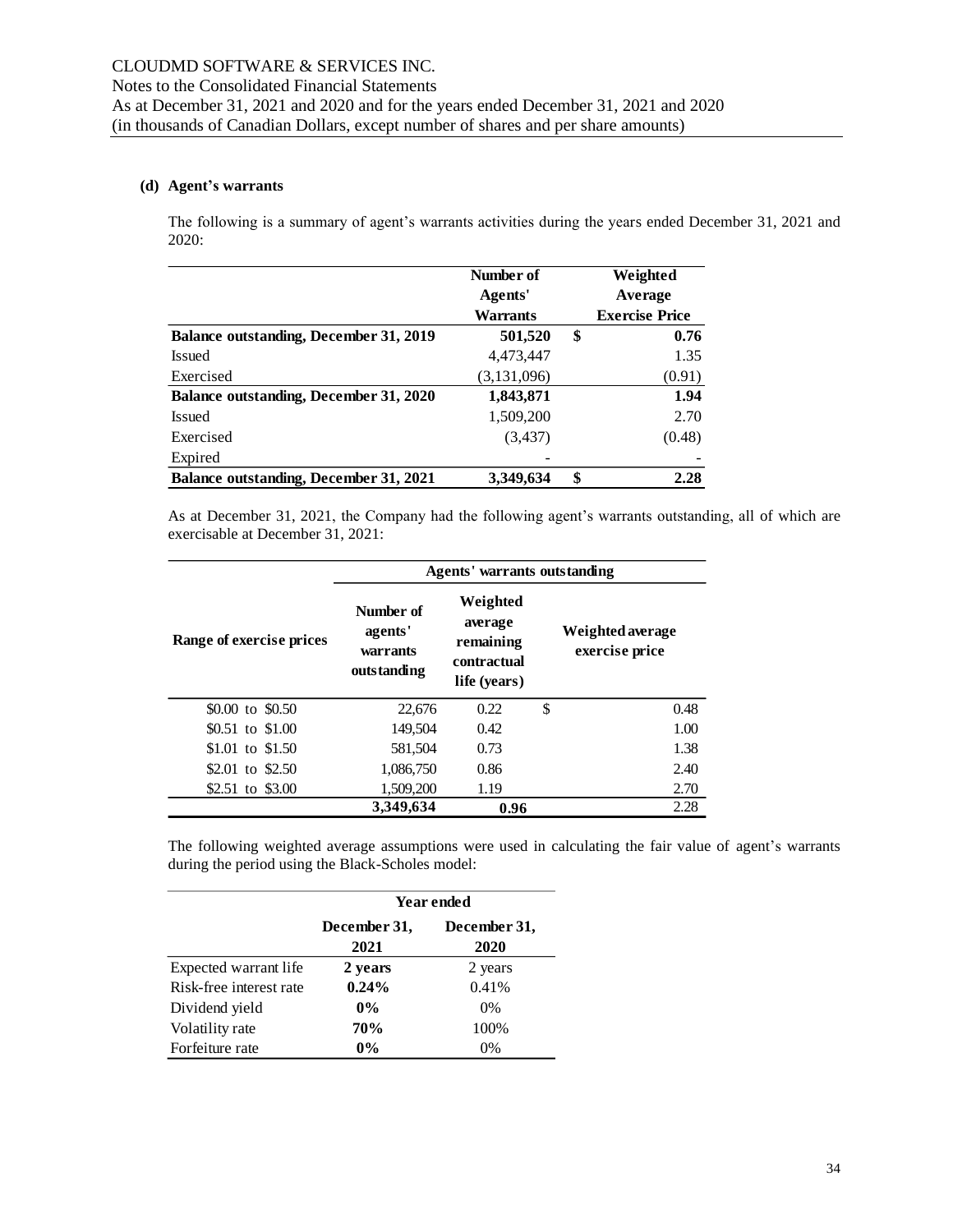#### **(e) Shareholder's warrants**

The following is a summary of shareholders' warrants activities during the years ended December 31, 2021 and 2020:

|                                               | Number of       | Weighted              |
|-----------------------------------------------|-----------------|-----------------------|
|                                               | Shareholders'   | Average               |
|                                               | <b>Warrants</b> | <b>Exercise Price</b> |
| <b>Balance outstanding, December 31, 2019</b> | 4,492,344       | 0.80<br>-\$           |
| Issued                                        | 13,828,206      | 0.93                  |
| Exercised                                     | (6,051,974)     | (0.83)                |
| <b>Balance outstanding, December 31, 2020</b> | 12,268,576      | 0.93                  |
| Exercised                                     | (3,816,400)     | (0.81)                |
| Forfeiture                                    | (230,769)       | (1.00)                |
| <b>Balance outstanding, December 31, 2021</b> | 8,221,407       | 0.98<br>S             |

As at December 31, 2021, the Company has 8,221,407 warrants outstanding with the exercise price ranging from \$0.80 to \$1.00, the weighted average exercise price and remaining contractual life is 1.0 years. The shareholders' warrants have a fair value of \$nil, valued using the residual value method.

#### **(f) Shares under trading restrictions**

As at December 31, 2021, the Company has issued 33,986,312 common shares that were subject to trading restrictions (December 31, 2020 – 18,263,173).

## **(g) Escrow Shares**

As at December 31, 2021, the Company has 33,986,312 common shares held in escrow (2020 – 18,263,173).

Escrow shares will be released as follows:

- 285,008 shares on January 8, 2022.
- 300,000 shares on January 30, 2022.
- 125,620 shares on January 29, 2022, and the same amount released each six months thereafter until the last 125,620 shares are released on January 29, 2023.
- 352,493 shares on January 30, 2022, and the same amount released every three months thereafter until the last 352,493 shares are released on October 30, 2022.
- 431,943 shares on March 17, 2022, and the same shares released every four months thereafter until the last 431,949 shares are released on July 17, 2022.
- 795,454 shares on May 18, 2022, and the same amount released every six months thereafter until the last 795,454 shares are released on May 18, 2023.
- 473,957 shares on April 11, 2022, and the same amount released every five months thereafter until the last 473,963 shares are released on February 11, 2023.
- 171,428 shares on January 15, 2022, and the same amount released every four months thereafter until the last 171,431 shares are released on September 15, 2022.
- 143,617 shares on January 21, 2022, and the same amount released every four months thereafter until the last 143,617 shares are released on May 21, 2022.
- 14,815 shares on February 8, 2022, and the same amount released every six months thereafter until the last 14,814 shares are released on August 8, 2023.
- 777,832 shares on March 22, 2022, and the same amount released every six months thereafter until the last 777,841 shares are released on September 22, 2023.
- 92,105 shares on April 1, 2022, and the same amount released every six months thereafter until the last 92,106 shares are released on October 1, 2023.
- 251,046 shares on January 11, 2022, and the same shares released every four months thereafter until the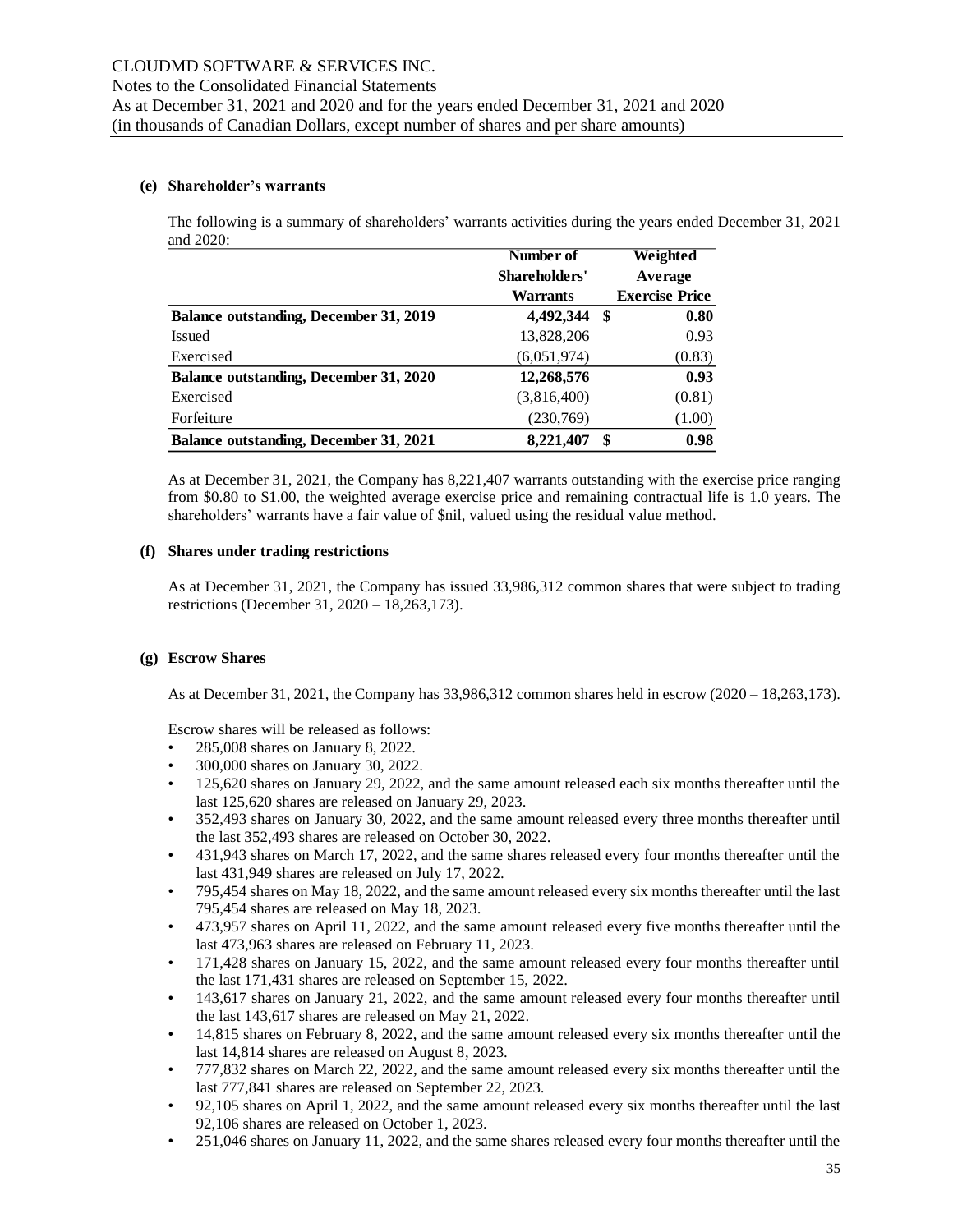Notes to the Consolidated Financial Statements

As at December 31, 2021 and 2020 and for the years ended December 31, 2021 and 2020 (in thousands of Canadian Dollars, except number of shares and per share amounts)

last 251,046 shares are released on January 11, 2023.

- 2,454,544 shares on February 23, 2022, and the same amount released on December 23, 2022 and the last 2,454,549 shares are released on June 23, 2023.
- 272,726 shares on February 23, 2022, and the same amount released on December 23, 2022 and the last 272,731 shares are released on June 23, 2023.
- 3,304,289 shares on June 25, 2022, and the same amount released every six months thereafter until the last 3,304,583 shares are released on Dec 25, 2023.
- 39,668 shares on January 31, 2022, and the same amount released every six months thereafter until the last 39,676 shares are released on January 31, 2024.

## **(h) Stock Options**

The Company has adopted an incentive stock option plan (the "Option Plan"), which provides that the Board of Directors of the Company may from time to time, in its discretion, and in accordance with the applicable stock exchange's requirements, grant to directors, officers, employees and consultants to the Company, nontransferable options to purchase common shares. Pursuant to the Option Plan, at any point in time is 10% of the outstanding shares at the time shares are reserved for issuance as a result of the grant of an option, less any common shares reserved for issuance under share compensation arrangements other than the Company's restricted share unit plan. Stock options granted under the Option Plan can have a maximum exercise term of 10 years from the date of grant. Vesting terms will be determined at the time of grant by the Board of Directors.

The following is a summary of activities in the Company's incentive stock option plan:

|                                               | Number of<br><b>Stock Options</b> | <b>Weighted Average</b><br><b>Exercise Price</b> |
|-----------------------------------------------|-----------------------------------|--------------------------------------------------|
| <b>Balance outstanding, December 31, 2019</b> | 5,250,000                         | \$.<br>0.60                                      |
| Granted                                       | 7,449,000                         | 1.30                                             |
| Exercised                                     | (1,928,250)                       | 0.53                                             |
| Forfeited                                     | (118,750)                         | 0.44                                             |
| <b>Balance outstanding, December 31, 2020</b> | 10,652,000                        | 1.08                                             |
| Granted                                       | 1,985,000                         | 2.00                                             |
| Exercised                                     | (2,211,500)                       | 0.59                                             |
| Forfeited                                     | (263,750)                         | 2.41                                             |
| <b>Balance outstanding, December 31, 2021</b> | 10,161,750                        | \$<br>1.33                                       |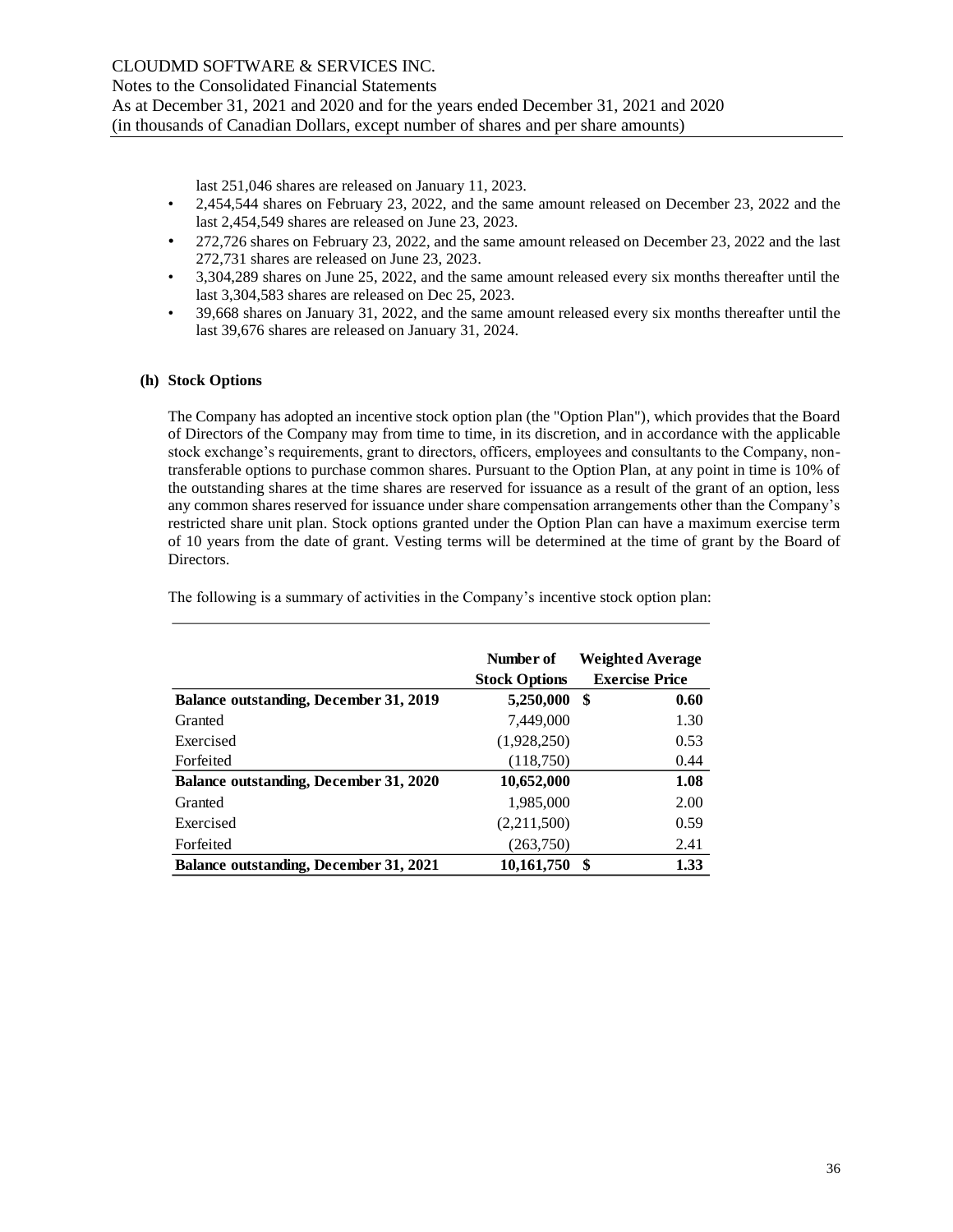|                          |    |        |                                     | <b>Options outstanding</b>                                |                                       | <b>Options exercisable</b>          |                                       |
|--------------------------|----|--------|-------------------------------------|-----------------------------------------------------------|---------------------------------------|-------------------------------------|---------------------------------------|
| Range of exercise prices |    |        | Number of<br>options<br>outstanding | Weighted average<br>remaining contractual<br>life (years) | Weighted<br>average<br>exercise price | Number of<br>options<br>exercisable | Weighted<br>average<br>exercise price |
| \$0.00                   | to | \$0.50 | 3,017,500                           | 2.88                                                      | \$<br>0.49                            | 2,851,500                           | \$<br>0.49                            |
| \$0.51                   | to | \$1.00 | 2,225,000                           | 2.79                                                      | 0.73                                  | 2,111,250                           | 0.73                                  |
| \$1.01                   | to | \$1.50 | 400,000                             | 3.65                                                      | 1.38                                  | 200,000                             | 1.38                                  |
| \$1.51                   | to | \$2.00 | 1,450,000                           | 4.07                                                      | 1.78                                  | 492,500                             | 1.86                                  |
| \$2.01                   | to | \$2.50 | 2,956,250                           | 3.94                                                      | 2.36                                  | 1,826,250                           | 2.33                                  |
| \$2.51                   | to | \$3.00 | 113,000                             | 3.79                                                      | 2.56                                  | 113,000                             | 2.56                                  |
|                          |    |        | 10,161,750                          | 3.32                                                      | 1.33                                  | 7,594,500                           | \$<br>1.14                            |

As at December 31, 2021, the Company had the following stock options outstanding and exercisable:

The following weighted average assumptions were used in calculating the fair value of stock options granted during the period using the Black-Scholes model:

|                         | Year ended           |                      |  |  |
|-------------------------|----------------------|----------------------|--|--|
|                         | December 31,<br>2021 | December 31,<br>2020 |  |  |
| Expected option life    | 5 years              | 5 years              |  |  |
| Risk-free interest rate | $0.43\% - 1.09\%$    | 0.59%                |  |  |
| Dividend yield          | $0\%$                | $0\%$                |  |  |
| Volatility rate         | 59%-60%              | 100%                 |  |  |
| Forfeiture rate         | $0\%$                | 0%                   |  |  |

## **(i) Restricted Share Units ("RSU")**

The Company has adopted a restricted share unit ("RSU") plan (the "RSU Plan"), which provides that the Board of Directors of the Company may, from time to time, award RSUs in its discretion to directors, employees, and consultants to the Company. The aggregate number of Common Shares reserved for issuance under the RSU Plan, together with any other security-based compensation arrangements, at any point in time may not exceed 10% of the issued and outstanding Common Shares within a 12-month period. RSUs awarded under the RSU Plan can have a maximum term of 10 years from the award date. Vesting terms will be determined at the time of the award by the Board of Directors.

The following is a summary of activity in the Company's RSU plan:

|                                        | <b>Restricted</b><br><b>Share</b><br>Units |
|----------------------------------------|--------------------------------------------|
| Balance outstanding, December 31, 2020 |                                            |
| Granted                                | 936,000                                    |
| Exercised                              | (354,750)                                  |
| Balance outstanding, December 31, 2021 | 581,250                                    |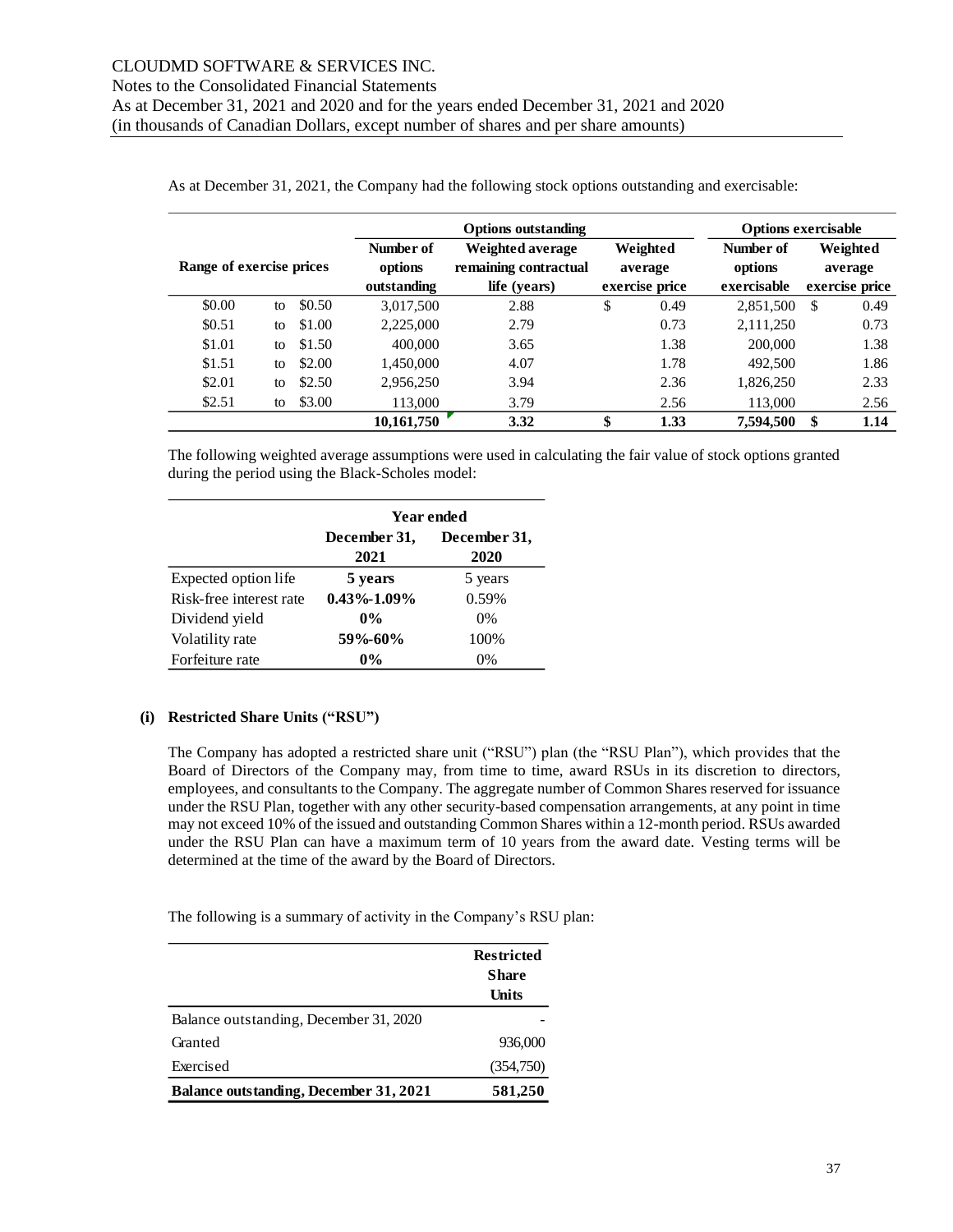## **(j) Deferred Share Units ("DSU")**

Effective May 1, 2021, the Company adopted a cash-settled DSU plan for its independent directors (the "DSU Plan"), which provides that the Board of Directors may, from time to time, award DSUs in its discretion to the independent directors. All DSUs granted vest immediately and are credited to each independent directors' account and are recorded under accounts payable, accrued liabilities and other.

The following is a summary of activity in the Company's DSU plan:

|                                               | Number of          |
|-----------------------------------------------|--------------------|
|                                               | <b>Deferred</b>    |
|                                               | <b>Share Units</b> |
| Balance outstanding, December 31, 2020        |                    |
| <b>Issued</b>                                 | 140,000            |
| <b>Balance outstanding, December 31, 2021</b> | 140,000            |

## **(k) Share-based compensation**

|                                        |                      | Year ended           |       |  |
|----------------------------------------|----------------------|----------------------|-------|--|
|                                        | December 31,<br>2021 | December 31,<br>2020 |       |  |
| Stock options                          | \$<br>3,875          | -S                   | 3,642 |  |
| <b>RSUs</b>                            | 1,184                |                      |       |  |
| <b>DSUs</b>                            | 164                  |                      |       |  |
| Total share-based compensation expense | \$<br>5.223          | S                    | 3,642 |  |

## **16. SUPPLEMENTAL CASH FLOW INFORMATION**

## **(a) Cash and cash equivalents**

|                  | December 31,<br>2021 | December 31,<br>2020 |  |  |
|------------------|----------------------|----------------------|--|--|
| Cash             | 11,893               | 41,658               |  |  |
| Cash equivalents | 33,189               | 18,056               |  |  |
| <b>Total</b>     | 45,082               | 59,714               |  |  |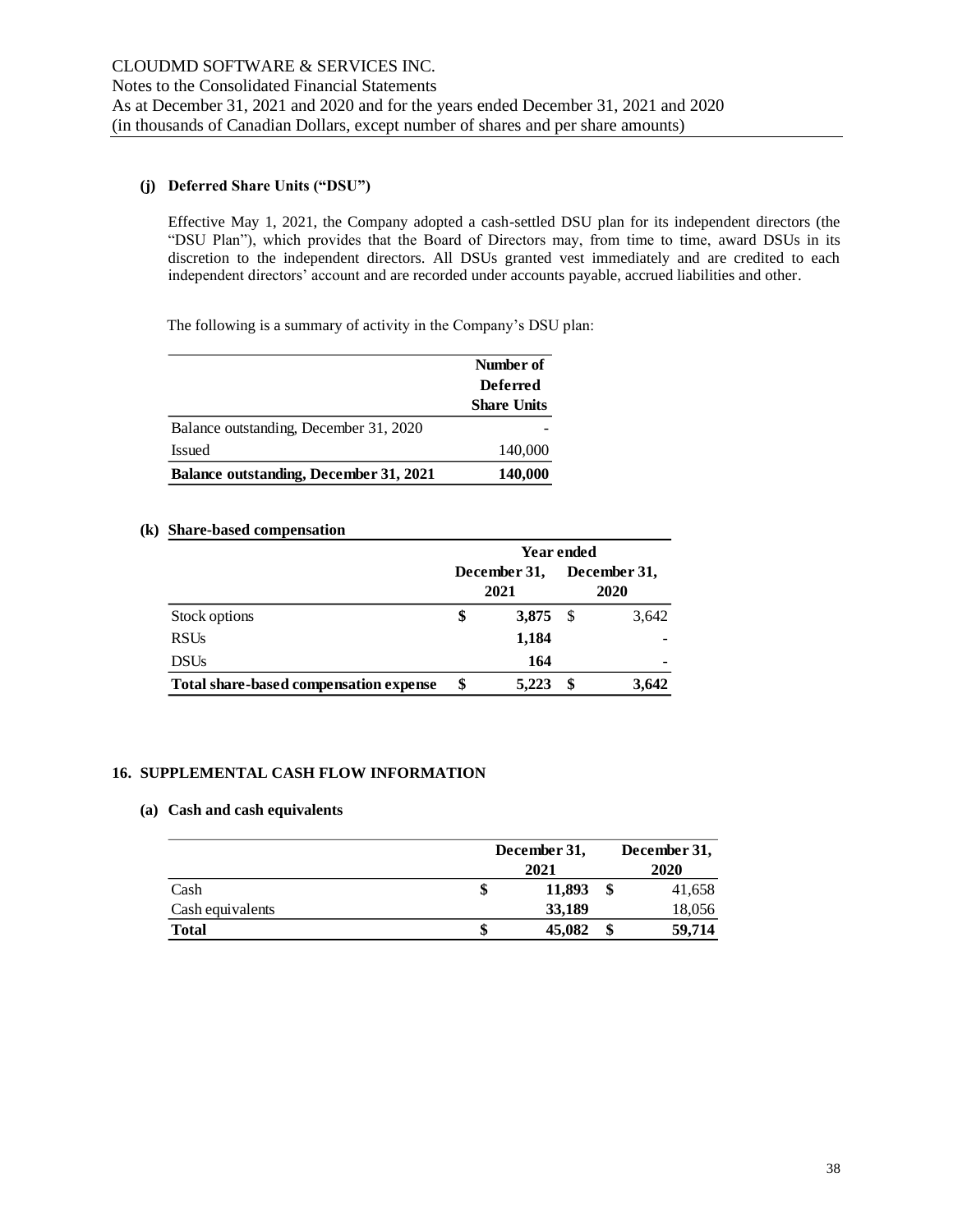Notes to the Consolidated Financial Statements

As at December 31, 2021 and 2020 and for the years ended December 31, 2021 and 2020 (in thousands of Canadian Dollars, except number of shares and per share amounts)

## **(b) Other cash flow information**

|                                                 | Year ended           |                      |
|-------------------------------------------------|----------------------|----------------------|
|                                                 | December 31,<br>2021 | December 31,<br>2020 |
|                                                 |                      |                      |
| Change in non-cash working capital              |                      |                      |
| Trade and other receivables                     | \$<br>(10, 896)      | \$<br>(260)          |
| Inventory                                       | (359)                | 64                   |
| Prepaid expenses, deposits and other            | (117)                | 163                  |
| Accounts payable, accrued liabilities and other | (207)                | (1,110)              |
| Deferred revenue                                | (179)                |                      |
|                                                 | \$<br>(11,758)       | \$<br>(1,143)        |
| Non-cash investing and financing activities     |                      |                      |
| Shares issued for acquisition of Livecare       | \$                   | \$<br>516            |
| Shares issued for acquisition of Livecare debt  |                      | 578                  |
| Shares issued for acquisition of South Surrey   | 110                  | 238                  |
| Shares issued for acquisition of Snapclarity    |                      | 5,163                |
| Shares issued for acquisition of iMD            |                      | 4,441                |
| Shares issued for acquisition of Re: Function   |                      | 6,636                |
| Shares issued for acquisition of HumanaCare     | 5,237                |                      |
| Shares issued for acquisition of Medical        |                      |                      |
| Confidence                                      | 1,903                |                      |
| Shares issued for acquisition of IDYA4          | 7,817                |                      |
| Shares issued for acquisition of Aspiria        | 866                  |                      |
| Shares issued for acquisition of Rxi            | 3,397                |                      |
| Shares issued for acquisition of VisionPros     | 18,458               |                      |
| Shares issued for acquisition of Oncidium       | 30,896               |                      |
| Shares issued for investment in joint venture   |                      |                      |
| Shares issued for asset purchase                |                      |                      |
| Shares issued for services                      | 2,455                | 409                  |
| Issuance of agent warrants as share issuance    |                      |                      |
| costs                                           |                      | 685                  |
| Other cash flow information                     |                      |                      |
| Cash received for interest                      | \$<br>203            | \$                   |
| Cash paid for interest                          | 509                  | 115                  |
| Cash paid for income taxes                      | 411                  | 19                   |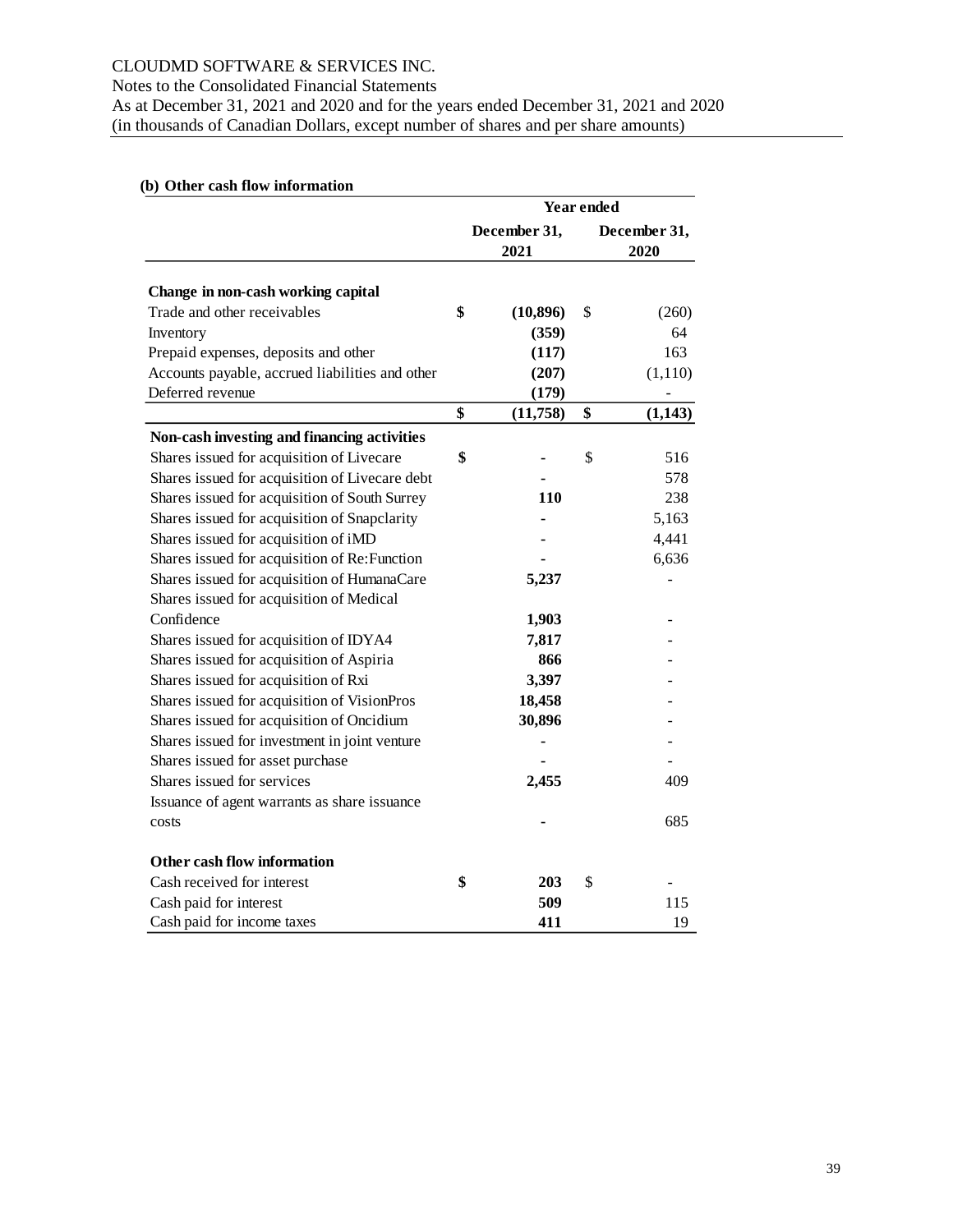#### **17. CAPITAL MANAGEMENT**

The Company's objectives when managing capital are to safeguard its ability to continue as a going concern and to maximize shareholder value. The Company's capital is comprised of equity and long-term debt, net of cash and cash equivalents. The Company manages the capital structure and adjusts in response to changes in economic conditions and the risk characteristics of the underlying assets. To secure the additional capital necessary to pursue these plans, the Company intends to raise additional funds through equity or debt financing.

There were no changes to the Company's approach in its management of capital during the period.

The Company is subject to certain financial covenants in its debt obligations. The Company's strategy is to ensure it remains in compliance with all of its existing covenants so as to ensure continuous access to required debt to fund growth. Management reviews results and forecasts to monitor the Company's compliance.

## **18. FINANCIAL INSTRUMENTS**

The Company's principal financial assets include cash and cash equivalents, and trade and other receivables. The Company's principal financial liabilities comprise of accounts payable and accrued liabilities, contingent consideration, contingent liability, long-term debt, and liability to noncontrolling interest. The main purpose of these financial liabilities is to finance the Company's operations.

The carrying values of cash and cash equivalents, trade and other receivables, and accounts payable, accrued liabilities and other approximate their fair values due to the immediate or short-term nature of these instruments. The carrying value of long-term debt is initially recognized at fair value and subsequently measured at amortized cost using the effective interest method. There were no transfers between levels of the fair value hierarchy.

The Company is exposed to credit risk, liquidity risk and market risk. The Company's senior management oversees the management of these risks.

#### **Credit risk**

Credit risk is the risk of loss associated with a counterparty's inability to fulfill its payment obligations. Credit risk arises from cash and cash equivalents, and trade and other receivables. To manage credit risk, cash and cash equivalents are held only with reputable and regulated financial institutions.

The Company provides credit to its customers in the normal course of operations. The Company minimizes its credit risk associated with its trade and other receivables by performing credit evaluations on customers, maintaining regular and ongoing contact with customers, routinely reviewing the status of individual trade and other receivables balances and following up on overdue amounts. Further, trade receivables are monitored on a periodic basis for assessing any significant risk of non-recoverability of dues and provision is created accordingly.

The Company's exposure to credit risk is considered to be low, given the size and nature of the various counterparties involved and their history of collections.

As at December 31, 2021, the Company had \$24,718 (December 31, 2020 – \$2,180) of trade and other receivables, net of an allowance for doubtful accounts of \$300 (December 31, 2020 - \$157).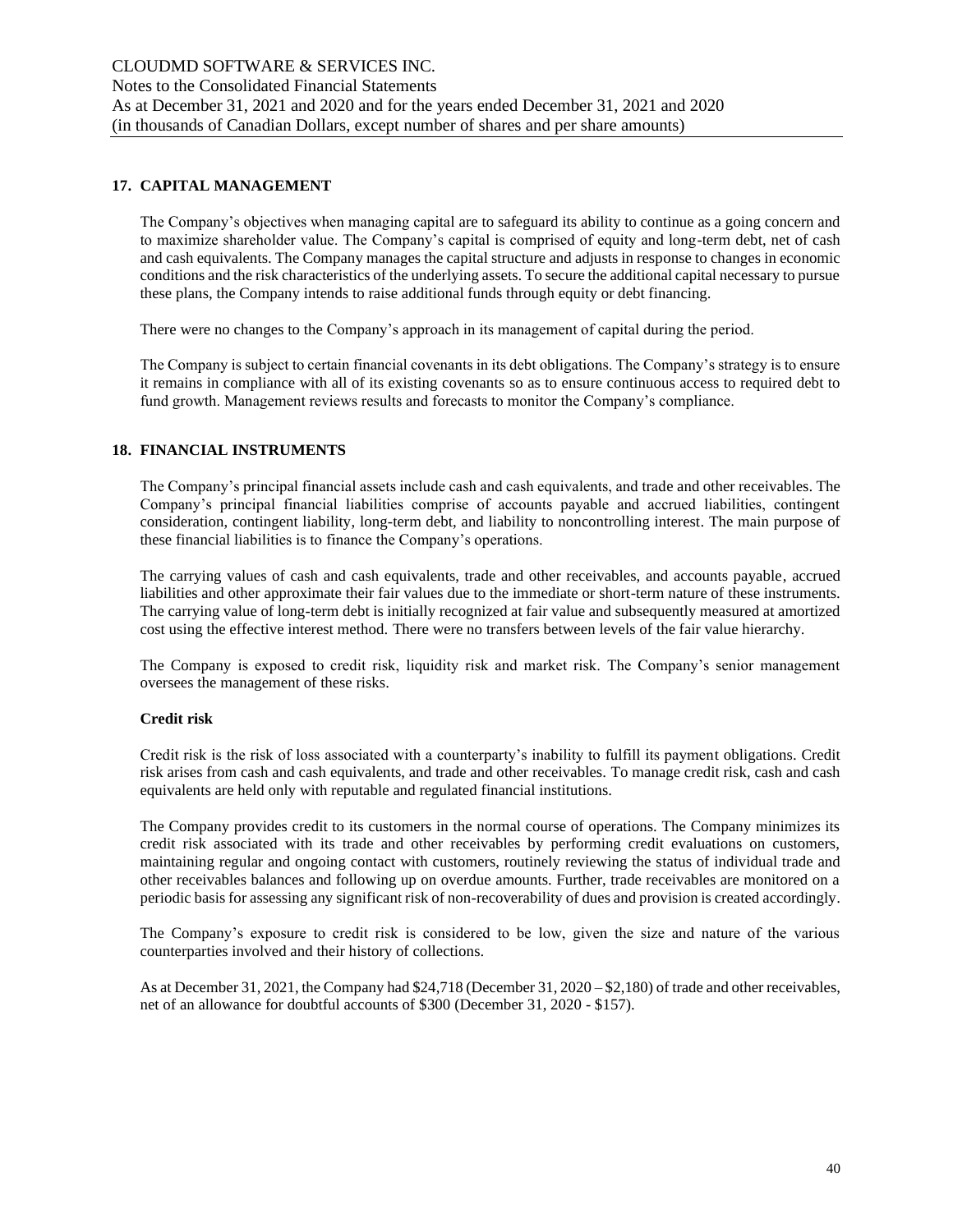## **Liquidity risk**

Liquidity risk is the risk that the Company cannot meet a demand for cash or fund its obligations as they become due. The Company's management is responsible for reviewing liquidity resources to ensure funds are readily available to meet its financial obligations as they become due, as well as ensuring adequate funds exist to support business strategies and operational growth. The current assets reflected on the statement of financial position are highly liquid.

The maturity profile of the Company's financial liabilities, based on contractual undiscounted payment at each reporting date is:

#### **As at December 31, 2021**

|                                                 | Less than one | One to five              | More than five           |              |
|-------------------------------------------------|---------------|--------------------------|--------------------------|--------------|
|                                                 | vear          | vears                    | vears                    | <b>Total</b> |
| Accounts payable, accrued liabilities and other | 31.687        | $\overline{\phantom{a}}$ | -                        | 31.687       |
| Contingent consideration                        | 11.807        | 6.507                    | $\overline{\phantom{0}}$ | 18,314       |
| Long-term debt                                  | 3.063         | 22,706                   | -                        | 25,769       |
|                                                 | 46.557        | 29.213                   | ٠                        | 75.770       |

#### **As at December 31, 2020**

|                                                 | Less than one |       | One to five              | More than five |                          |  |       |
|-------------------------------------------------|---------------|-------|--------------------------|----------------|--------------------------|--|-------|
|                                                 |               | vear  | vears                    |                | vears                    |  | Total |
| Accounts payable, accrued liabilities and other |               | 4.433 | $\overline{\phantom{a}}$ |                | -                        |  | 4.433 |
| Contingent consideration                        |               | 136   | 2.729                    |                | $\overline{\phantom{0}}$ |  | 2,865 |
| Long-term debt                                  |               | 619   | 1.969                    |                | 58                       |  | 2,646 |
|                                                 |               | 5,188 | 4,698                    |                | 58                       |  | 9.944 |

#### **Market risk**

Market risk is the risk that the fair value or future cash flows of a financial instrument will fluctuate because of changes in market prices. Company is exposed to interest rate risk and foreign currency risk.

#### **a) Interest rate risk**

Interest rate risk is the risk that the fair value or future cash flows of a financial instrument will fluctuate because of changes in market interest rates. The Company's exposure to the risk of changes in market interest rates relates primarily to the Company's long-term debt obligations with floating interest rates.

At December 31, 2021, the Company had variable rate borrowing rate loans amounting to \$22,735 (December 31, 2020 – \$608). With all other variables held constant, a 1% increase in the interest rate would have increased net loss by approximately \$114 (2020 – \$3) for the twelve months ended December 31, 2021. There would be an equal and opposite impact on net loss with a 1% decrease in the interest rate

#### **b) Foreign currency risk**

Foreign currency risk is the risk that the fair value or future cash flows of an exposure will fluctuate because of changes in foreign exchange rates. The Company's exposure to the risk of changes in foreign exchange rates relates primarily to the Company's operating activities (when revenue or expense is denominated in a foreign currency) and the Company's net investments in foreign subsidiaries.

The Company's exposure to foreign currency risk at the end of reporting period is as follows: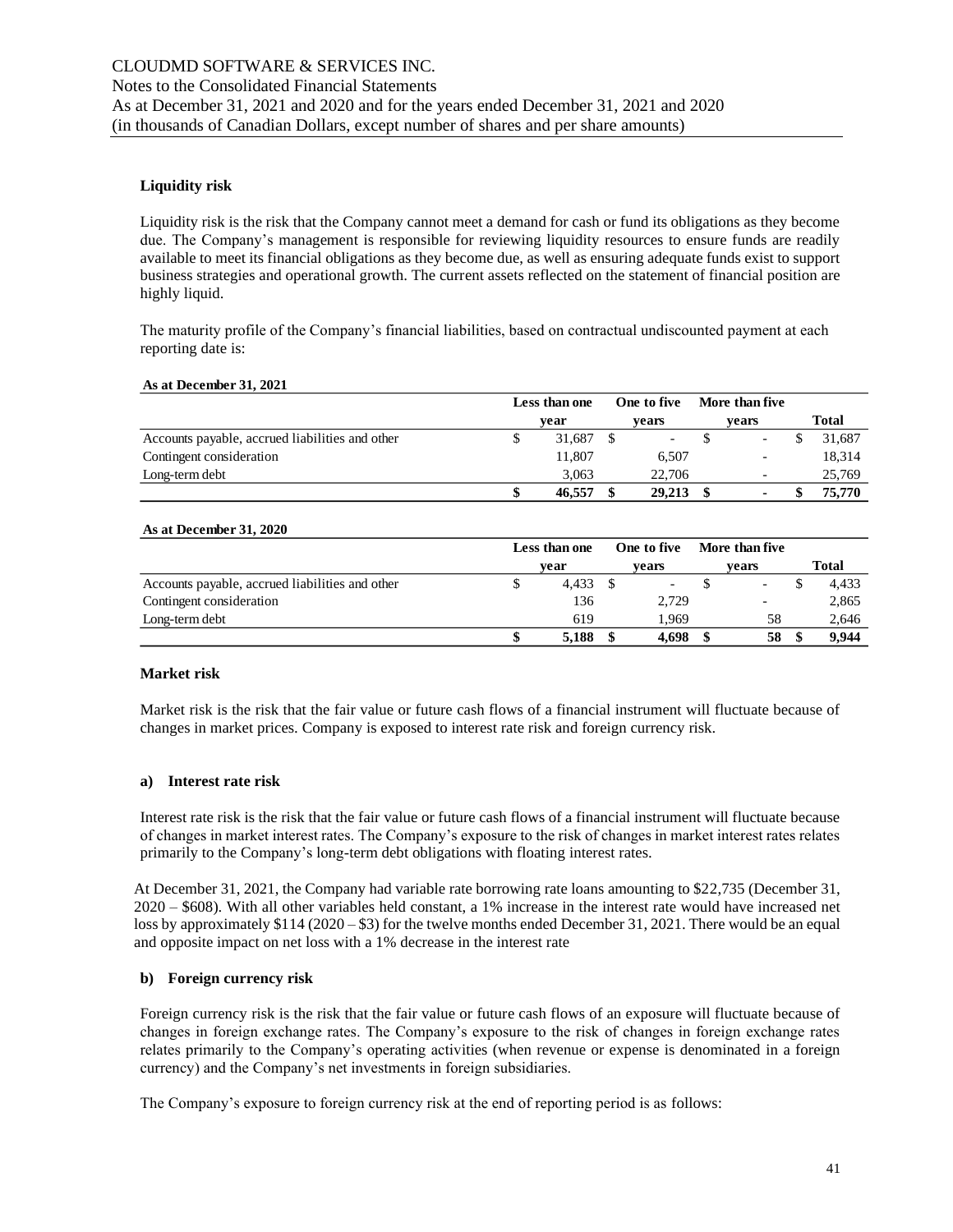Notes to the Consolidated Financial Statements

As at December 31, 2021 and 2020 and for the years ended December 31, 2021 and 2020 (in thousands of Canadian Dollars, except number of shares and per share amounts)

|                                          | December 31, | December 31, |
|------------------------------------------|--------------|--------------|
| (Denominated in USD)                     | 2021         | <b>2020</b>  |
| <b>Financial assets</b>                  |              |              |
| Cash                                     | 2.034        | 259          |
| Trade and other receivables              | 2.924        | 461          |
| <b>Financial liabilities</b>             |              |              |
| Accounts payable and accrued liabilities | 1.711        | 175          |
| Net exposure to foreign currency risk    | \$<br>3.247  | 545          |

#### **Sensitivity to foreign currency risk**

The impact on the Company's profit before tax is based on changes in the fair value of unhedged foreign currency monetary assets and liabilities at balance sheet date. The change in USD to CAD currency rate of 5% will have an impact of  $$205$  before tax  $(2020 - $35)$ .

## **19. SEGMENTED INFORMATION**

The Company has three operating segments and the Company's chief operating decision-maker is the Chief Executive Officer.

## **Clinic Services & Pharmacies**

Clinic Services & Pharmacies operates a series of hybrid medical clinics located in British Columbia and Ontario, including telemedicine services. This division is focused on providing healthcare services, with the support of doctors, within the context of publicly accessible healthcare services that are reimbursed by the applicable health authorities. To the extent there are services rendered by the Company that are not eligible for reimbursement, such services are charged directly to patients and/or third parties.

## **Digital Health Services**

Digital Health Services are offered on a subscription or license to use basis. The solutions are sold to companies, insurers, clinics and pharmacies (including those owned by the Company) who use our technology to create connectivity, and improve the healthcare practitioner, client and user experience while creating efficiencies in administration.

## **Enterprise Health Solutions**

Enterprise Health Solutions provides organizations with physical and mental health navigation and treatment through employee support services. Revenues within this division is earned through two pricing models:

- Subscription-based pricing model using a price per member per month with an average contractual term of 3 years; and,
- Per-case billing model at an agreed upon rate for services that are used in disability management, occupational health, and other employer services.

A breakdown of revenue and cost of sales for each operating segment for the years ended December 31, 2021 and 2020 is as follows: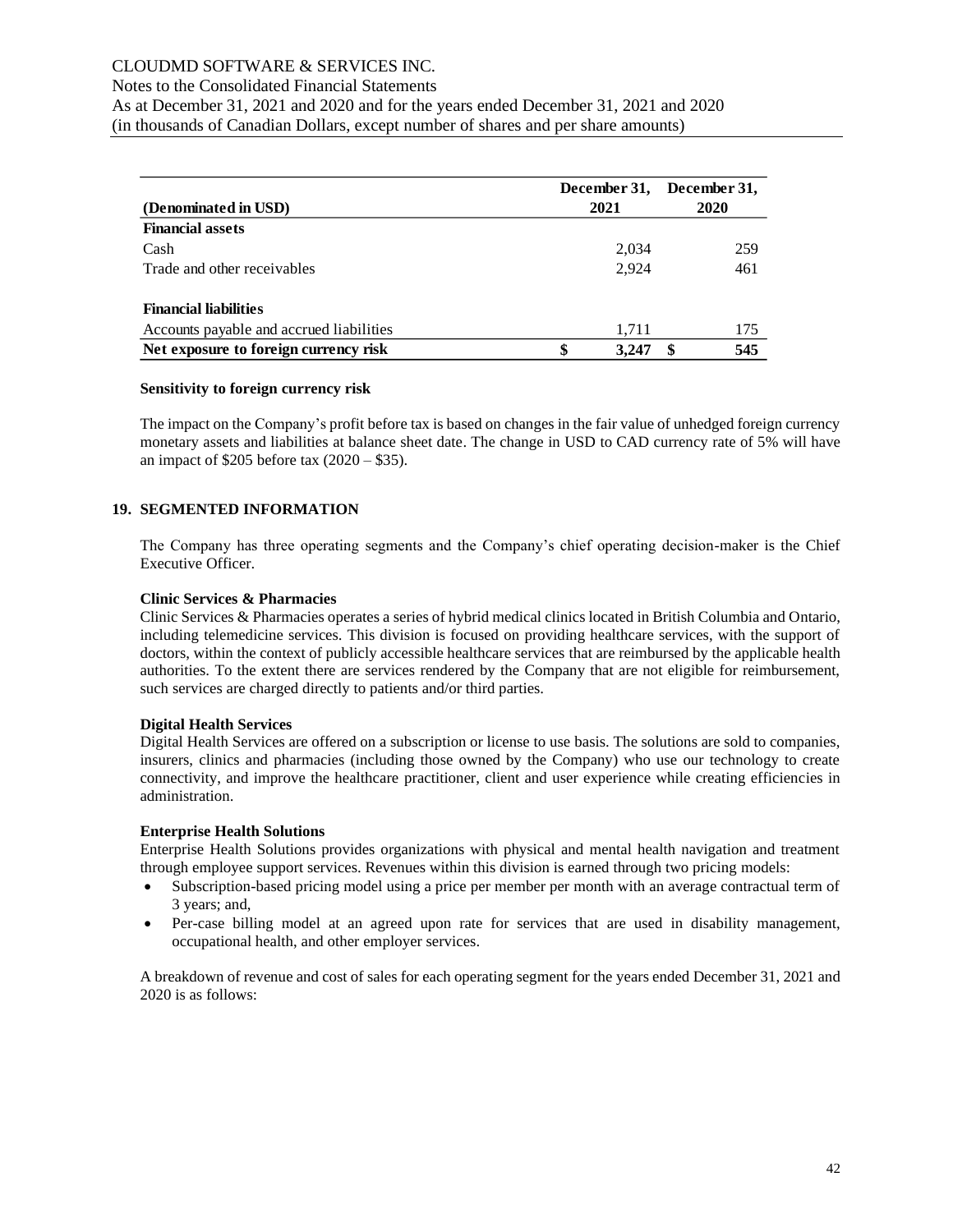Notes to the Consolidated Financial Statements

As at December 31, 2021 and 2020 and for the years ended December 31, 2021 and 2020 (in thousands of Canadian Dollars, except number of shares and per share amounts)

|                                |                          |                  | <b>Enterprise</b>        |           |              |
|--------------------------------|--------------------------|------------------|--------------------------|-----------|--------------|
| Year ended                     | Clinics $\&$             | Digital Health   | Health                   |           |              |
| December 31, 2021              | <b>Pharmacies</b>        | <b>Solutions</b> | <b>Solutions</b>         | Corporate | <b>Total</b> |
| Total segment revenue          | 29.920 \$                | 27,800 \$        | 45,769 \$                | -         | 103,489      |
| Inter-segment revenue          | $\overline{\phantom{a}}$ | (1, 158)         | $\overline{\phantom{0}}$ | -         | (1,158)      |
| Revenue from external cutomers | 29.920                   | 26.642           | 45,769                   |           | 102,331      |
| Non-current assets             | 13.549                   | 98.267           | 138,379                  | 1.493     | 251,688      |

|                                |  |                          |  |                          |  | <b>Enterprise</b> |                          |              |
|--------------------------------|--|--------------------------|--|--------------------------|--|-------------------|--------------------------|--------------|
| <b>Year ended</b>              |  | Clinics $\&$             |  | <b>Digital Health</b>    |  | Health            |                          |              |
| December 31, 2020              |  | <b>Pharmacies</b>        |  | <b>Solutions</b>         |  | <b>Solutions</b>  | Corporate                | <b>Total</b> |
| Total segment revenue          |  | 11.224                   |  | $3,203$ \$               |  | 589 \$            | -                        | 15,016       |
| Inter-segment revenue          |  | $\overline{\phantom{0}}$ |  | $\overline{\phantom{0}}$ |  |                   | -                        |              |
| Revenue from external cutomers |  | 11.224                   |  | 3.203                    |  | 589               | $\overline{\phantom{0}}$ | 15,016       |
| Non-current assets             |  | 11.723                   |  | 27,500 \$                |  | 28.196            | 147                      | 67.566       |

A geographic breakdown of revenue for each operating segment for the years ended December 31, 2021 and 2020 is as follows:

|                      | Year ended |                              |      |        |  |  |  |  |  |
|----------------------|------------|------------------------------|------|--------|--|--|--|--|--|
|                      |            | December 31,<br>December 31, |      |        |  |  |  |  |  |
| Revenue              |            | 2021                         | 2020 |        |  |  |  |  |  |
| Canada               | \$         | 82,440 \$                    |      | 13,844 |  |  |  |  |  |
| <b>United States</b> |            | 19,891                       |      | 1,172  |  |  |  |  |  |
| <b>Total</b>         |            | $102,331$ \$                 |      | 15,016 |  |  |  |  |  |

A breakdown of revenue by type for each operating segment for the years ended December 31, 2021 is as follows:

|         |                   |                  | <b>Enterprise</b>        |   |                     |               |
|---------|-------------------|------------------|--------------------------|---|---------------------|---------------|
|         | Clinics $\&$      | Digital Health   | <b>Health</b>            |   |                     |               |
|         | <b>Pharmacies</b> | <b>Solutions</b> | <b>Solutions</b>         |   | <b>Eliminations</b> | <b>Total</b>  |
| Product | \$<br>21,149      | \$<br>11,457     | $\overline{\phantom{a}}$ |   | -                   | 32,606        |
| SaaS    |                   | 5,743            | ٠                        |   | -                   | 5,743         |
| Service | 8.771             | 10.600           | 45.769                   |   | (1,158)             | 63,982        |
|         | 29.920            | \$<br>27,800     | \$<br>45,769             | D | (1, 158)            | \$<br>102,331 |

A breakdown of revenue by type for each operating segment for the years ended December 31, 2020 is as follows:

|         | <b>Enterprise</b> |              |                  |                       |                  |                              |                     |   |              |        |
|---------|-------------------|--------------|------------------|-----------------------|------------------|------------------------------|---------------------|---|--------------|--------|
|         |                   | Clinics $\&$ |                  | <b>Digital Health</b> |                  | <b>Health</b>                |                     |   |              |        |
|         | <b>Pharmacies</b> |              | <b>Solutions</b> |                       | <b>Solutions</b> |                              | <b>Eliminations</b> |   | <b>Total</b> |        |
| Product | S                 | 5,562        |                  | -                     | \$               | $\qquad \qquad \blacksquare$ |                     | - |              | 5,562  |
| SaaS    |                   |              |                  | 2,315                 |                  | ۰                            |                     |   |              | 2,315  |
| Service |                   | 5.662        |                  | 888                   |                  | 589                          |                     |   |              | 7,139  |
|         |                   | 11.224       | \$               | 3,203                 | \$               | 589                          | D                   |   |              | 15,016 |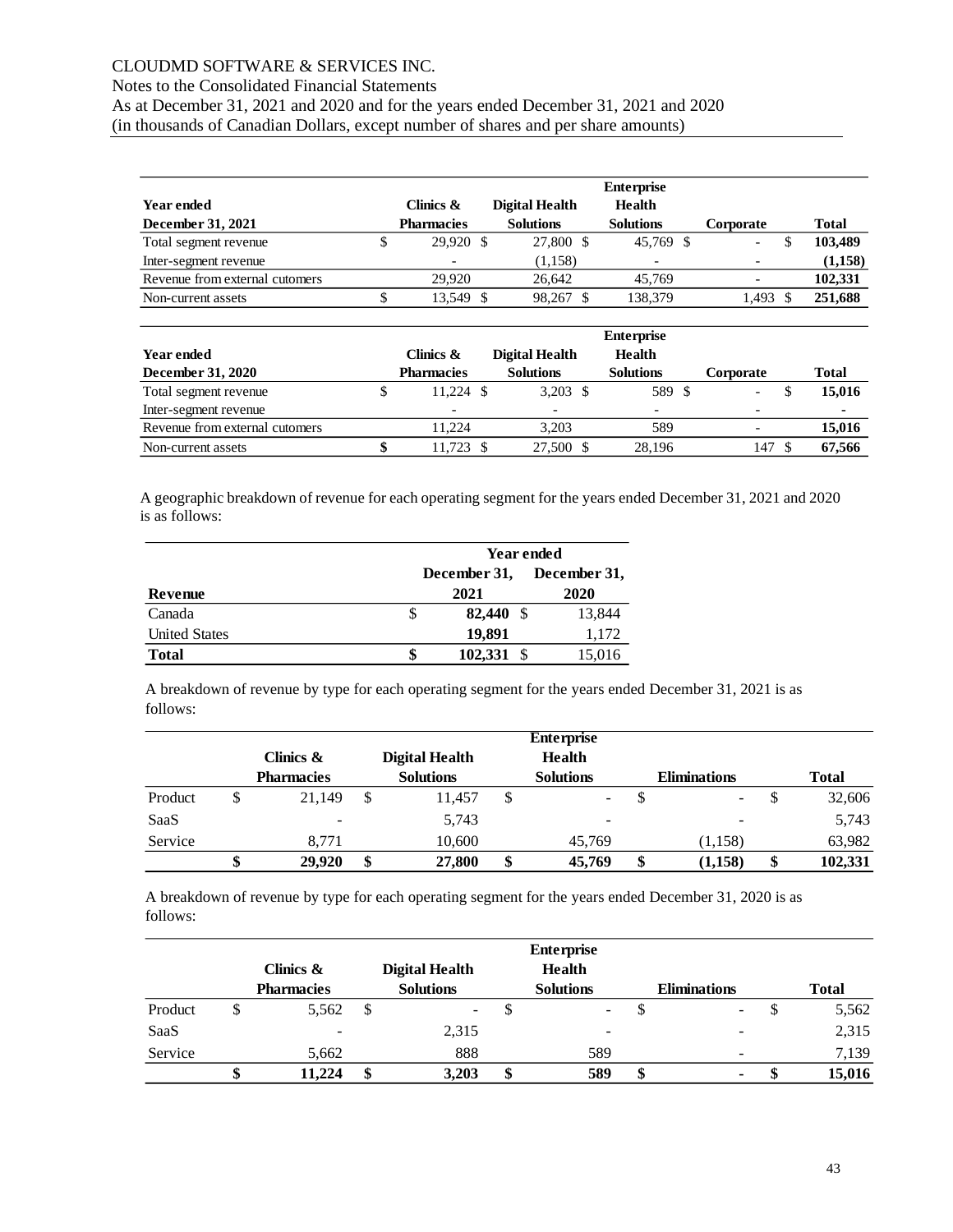## Notes to the Consolidated Financial Statements

As at December 31, 2021 and 2020 and for the years ended December 31, 2021 and 2020 (in thousands of Canadian Dollars, except number of shares and per share amounts)

## **20.**

A reconciliation of income taxes at statutory rates with the reported taxes is as follows:

|                                                        | December 31,<br>2021 | December 31,<br>2020 |
|--------------------------------------------------------|----------------------|----------------------|
| Net loss before taxes for the year                     | $(30,169)$ \$        | (13,807)             |
| Statutory rate                                         | 27%                  | 27%                  |
| Expected income tax recovery                           | (8,146)              | (3,727)              |
| Change in tax rates                                    | (26)                 | (5,561)              |
| Permanent differences                                  | 4,207                | 1,081                |
| Adjustment in respect of current tax in previous years | 89                   |                      |
| Change in unrecognized deferred tax assets             | 4,390                | 7,967                |
| Other                                                  | 55                   | (8)                  |
|                                                        | 569 \$               | (248)                |

| Current income tax charge                                      | $1.264$ \$ |       |
|----------------------------------------------------------------|------------|-------|
| Adjustments in respect of current income tax of previous years |            |       |
| Deferred tax expense (recovery)                                | 784)       |       |
|                                                                | 569.       | (248) |

The significant components of the Company's deferred income tax assets, which have not been recognized are as follows: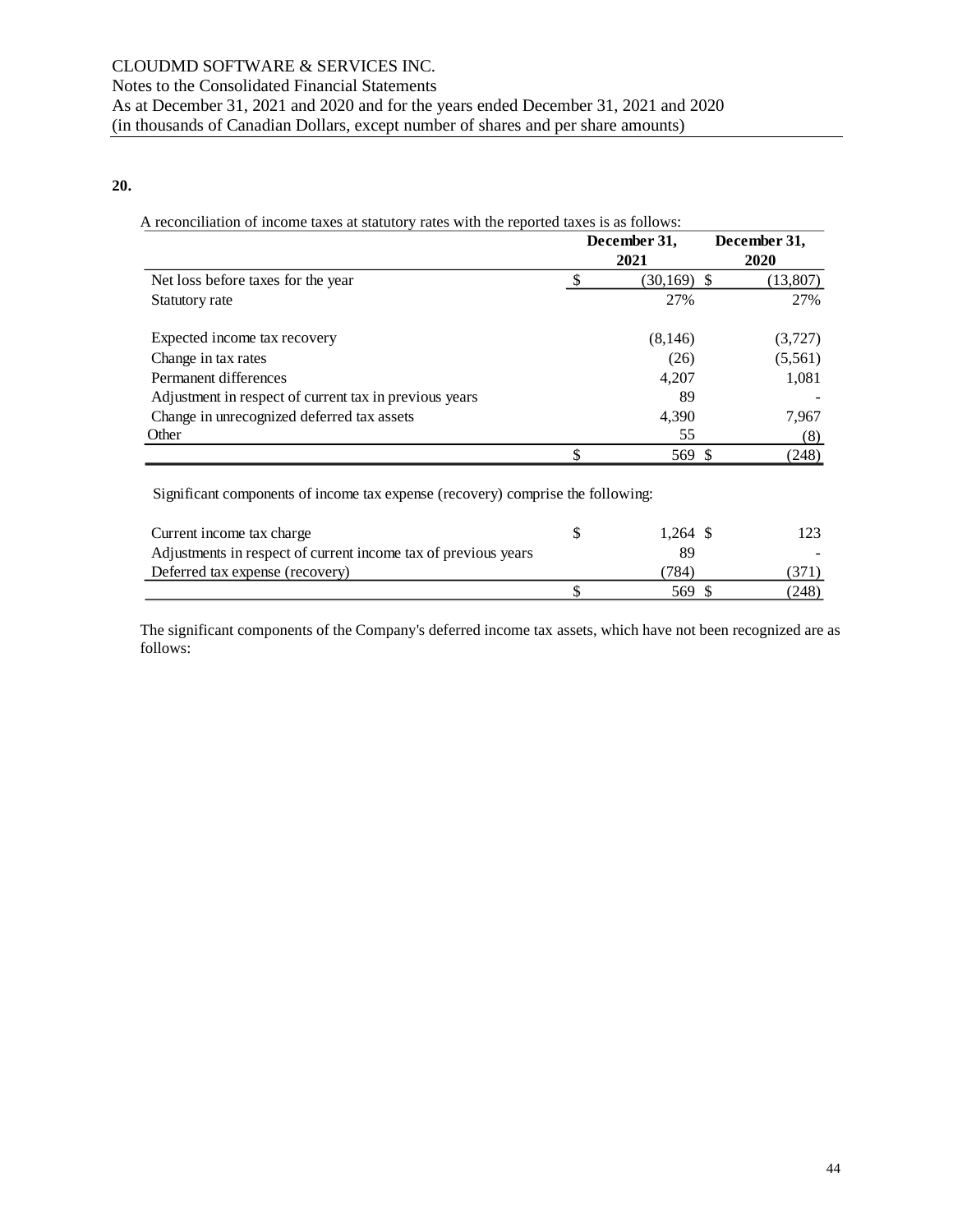## Notes to the Consolidated Financial Statements

As at December 31, 2021 and 2020 and for the years ended December 31, 2021 and 2020 (in thousands of Canadian Dollars, except number of shares and per share amounts)

|                                    | December 31,<br>2021 | December 31,<br>2020 |
|------------------------------------|----------------------|----------------------|
| Intangible assets                  | (21, 255)            | (4, 642)             |
| Right of use asset                 | (2,070)              | (1,203)              |
| Property and equipment             | (134)                | (8)                  |
| Lease liability                    | 2,130                | 1,236                |
| Non-capital losses carried forward | 1,895                | 1,227                |
| Share issuance costs               |                      |                      |
| Other                              | 280                  |                      |
|                                    | (19, 153)            | (3,389)              |

|                                                  | December 31, | December 31, |
|--------------------------------------------------|--------------|--------------|
| Reconciliation of deferred tax liabilities, net  | 2021         | 2020         |
| At that the beginning of the year                | (3,389)      |              |
| Recognized in profit or loss                     | 784          | 371          |
| Deferred taxes acquired in business combinations | (16, 548)    | (3,760)      |
|                                                  | 19,151       | (3,389)      |

| Tax attributes not recognized | December 31,<br>2021 |        |
|-------------------------------|----------------------|--------|
| Property and equipment        | 212                  | 62     |
| Intangible assets             | 546                  | 494    |
| Lease liability               | 80                   | 38     |
| Share issue costs             | 11,760               | 8,714  |
| Contigent liabilities         | 1,861                | 1,350  |
| Non-capital loss carryforward | 45,287               | 27,140 |
| Capital loss carryfoward      | 540                  |        |
|                               | 60,286 \$            | 37.798 |

As at December 31, 2021, the Company had approximately \$52,512 in non-capital losses in Canada which expire between 2022 and 2042.

Tax attributes are subject to review, and potential adjustment, by tax authorities.

## **21. LITIGATION AND OTHER CONTINGENCIES**

(a) During the three months ended June 30, 2020, Gravitas Securities Inc. ("Gravitas") commenced an arbitration alleging breach of the terms of a right of first refusal in connection with an offering which was in the form of a bought deal equity financing underwritten by a syndicate of other investment banks in May 2020, and was completed on June 2, 2020 ("June 2020 Financing"). During the three months ended September 30, 2020, Gravitas amended its claims for damages to include commissions and damages arising from an additional bought deal equity financing which was completed on September 22, 2020 ("September 2020 Financing"). During the three months ended June 30, 2021, Gravitas amended its claim for damages to include commissions and damages arising from an additional bought deal equity financing which was completed on March 12, 2021 ("March 2021 Financing"). The total claims are in excess of \$6,850 plus unspecified damages associated with the value of share purchase warrants that were issued in connection with the June 2020 Financing, the September 2020 Financing, and the March 2021 Financing, plus interest and cost. The Company disputes the claims with respect to the June 2020 Financing, the September 2020 Financing, and the March 2021 Financing entirely. The claims are currently subject to arbitration proceedings which the Company is defending, and the arbitration is scheduled to proceed to a final hearing in the second quarter of 2022. The Company is of the view that its defense to the claims will prevail